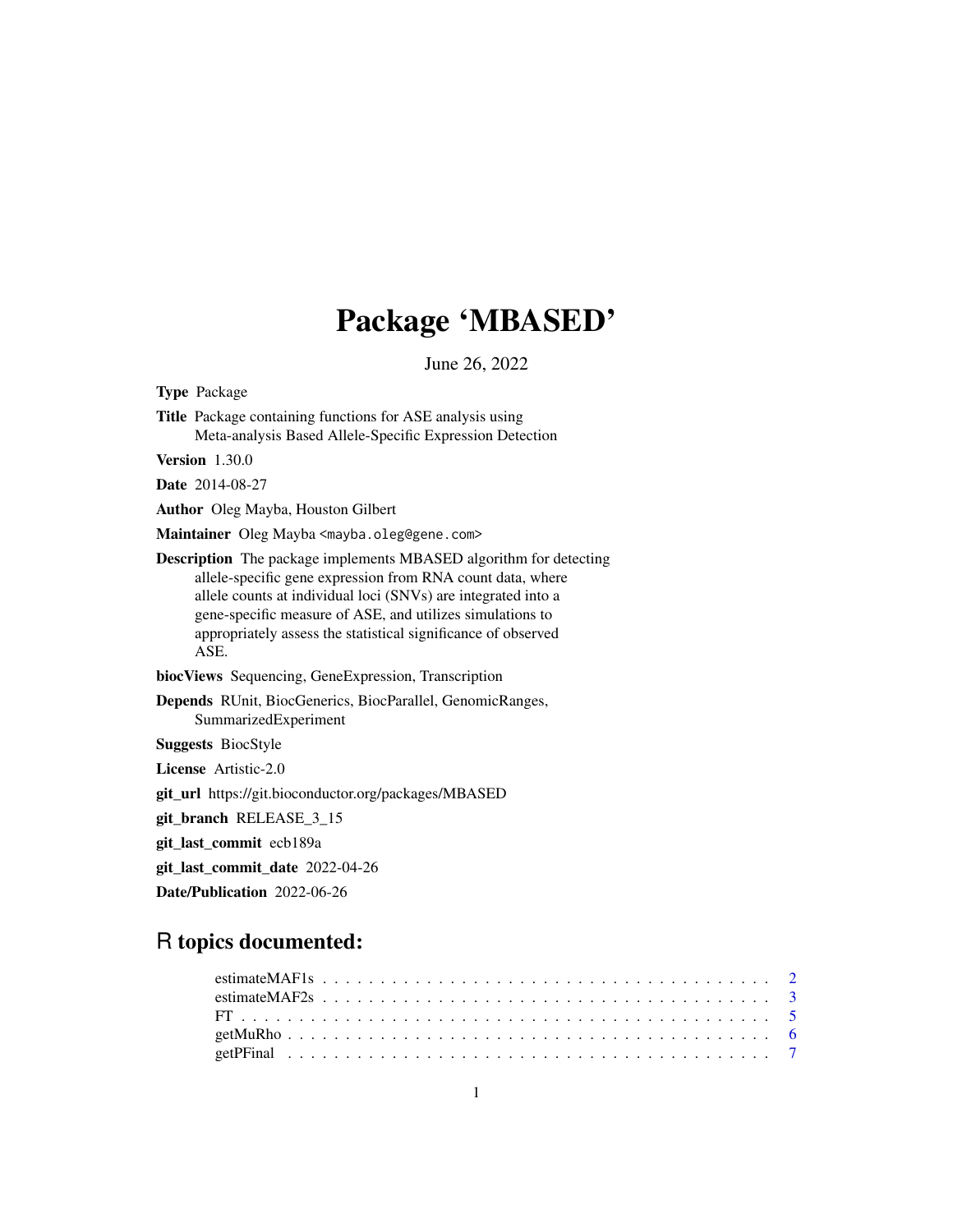#### <span id="page-1-0"></span>2 estimateMAF1s

|       | testOuantiles |    |
|-------|---------------|----|
|       |               |    |
| Index |               | 38 |

| estimateMAF1s | Function that given observed count data returns a maximum likelihood     |
|---------------|--------------------------------------------------------------------------|
|               | estimate of the underlying haplotype frequency. Both situations where    |
|               | the haplotype are known and unknown are handled. In the latter case,     |
|               | likelihood is further maximized over all possible assignments of alleles |
|               | to haplotypes.                                                           |

#### Description

Function that given observed count data returns a maximum likelihood estimate of the underlying haplotype frequency. Both situations where the haplotype are known and unknown are handled. In the latter case, likelihood is further maximized over all possible assignments of alleles to haplotypes.

#### Usage

```
estimateMAF1s(lociAllele1Counts, lociTotalCounts, lociAllele1NoASEProbs,
  lociRhos, isPhased = FALSE, checkArgs = FALSE)
```
#### Arguments

lociAllele1Counts

counts of allele1-supporting reads at individual loci. Must be a vector of nonnegative integers.

#### lociTotalCounts

total read counts of at individual loci. Must be a vector of positive integers.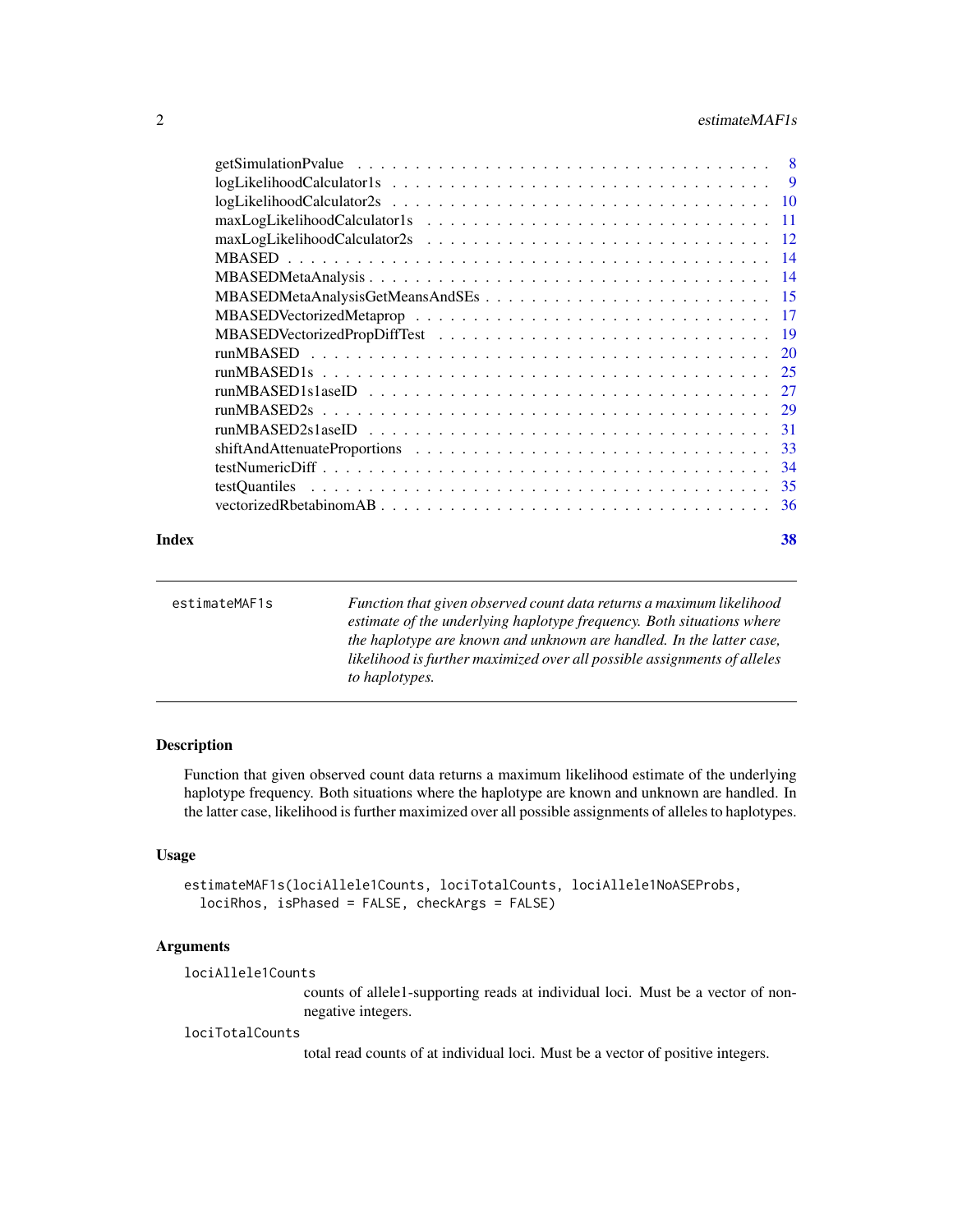#### <span id="page-2-0"></span>lociAllele1NoASEProbs

|           | probabilities of observing allele1-supporting reads at individual loci under con-<br>ditions of no ASE (e.g., vector with all entries set to $0.5$ , if there is no pre-<br>existing allelic bias at any locus). Must be a vector with entries $>0$ and <1.        |
|-----------|--------------------------------------------------------------------------------------------------------------------------------------------------------------------------------------------------------------------------------------------------------------------|
| lociRhos  | dispersion parameters of beta distribution at individual loci (set to 0 if the read<br>count-generating distribution at the locus is binomial). Must be a numeric vector<br>with entries $\geq 0$ and $\lt 1$ .                                                    |
| isPhased  | single boolean specifying whether the phasing has already been performed, in<br>which case the lociAllele1Counts represent the same haplotype. If FALSE (DE-<br>FAULT), likelihood is further maximized over all possible assignments of alleles<br>to haplotypes. |
| checkArgs | single boolean specifying whether arguments should be checked for adherence<br>to specifications. DEFAULT: FALSE                                                                                                                                                   |

#### Details

Given observed read counts supporting allele1 at a collection of loci, the total read counts at those loci, the probablities of observing allele1-supporting reads under conditions of no ASE and the dispersion parameters, this function returns a maximum likelihood estimate of the major haplotype frequency as well as corresponding assignment of alleles to haplotypes.

#### Value

a list with two elements: MAF (MLE of major allele frequency) and allele1IsMajor (whether allele1 is assigned to haplotype corresponding to maximum likleihood MAF).

#### Examples

```
MBASED:::estimateMAF1s(lociAllele1Counts=c(5, 24), lociTotalCounts=c(15, 36), lociAllele1NoASEProbs=c(0.5, 0.5),
MBASED:::estimateMAF1s(lociAllele1Counts=c(5, 24), lociTotalCounts=c(15, 36), lociAllele1NoASEProbs=c(0.5, 0.5),
```

| estimateMAF2s | Function that given observed count data returns a maximum likelihood<br>estimate of the underlying haplotype frequency. Both situations where<br>the haplotype are known and unknown are handled. In the latter case, |
|---------------|-----------------------------------------------------------------------------------------------------------------------------------------------------------------------------------------------------------------------|
|               | likelihood is further maximized over all possible assignments of alleles<br>to haplotypes.                                                                                                                            |

#### Description

Function that given observed count data returns a maximum likelihood estimate of the underlying haplotype frequency. Both situations where the haplotype are known and unknown are handled. In the latter case, likelihood is further maximized over all possible assignments of alleles to haplotypes.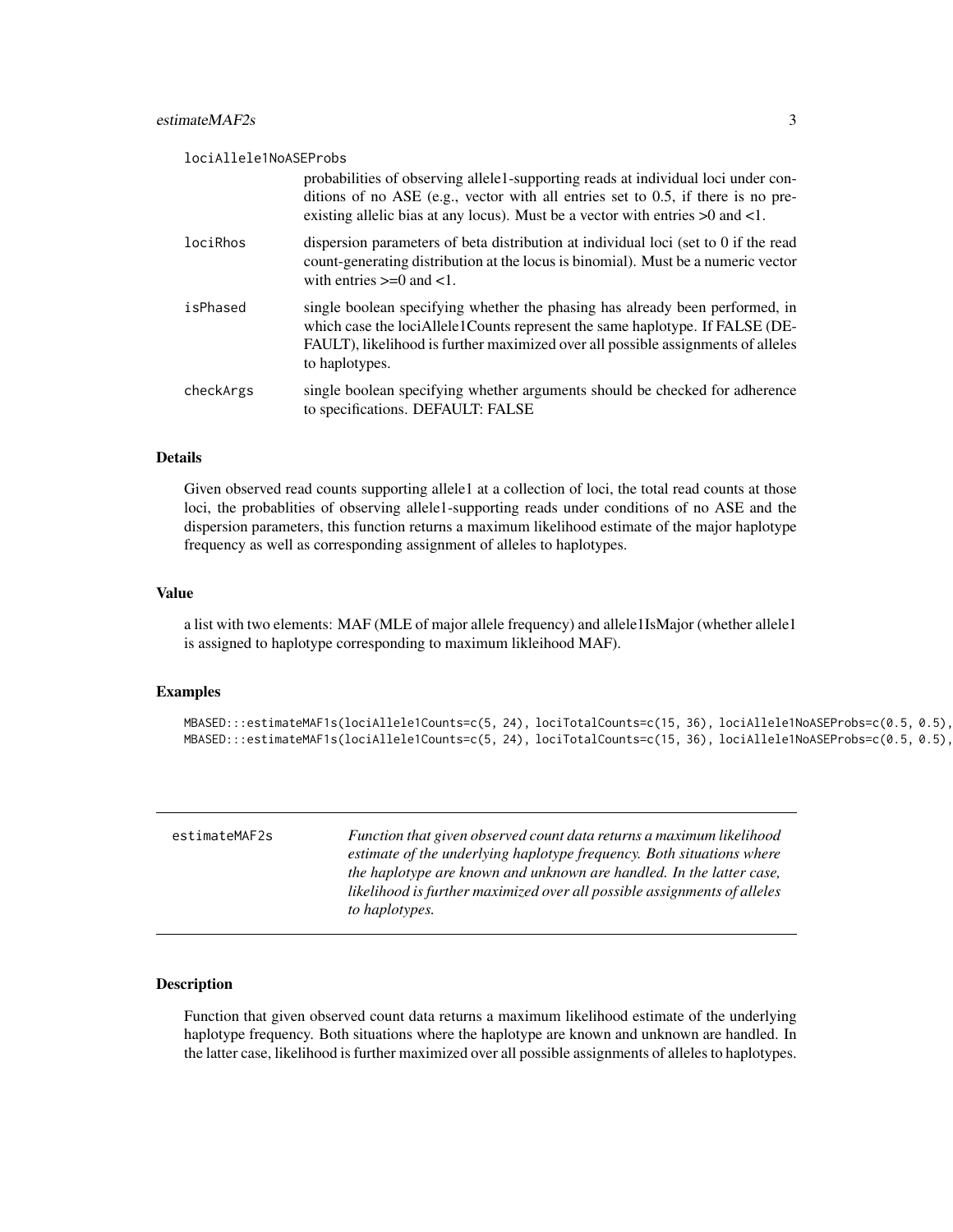#### Usage

```
estimateMAF2s(lociAllele1CountsSample1, lociTotalCountsSample1,
  lociAllele1CountsSample2, lociTotalCountsSample2,
  lociAllele1NoASEProbsSample1, lociAllele1NoASEProbsSample2, lociRhosSample1,
  lociRhosSample2, isPhased = FALSE, checkArgs = FALSE)
```
#### Arguments

|           | lociAllele1CountsSample1, lociAllele1CountsSample2                                                                                                                                                                                                                                                                     |
|-----------|------------------------------------------------------------------------------------------------------------------------------------------------------------------------------------------------------------------------------------------------------------------------------------------------------------------------|
|           | counts of allele1-supporting reads at individual loci in sample1 and sample2,                                                                                                                                                                                                                                          |
|           | respectively. Both arguments must be vectors of non-negative integers.                                                                                                                                                                                                                                                 |
|           | lociTotalCountsSample1, lociTotalCountsSample2                                                                                                                                                                                                                                                                         |
|           | total read counts of at individual loci in sample1 and sample2, respectively. Both                                                                                                                                                                                                                                     |
|           | arguments must be vectors of non-negative integers.                                                                                                                                                                                                                                                                    |
|           | lociAllele1NoASEProbsSample1, lociAllele1NoASEProbsSample2                                                                                                                                                                                                                                                             |
|           | probabilities of observing haplotype A-supporting reads at individual loci under<br>conditions of no ASE (e.g., vector with all entries set to $0.5$ , if there is no pre-<br>existing allelic bias at any locus) in sample1 and sample2, respectively. Both<br>arguments must be vectors with entries $>0$ and $<1$ . |
|           | lociRhosSample1, lociRhosSample2                                                                                                                                                                                                                                                                                       |
|           | dispersion parameters of beta distribution at individual loci (set to 0 if the read<br>count-generating distribution at the locus is binomial) in sample1 and sample2,<br>respectively. Both arguments must be vectors with entries >=0 and <1.                                                                        |
| isPhased  | single boolean specifying whether the phasing has already been performed, in<br>which case the lociAllele1CountsSample1 (and, therefore, lociAllele1CountsSample2)<br>represent the same haplotype. If FALSE (DEFAULT), likelihood is further max-<br>imized over all possible assignments of alleles to haplotypes.   |
| checkArgs | single boolean specifying whether arguments should be checked for adherence<br>to specifications. DEFAULT: FALSE                                                                                                                                                                                                       |

#### Details

Given observed read counts supporting allele1 at a collection of loci in two samples, the total read counts at those loci, the probablities of observing allele1-supporting reads under conditions of no ASE and the dispersion parameters, this function returns a maximum likelihood estimate of the major haplotype frequency as well as corresponding assignment of alleles to haplotypes.

#### Value

a list with two elements: MAF (MLE of major allele frequency) and allele1IsMajor (whether allele1 is assigned to haplotype corresponding to maximum likleihood MAF).

#### Examples

```
MBASED:::estimateMAF2s(lociAllele1CountsSample1=c(5, 24), lociTotalCountsSample1=c(15, 36), lociAllele1CountsSam
MBASED:::estimateMAF2s(lociAllele1CountsSample1=c(5, 12), lociTotalCountsSample1=c(15, 36), lociAllele1CountsSam
```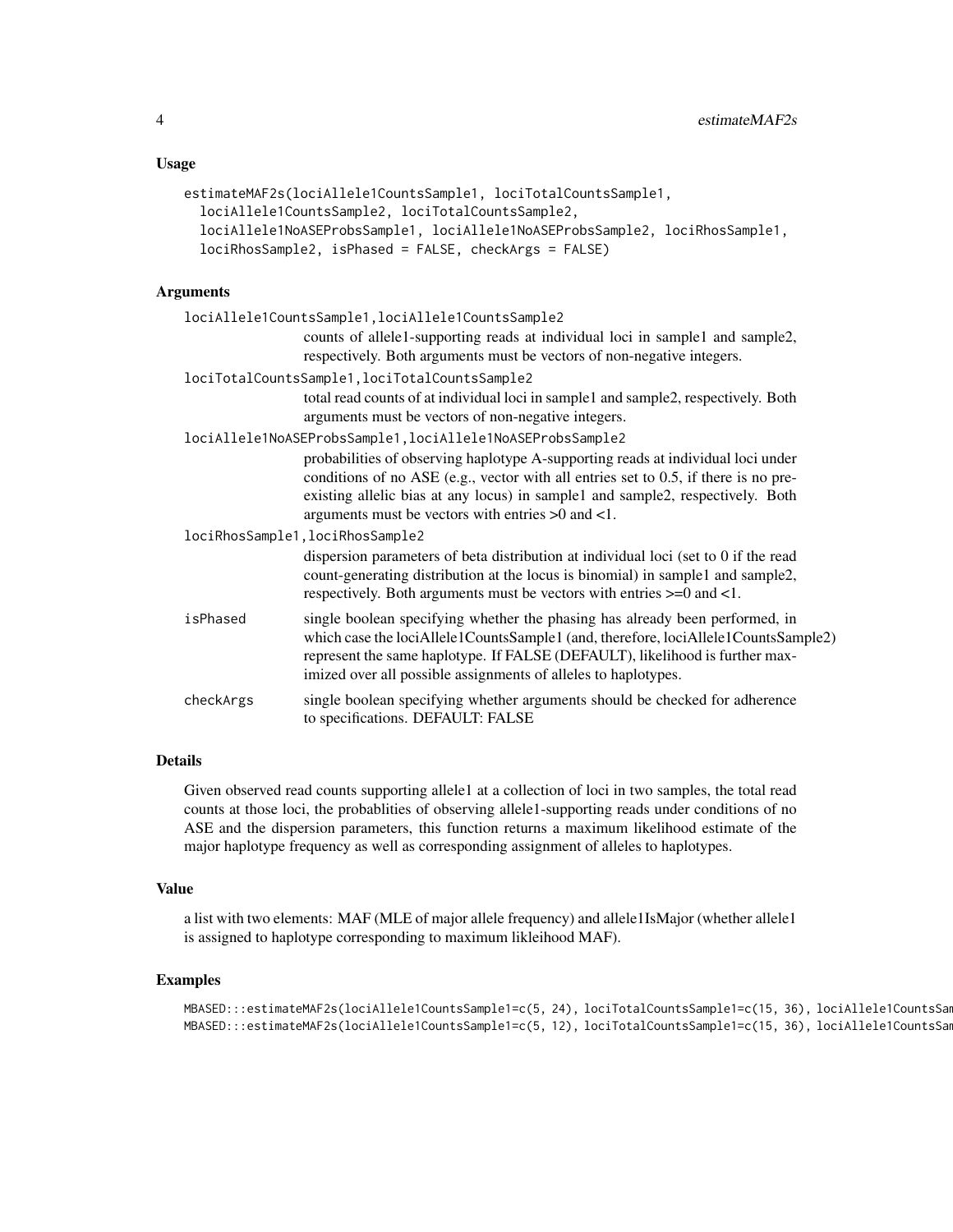#### Description

Freeman-Tukey transformation functions.

#### Usage

```
FT(x, n, checkArgs = FALSE)
unFT(z, n, checkArgs = FALSE)
FTAdjust(x, n, p, checkArgs = FALSE)
```
isCountMajorFT(x, n, p, tieBreakRandom = FALSE, checkArgs = FALSE)

#### Arguments

| n            | number of trials, (vector/matrix of) positive number(s).                                                                                                                                                    |
|--------------|-------------------------------------------------------------------------------------------------------------------------------------------------------------------------------------------------------------|
| $\mathsf{x}$ | number of successes, (vector/matrix of) non-negative number(s) $\leq n$ .                                                                                                                                   |
| p            | probability of success on each trial, (vector/matrix of) value(s) between 0 and 1.                                                                                                                          |
|              | tieBreakRandom if FALSE, a backransformed value of 0.5 in isCountMajorFT() will be called<br>major; if TRUE, it will be called major with probability 0.5 and minor with<br>probability 0.5. DEFAULT: FALSE |
| checkArgs    | single boolean specifying whether arguments should be checked for adherence<br>to specifications. DEFAULT: FALSE                                                                                            |
| z            | (vector/matrix of) transformed proportion(s).                                                                                                                                                               |
|              |                                                                                                                                                                                                             |

#### Details

FT takes integers x and n, where x is observed Bin(n, p) random variable, and performs Freeman-Tukey transformation. Arguments x and n are vectorized and must be of the same length (if vectors) or dimension (if matrices).

unFT takes transformed proportion and original total count and untransforms it, using the same approach as metaprop() function from R package "meta", with one correction: to avoid situations that arise in practice when z takes a value that cannot result from the supplied value of n (e.g. z corresponding to a count of  $< 0$  out of n or  $>$  n out of n), we assign z to be the smallest/largest allowed value. Arguments z, and n are vectorized and must be of same length (if vectors) or dimension (if matrices).

FTAdjust takes integers x and n, and probability p, where x is observed  $Bin(n, p)$  random variable and performs Freeman-Tukey transformation, followed by shifting the transformed variable so that its mean is  $2*arcsin(sqrt(0.5))$  instead of  $2*arcsin(sqrt(p))$ . Arguments x, n and p are vectorized and must be of the same length (if vectors) or dimension (if matrices).

<span id="page-4-0"></span>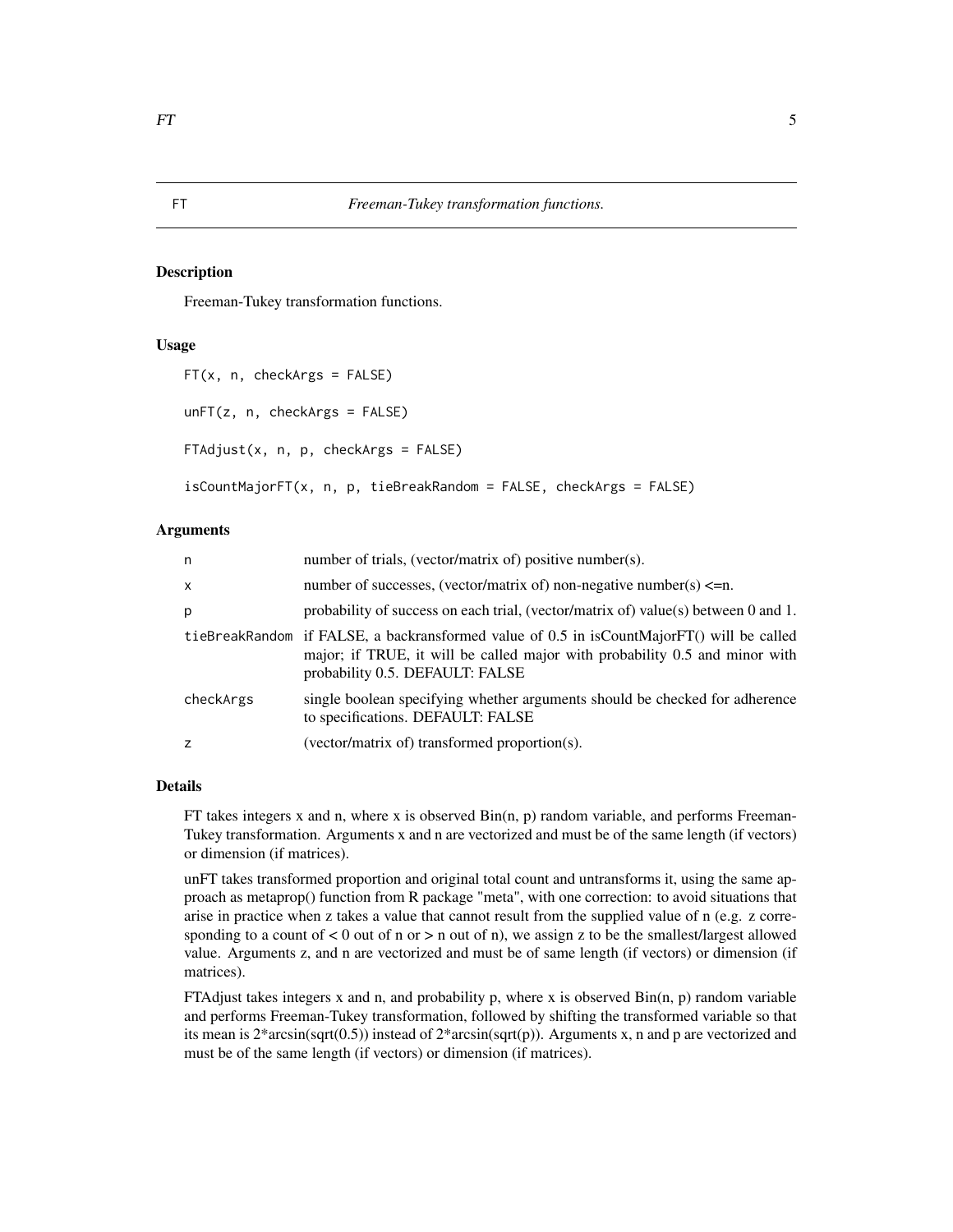isCountMajorFT takes original observed count and total count, transforms, adjusting for underlying probability of success and returns TRUE or FALSE depending on whether the count is major (backtransformed proportion  $>=0.5$  or not). Arguments x, n and p are vectorized and must be of same length (if vectors) or dimension (if matrices).

#### Value

FT returns (vector of) transformed proportion(s) of successes.

unFT returns (vector/matrix of) backtransformed proportion(s).

FTAdjust returns (vector/matrix of) shifted transformed proportion(s).

isCountMajorFT returns (vector/matrix of) TRUE or FALSE, depending on whether count is judged to be from 'major' allele or not.

#### Examples

```
isTRUE(all.equal(MBASED:::FT(x=5,n=10), pi/2))
MBASED:::unFT(z=MBASED:::FT(x=5, n=10), n=10)
MBASED:::unFT(z=MBASED:::FT(x=7, n=10), n=10)
isTRUE(all.equal(MBASED:::unFT(z=MBASED:::FT(x=7, n=10), n=10), 0.7))
MBASED:::FT(x=50, n=100)
MBASED:::FTAdjust(x=50, n=100, p=0.5) ## transformation is trivial if underlying probability of success is 0.5
MBASED:::FT(x=80, n=100)
MBASED:::FAdjust(x=80, n=100, p=0.8)## if underlying probability of success is 0.8, the shift adjusts transformed
MBASED:::isCountMajorFT(x=6, n=10, p=0.5, tieBreakRandom=FALSE)
MBASED:::isCountMajorFT(x=6, n=10, p=0.8, tieBreakRandom=FALSE)
MBASED:::isCountMajorFT(x=4, n=10, p=0.2, tieBreakRandom=FALSE)
table(replicate(1000, MBASED:::isCountMajorFT(x=5, n=10, p=0.5, tieBreakRandom=FALSE)))
table(replicate(1000, MBASED:::isCountMajorFT(x=5, n=10, p=0.5, tieBreakRandom=TRUE)))
```
<span id="page-5-2"></span>getMuRho *Functions to convert between shape parameters a and b for beta distribution and parameters mu (mean) and rho (dispersion).*

#### <span id="page-5-1"></span>Description

Functions to convert between shape parameters a and b for beta distribution and parameters mu (mean) and rho (dispersion).

#### Usage

getMuRho(a, b, checkArgs = FALSE) getAB(mu, rho, checkArgs = FALSE)

<span id="page-5-0"></span>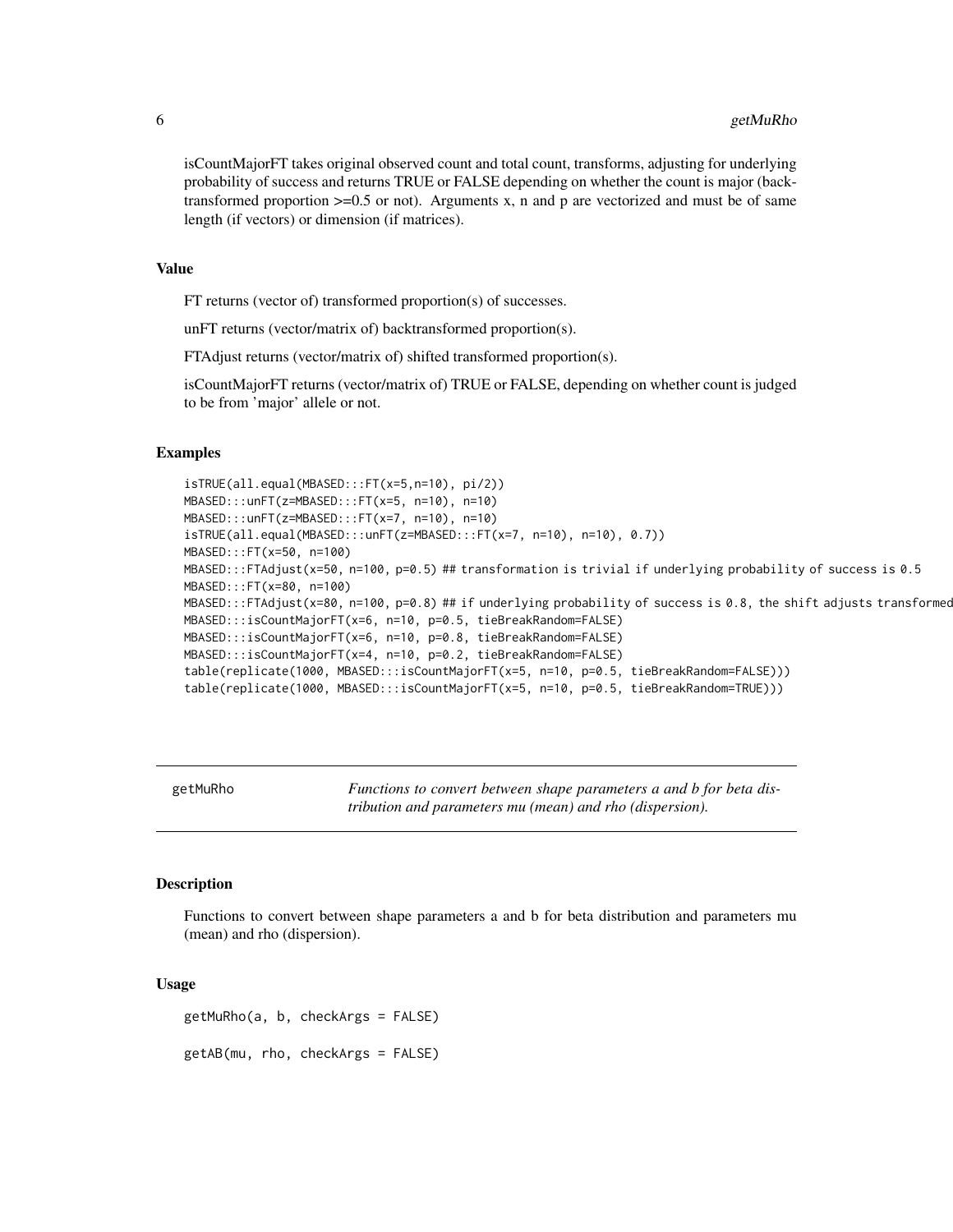#### <span id="page-6-0"></span>getPFinal 2008 and 2008 and 2008 and 2008 and 2008 and 2008 and 2008 and 2008 and 2008 and 2008 and 2008 and 20

#### Arguments

| a,b       | shape parameters for beta distribution. Must be $>0$ .                                                                                                                          |
|-----------|---------------------------------------------------------------------------------------------------------------------------------------------------------------------------------|
| checkArgs | single boolean specifying whether arguments should be checked for adherence<br>to specifications. DEFAULT: FALSE                                                                |
| mu.rho    | mean and dispersion parameters for beta distribution, respectively. Must be in<br>$(0,1)$ interval, although rho is allowed to take on value of 0 (binomial distribu-<br>tion). |

#### Details

getMuRho takes in shape parameters a and b and returns list with parameters mu  $(a/(a+b))$  and rho  $(1/(a+b+1))$ . The function is vectorized (both a and b can be vectors (of the same length) or matrices (of the same dimension)).

getAB takes in shape mean and dispersion parameters mu and rho and returns shape parameters a  $(\text{mu}^*(1/\text{rho-1}))$  and b  $((1-\text{mu})^*(1/\text{rho-1}))$ . The function is vectorized (both mu and rho can be vectors (of the same length) or matrices (of the same dimension)).

#### Value

getMuRho returns a list with 2 elements: mu and rho (vectors, if the arguments a and b are vectors).

getAB returns a list with 2 elements: a and b (vectors, if arguments mu and rho are vectors). For values of rho=0, the resulting entries are NA.

#### See Also

Other bbFunctions: [vectorizedRbetabinomAB](#page-35-1), [vectorizedRbetabinomMR](#page-35-2), [vectorizedRbetabinomMR](#page-35-2) Other bbFunctions: [vectorizedRbetabinomAB](#page-35-1), [vectorizedRbetabinomMR](#page-35-2), [vectorizedRbetabinomMR](#page-35-2)

#### Examples

```
MBASED:::getMuRho(a=1, b=1)
MBASED:::getAB(mu=1/2, rho=1/3)
MBASED:::getMuRho(MBASED:::getAB(mu=0.7, rho=0.0045)$a, MBASED:::getAB(mu=0.7, rho=0.0045)$b)
MBASED:::getAB(MBASED:::getMuRho(a=0.2, b=4)$mu, MBASED:::getMuRho(a=0.2, b=4)$rho)
```

| getPFinal | Function that adjusts true underlying allele frequency for pre-existing<br>allelic bias to produce actual generating probability of observing<br>allele-supporting read |
|-----------|-------------------------------------------------------------------------------------------------------------------------------------------------------------------------|
|           |                                                                                                                                                                         |

#### Description

Function that adjusts true underlying allele frequency for pre-existing allelic bias to produce actual generating probability of observing allele-supporting read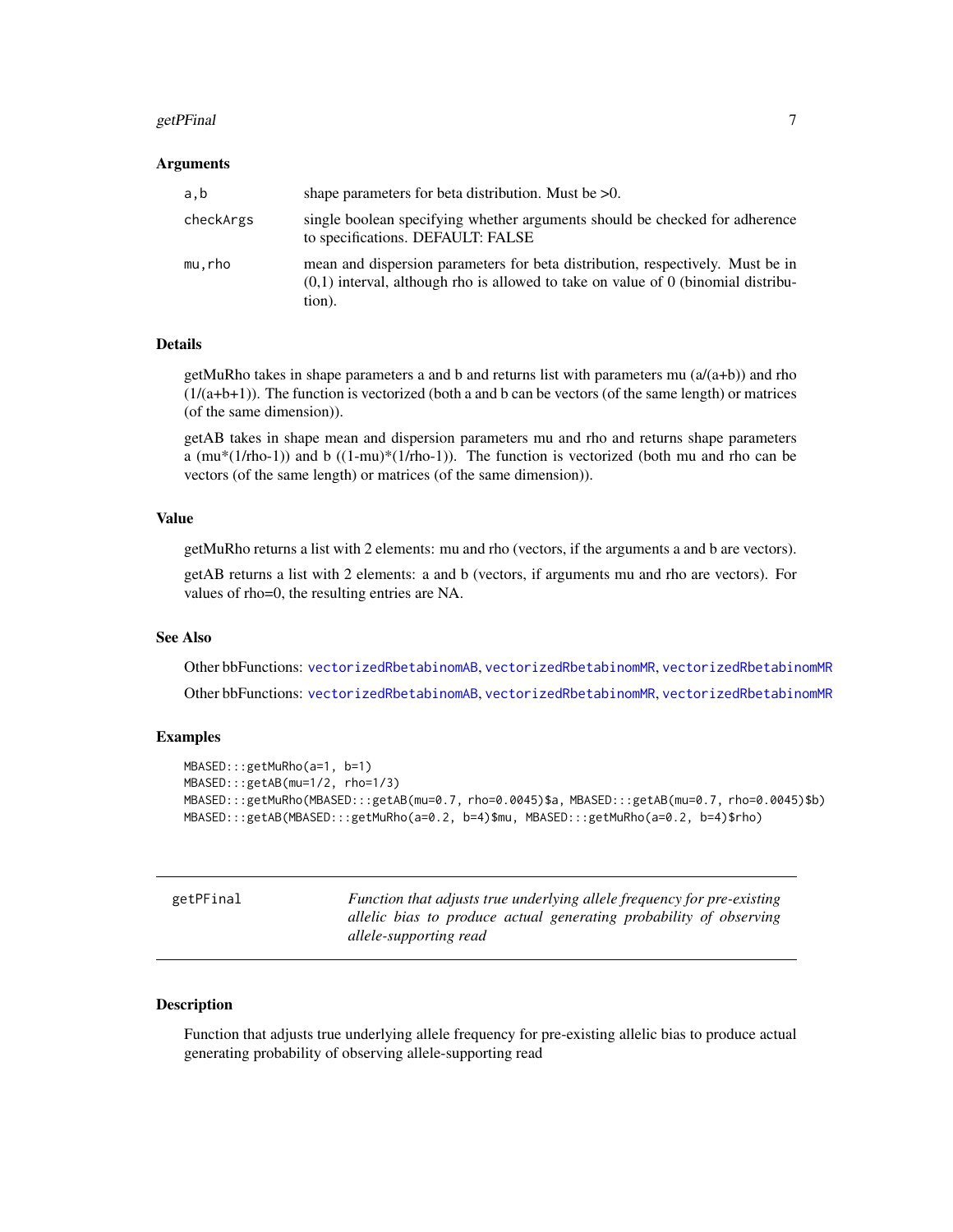#### <span id="page-7-0"></span>Usage

```
getPFinal(trueAF, noASEAF, checkArgs = FALSE)
```
#### Arguments

| trueAF    | true underlying allele frequency. Must be a single number $>=0$ and $<=1$ .                                                |
|-----------|----------------------------------------------------------------------------------------------------------------------------|
| noASEAF   | probability of observing allele-supporting read under conditions of no ASE.<br>Must be a vector of numbers $>0$ and $<1$ . |
| checkArgs | single boolean specifying whether arguments should be checked for adherence<br>to specifications. DEFAULT: FALSE           |

#### Details

Given true underlying allele frequency AF and probability of observing reads supporting that allele under conditiosn of no ASE (P(allele, noASE)), it calculates the generating probability for observed allele-supporting reads as P(allele-supporting read)=AF\*P(allele, noASE)/(AF\*P(allele, noASE) +  $(1-AF)*(1-P(allele, noASE))$ ).

#### Value

a vector of generating probabilities of the same length as noASEAF

### Examples

```
MBASED:::getPFinal(trueAF=1, noASEAF=seq(0.1, 0.9, by=0.1)) ## is always 1
MBASED:::getPFinal(trueAF=0, noASEAF=seq(0.1, 0.9, by=0.1)) ## is always 0
MBASED:::getPFinal(trueAF=0.3, noASEAF=0.5) ## no pre-existing allelic bias
c(MBASED:::getPFinal(trueAF=0.3, noASEAF=0.9), MBASED:::getPFinal(trueAF=1-0.3, noASEAF=1-0.9)) ## strong pre-ex
```
getSimulationPvalue *Function to calculate simulations-based p-values*

#### Description

Function to calculate simulations-based p-values

#### Usage

```
getSimulationPvalue(observedVal, simulatedVals, direction = "greater",
 checkArgs = FALSE)
```
#### Arguments

| observedVal   | observed statistic (single number)                                               |
|---------------|----------------------------------------------------------------------------------|
| simulatedVals | statistics observed in simulations of the outcomes based on assumed null distri- |
|               | bution.                                                                          |
| direction     | one of 'greater' or 'less', depending on the nature of statistic.                |
| checkArgs     | single boolean specifying whether arguments should be checked for adherence      |
|               | to specifications. DEFAULT: FALSE                                                |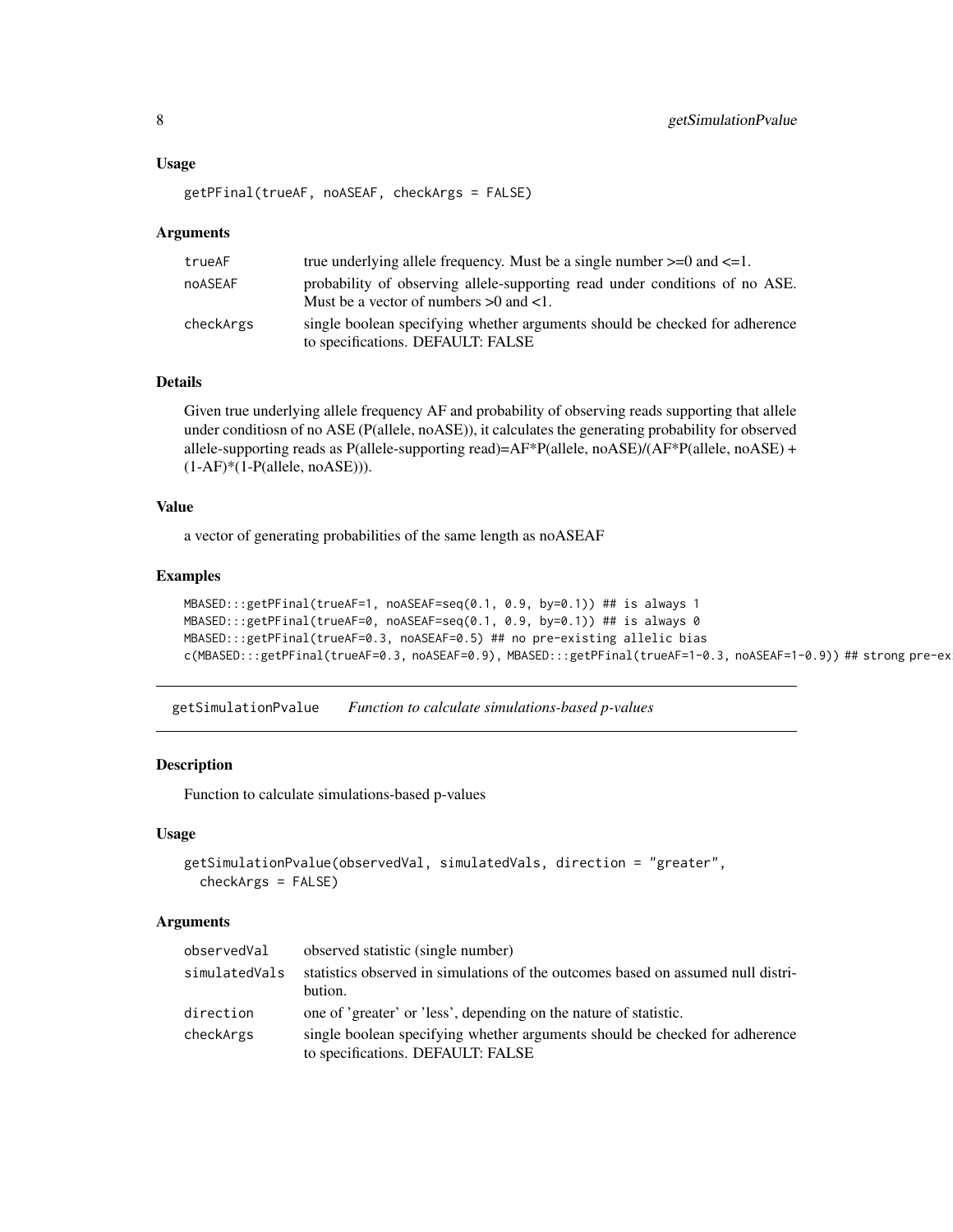<span id="page-8-0"></span>this function calculates fraction of simulated values (statistics from null distribution) that are  $\geq$ (direction='greater') or  $\leq$  (direction='less') than the observed statistic. The choice of direction depends on the nature of the statistic (i.e., direction is 'greater' if large values of statistic indicate departure from null hypothesis, and direction is 'less' if the opposite is the case)

#### Value

a fraction of simulated statistics that are as or more extreme as the observed one

#### Examples

```
MBASED:::getSimulationPvalue(observedVal=2, simulatedVals=1:10, direction='greater')
MBASED:::getSimulationPvalue(observedVal=2, simulatedVals=1:10, direction='less')
```

```
logLikelihoodCalculator1s
```
*Function that given observed count data along a known haplotype returns a function that can calculate the likelihood of observing that data for a supplied underlying haplotype frequency.*

#### Description

Function that given observed count data along a known haplotype returns a function that can calculate the likelihood of observing that data for a supplied underlying haplotype frequency.

#### Usage

```
logLikelihoodCalculator1s(lociHapACounts, lociTotalCounts, lociHapANoASEProbs,
  lociRhos, checkArgs = FALSE)
```
#### Arguments

|                    | lociHapACounts counts of haplotype A-supporting reads at individual loci. Must be a vector of<br>non-negative integers.                                                                                                                                          |
|--------------------|------------------------------------------------------------------------------------------------------------------------------------------------------------------------------------------------------------------------------------------------------------------|
| lociTotalCounts    |                                                                                                                                                                                                                                                                  |
|                    | total read counts of at individual loci. Must be a vector of positive integers.                                                                                                                                                                                  |
| lociHapANoASEProbs |                                                                                                                                                                                                                                                                  |
|                    | probabilities of observing haplotype A-supporting reads at individual loci under<br>conditions of no ASE (e.g., vector with all entries set to $0.5$ , if there is no pre-<br>existing allelic bias at any locus). Must be a vector with entries $>0$ and $<1$ . |
| lociRhos           | dispersion parameters of beta distribution at individual loci (set to 0 if the read<br>count-generating distribution at the locus is binomial). Must be a numeric vector<br>with entries $\geq 0$ and $\lt 1$ .                                                  |
| checkArgs          | single boolean specifying whether arguments should be checked for adherence<br>to specifications. DEFAULT: FALSE                                                                                                                                                 |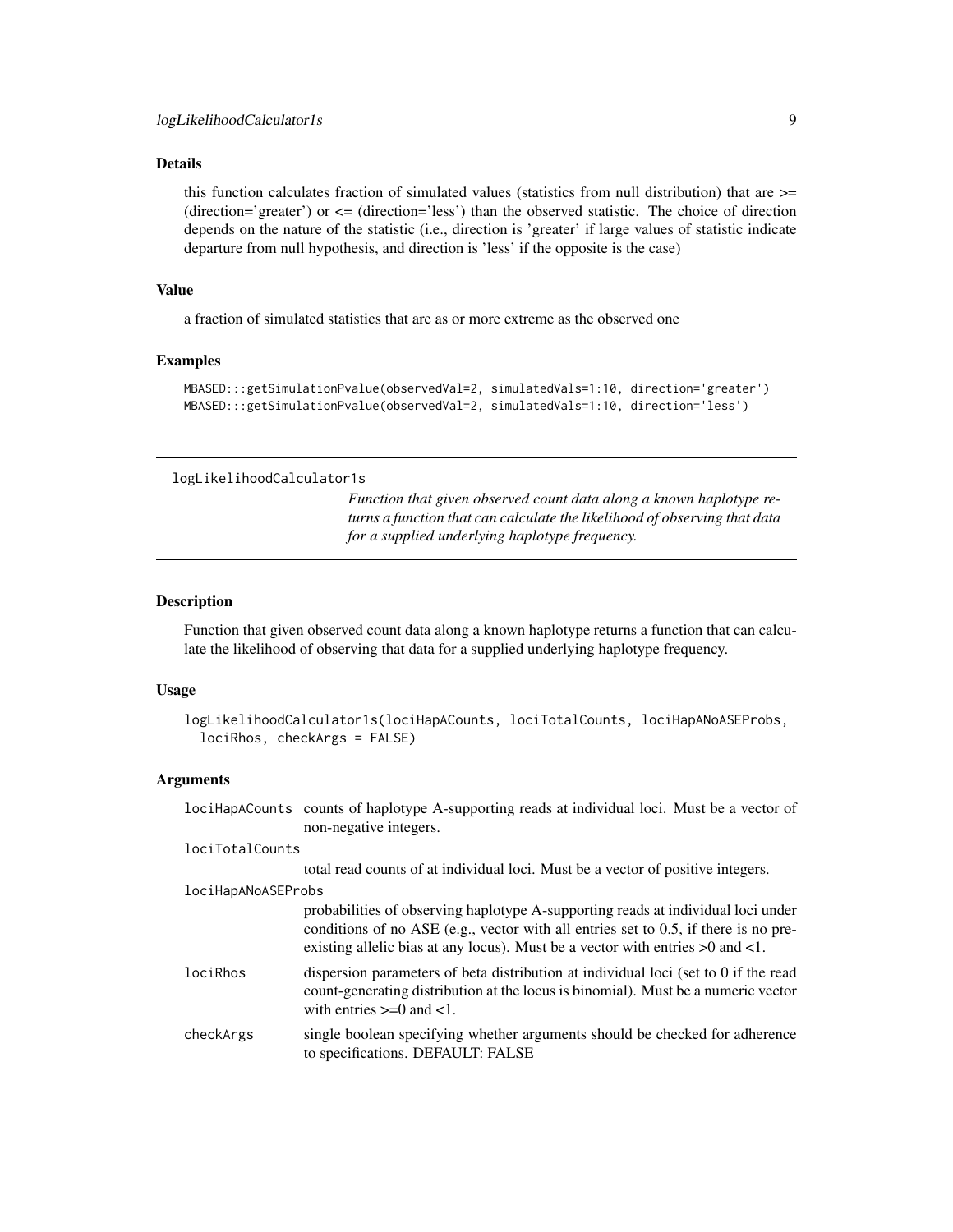<span id="page-9-0"></span>Given observed read counts supporting hapltoype A at a collection of loci, the total read counts at those loci, the probablities of observing haplotype A-supporting reads under conditions of no ASE and the dispersion parameters, this function returns a function of a single argument, pHapA, that calculates the likelihood of observing the given haplotype A-supporting counts under the assumption that the true underlying frequency of haplotype A is pHapA.

#### Value

a function of a single argument pHapA that calculates log likelihood of the observed data if the true underlying haplotype A frequency is pHapA.

#### Examples

LLC <- MBASED:::logLikelihoodCalculator1s(lociHapACounts=c(5, 12), lociTotalCounts=c(10, 24), lociHapANoASEProbs LLC(0.5) ## the MLE estimate of hapA frequency LLC(0.1) ## highly implausible value of pHapA LLC (0.51)

logLikelihoodCalculator2s

*Function that given observed count data along a known haplotype returns a function that can calculate the likelihood of observing that data for a supplied underlying haplotype frequency.*

#### **Description**

Function that given observed count data along a known haplotype returns a function that can calculate the likelihood of observing that data for a supplied underlying haplotype frequency.

#### Usage

```
logLikelihoodCalculator2s(lociHapACountsSample1, lociTotalCountsSample1,
  lociHapACountsSample2, lociTotalCountsSample2, lociHapANoASEProbsSample1,
  lociHapANoASEProbsSample2, lociRhosSample1, lociRhosSample2,
  checkArgs = FALSE)
```
#### Arguments

lociHapACountsSample1,lociHapACountsSample2

counts of haplotype A-supporting reads at individual loci in sample1 and sample2, respectively. Both arguments must be vectors of non-negative integers.

#### lociTotalCountsSample1,lociTotalCountsSample2

total read counts of at individual loci in sample1 and sample2, respectively. Both arguments must be vectors of non-negative integers.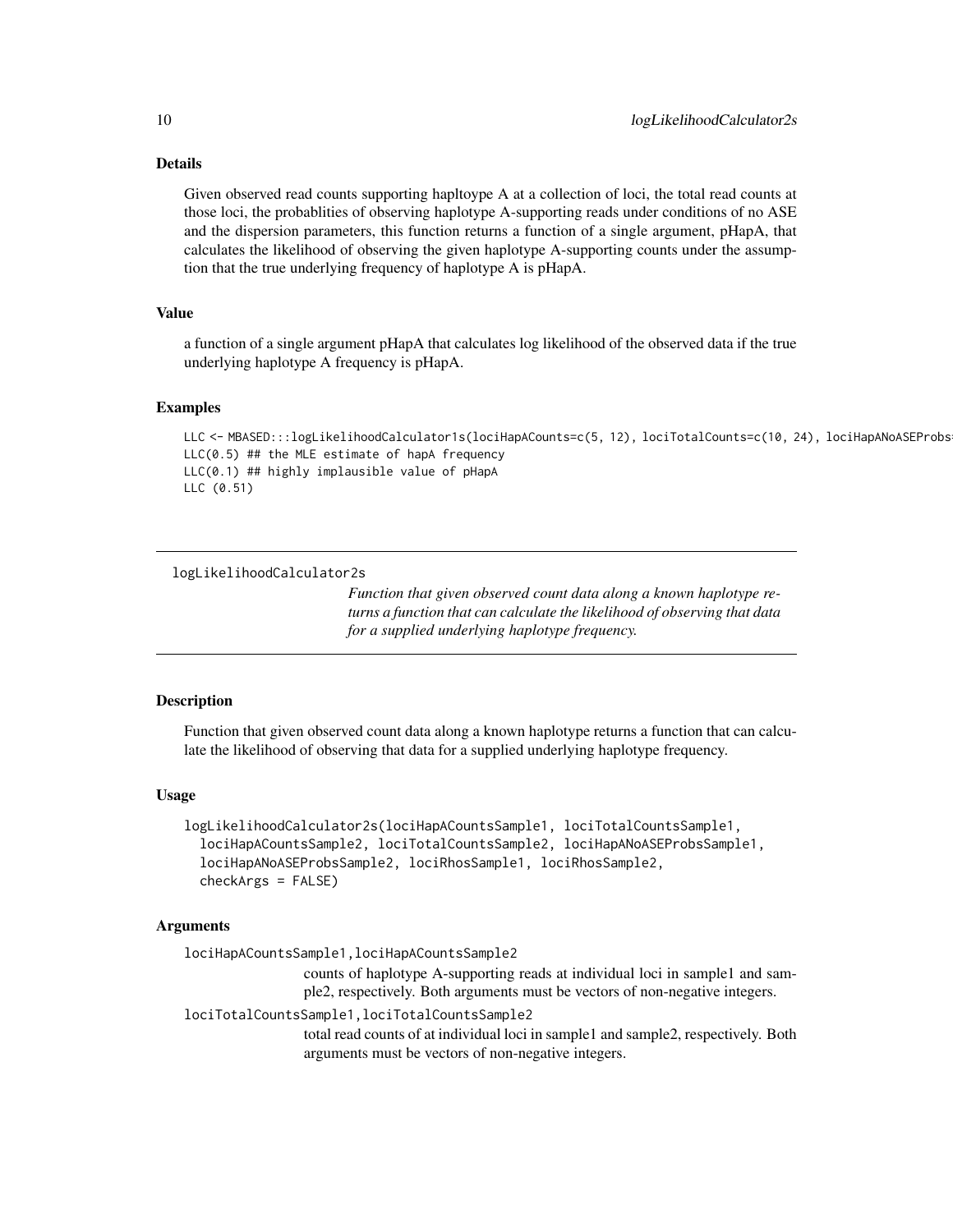<span id="page-10-0"></span>

|           | lociHapANoASEProbsSample1, lociHapANoASEProbsSample2                                                                                                                                                                                                                                                                |
|-----------|---------------------------------------------------------------------------------------------------------------------------------------------------------------------------------------------------------------------------------------------------------------------------------------------------------------------|
|           | probabilities of observing haplotype A-supporting reads at individual loci under<br>conditions of no ASE (e.g., vector with all entries set to 0.5, if there is no pre-<br>existing allelic bias at any locus) in sample1 and sample2, respectively. Both<br>arguments must be vectors with entries $>0$ and $<1$ . |
|           | lociRhosSample1, lociRhosSample2                                                                                                                                                                                                                                                                                    |
|           | dispersion parameters of beta distribution at individual loci (set to 0 if the read<br>count-generating distribution at the locus is binomial) in sample1 and sample2,<br>respectively. Both arguments must be vectors with entries $>=0$ and $<1$ .                                                                |
| checkArgs | single boolean specifying whether arguments should be checked for adherence<br>to specifications. DEFAULT: FALSE                                                                                                                                                                                                    |

Given observed read counts supporting hapltoype A at a collection of loci in two samples, the total read counts at those loci, the probablities of observing haplotype A-supporting reads under conditions of no ASE and the dispersion parameters, this function returns a function of a single argument, pHapA, that calculates the likelihood of observing the given haplotype A-supporting counts under the assumption that the true underlying frequency of haplotype A is pHapA.

#### Value

a function of a single argument pHapA that calculates log likelihood of the observed data if the true underlying haplotype A frequency is pHapA.

#### Examples

LLC <- MBASED:::logLikelihoodCalculator2s(lociHapACountsSample1=c(5, 12), lociTotalCountsSample1=c(15, 36), loci LLC(1/3) ## the MLE estimate of hapA frequency LLC(0.9) ## highly implausible value of pHapA LLC (0.334)

maxLogLikelihoodCalculator1s

*Function that given observed count data along a known haplotype returns a maximum likelihood estimate of the underlying haplotype frequency.*

#### Description

Function that given observed count data along a known haplotype returns a maximum likelihood estimate of the underlying haplotype frequency.

#### Usage

```
maxLogLikelihoodCalculator1s(lociHapACounts, lociTotalCounts,
  lociHapANoASEProbs, lociRhos, checkArgs = FALSE)
```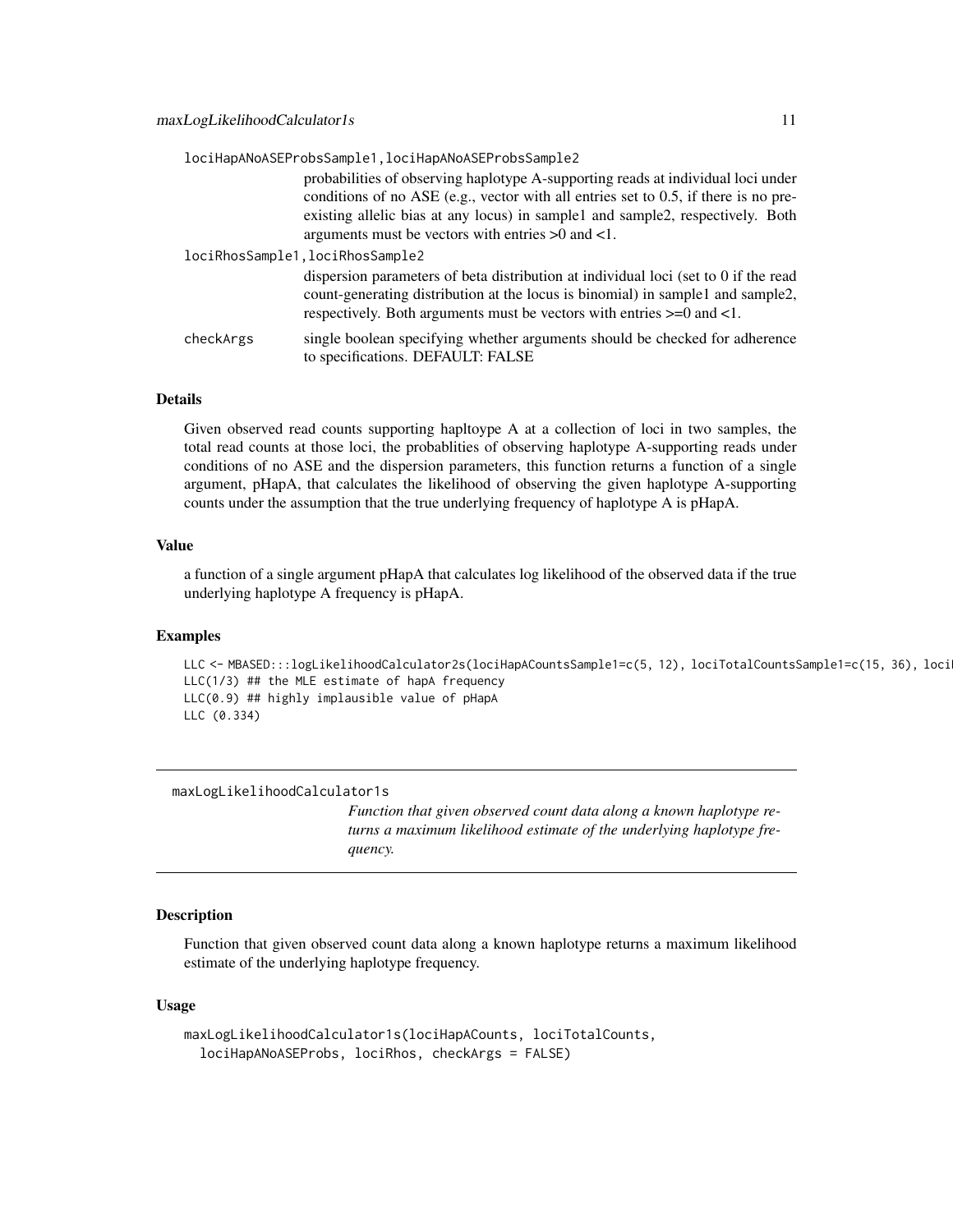#### <span id="page-11-0"></span>Arguments

|                    | lociHapACounts counts of haplotype A-supporting reads at individual loci. Must be a vector of<br>non-negative integers.                                                                                                                                          |
|--------------------|------------------------------------------------------------------------------------------------------------------------------------------------------------------------------------------------------------------------------------------------------------------|
| lociTotalCounts    |                                                                                                                                                                                                                                                                  |
|                    | total read counts of at individual loci. Must be a vector of positive integers.                                                                                                                                                                                  |
| lociHapANoASEProbs |                                                                                                                                                                                                                                                                  |
|                    | probabilities of observing haplotype A-supporting reads at individual loci under<br>conditions of no ASE (e.g., vector with all entries set to $0.5$ , if there is no pre-<br>existing allelic bias at any locus). Must be a vector with entries $>0$ and $<1$ . |
| lociRhos           | dispersion parameters of beta distribution at individual loci (set to 0 if the read<br>count-generating distribution at the locus is binomial). Must be a numeric vector<br>with entries $\geq 0$ and $\lt 1$ .                                                  |
| checkArgs          | single boolean specifying whether arguments should be checked for adherence<br>to specifications. DEFAULT: FALSE                                                                                                                                                 |

#### Details

Given observed read counts supporting hapltoype A at a collection of loci, the total read counts at those loci, the probablities of observing haplotype A-supporting reads under conditions of no ASE and the dispersion parameters, this function returns a maximum likelihood estimate of the true underlying frequency of haplotype A as well as corresponding value of log-likelihood.

#### Value

a list with two elements: maximum (MLE of haplotype A frequency) and objective (loglikelihood at MLE). These are the two elements that are output by the optimize() function, which is used internally by the maxLogLikelihoodCalculator1s.

#### Examples

MBASED:::maxLogLikelihoodCalculator1s(lociHapACounts=c(5, 12), lociTotalCounts=c(10, 24), lociHapANoASEProbs=c(0

maxLogLikelihoodCalculator2s

*Function that given observed count data along a known haplotype returns a maximum likelihood estimate of the underlying haplotype frequency.*

#### Description

Function that given observed count data along a known haplotype returns a maximum likelihood estimate of the underlying haplotype frequency.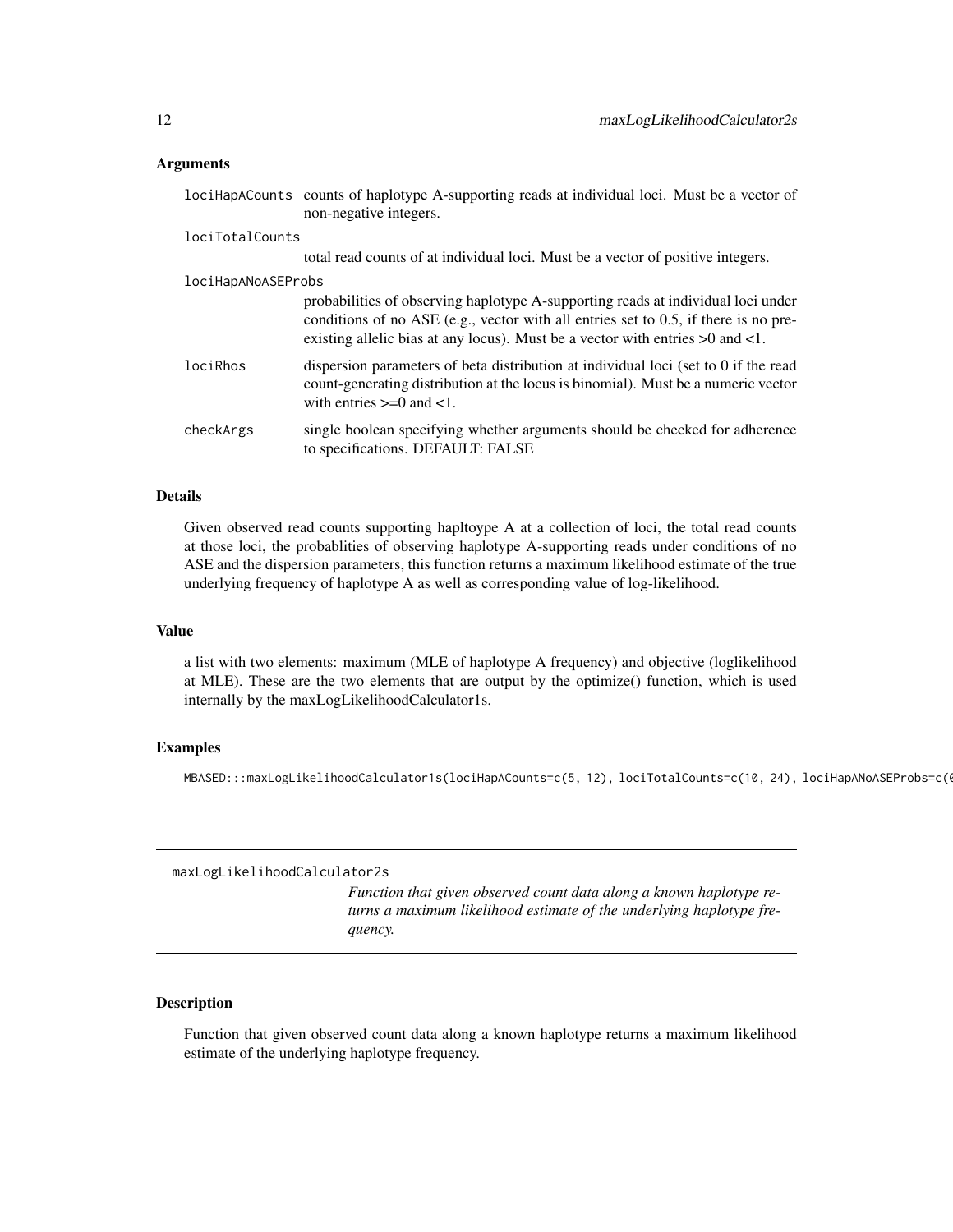#### Usage

```
maxLogLikelihoodCalculator2s(lociHapACountsSample1, lociTotalCountsSample1,
  lociHapACountsSample2, lociTotalCountsSample2, lociHapANoASEProbsSample1,
 lociHapANoASEProbsSample2, lociRhosSample1, lociRhosSample2,
  checkArgs = FALSE)
```
#### Arguments

|           | lociHapACountsSample1, lociHapACountsSample2                                                                                                                                                                                                                                                                                                                                   |
|-----------|--------------------------------------------------------------------------------------------------------------------------------------------------------------------------------------------------------------------------------------------------------------------------------------------------------------------------------------------------------------------------------|
|           | counts of haplotype A-supporting reads at individual loci in sample1 and sam-<br>ple2, respectively. Both arguments must be vectors of non-negative integers.                                                                                                                                                                                                                  |
|           | lociTotalCountsSample1, lociTotalCountsSample2<br>total read counts of at individual loci in sample1 and sample2, respectively. Both<br>arguments must be vectors of non-negative integers.                                                                                                                                                                                    |
|           | lociHapANoASEProbsSample1, lociHapANoASEProbsSample2<br>probabilities of observing haplotype A-supporting reads at individual loci under<br>conditions of no ASE (e.g., vector with all entries set to $0.5$ , if there is no pre-<br>existing allelic bias at any locus) in sample1 and sample2, respectively. Both<br>arguments must be vectors with entries $>0$ and $<1$ . |
|           | lociRhosSample1, lociRhosSample2<br>dispersion parameters of beta distribution at individual loci (set to 0 if the read<br>count-generating distribution at the locus is binomial) in sample1 and sample2,<br>respectively. Both arguments must be vectors with entries $\geq 0$ and $\lt 1$ .                                                                                 |
| checkArgs | single boolean specifying whether arguments should be checked for adherence<br>to specifications. DEFAULT: FALSE                                                                                                                                                                                                                                                               |

#### Details

Given observed read counts supporting hapltoype A at a collection of loci in two samples, the total read counts at those loci, the probablities of observing haplotype A-supporting reads under conditions of no ASE and the dispersion parameters, this function returns a maximum likelihood estimate of the true underlying frequency of haplotype A as well as corresponding value of loglikelihood.

#### Value

a list with two elements: maximum (MLE of haplotype A frequency) and objective (loglikelihood at MLE). These are the two elements that are output by the optimize() function, which is used internally by the maxLogLikelihoodCalculator2s.

#### Examples

MBASED:::maxLogLikelihoodCalculator2s(lociHapACountsSample1=c(5, 12), lociTotalCountsSample1=c(15, 36), lociHap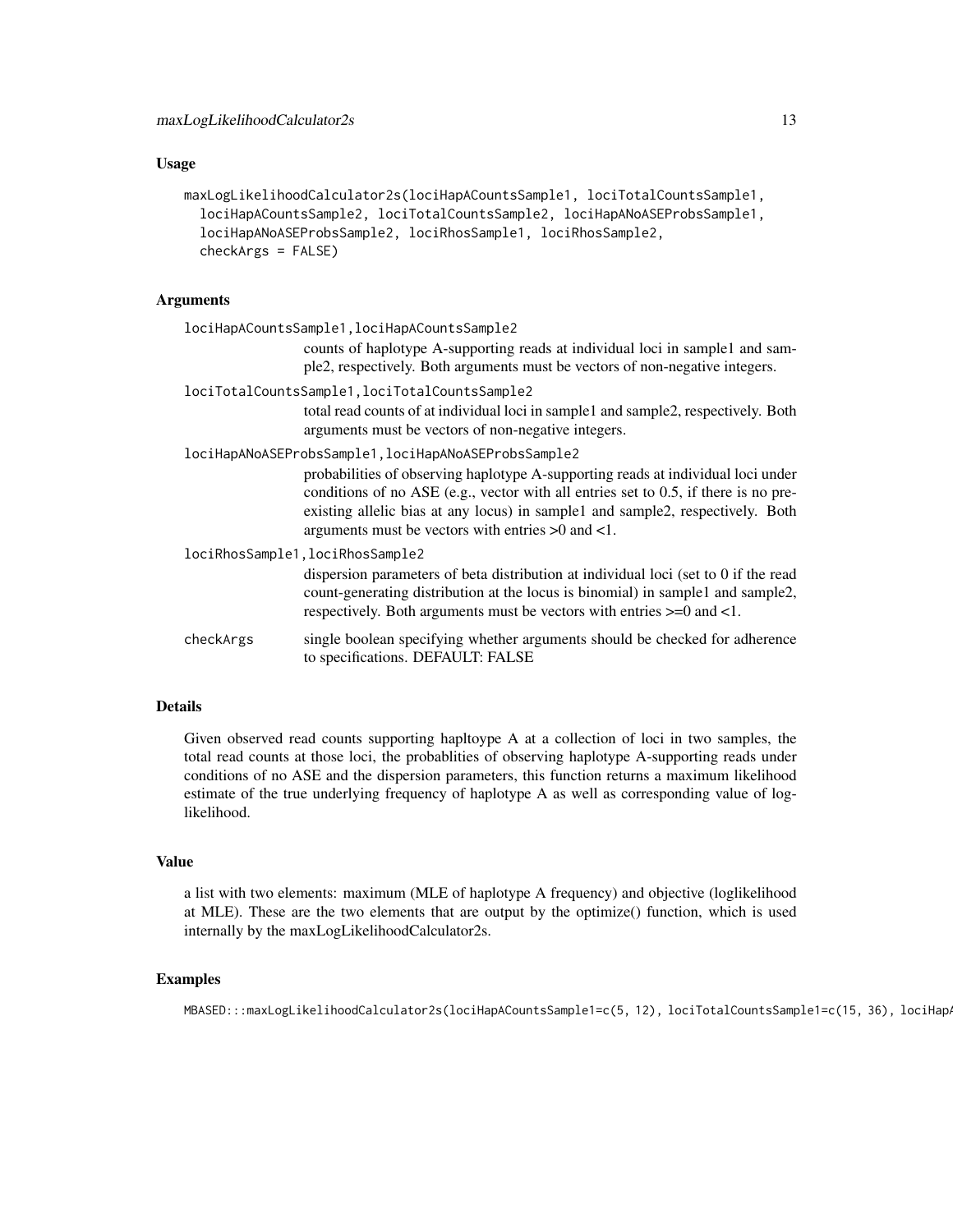<span id="page-13-0"></span>MBASED *MBASED*

#### Description

Package that contains functions to process sets of SNVs and determine the genes that show allelespecific expression (ASE)

#### Details

The package implements MBASED method for detecting allele-specific gene expression. The main workhorse function is runMBASED which is used to run both 1-sample and 2-sample (allelic imbalance) analyses. Please consult the accompanying vignette and the runMBASED help page for more details.

#### Author(s)

Oleg Mayba <maybao@gene.com> Houston Gilbert <gilbert.houston@gene.com>

MBASEDMetaAnalysis *Generic function to perform standard meta analysis.*

#### Description

Generic function to perform standard meta analysis.

#### Usage

```
MBASEDMetaAnalysis(zValuesMat, zVariancesMat, alternative = "two.sided",
 checkArgs = FALSE)
```
#### Arguments

| zValuesMat    | matrix of z-values, on standard normal scale. Each row represents a specific<br>genomic locus, while each column represents a set of observed values across<br>loci (in practice, multiple columns represent different outcomes of simulations). |
|---------------|--------------------------------------------------------------------------------------------------------------------------------------------------------------------------------------------------------------------------------------------------|
| zVariancesMat | matrix of (estimated) variances of each z-value in zValuesMat. The interpreta-<br>tion of rows and columns is the same as for zValuesMat.                                                                                                        |
| alternative   | one of 'two.sided', 'greater', 'less'. DEFAULT: 'two.sided'.                                                                                                                                                                                     |
| checkArgs     | single boolean specifying whether arguments should be checked for adherence<br>to specifications. DEFAULT: FALSE                                                                                                                                 |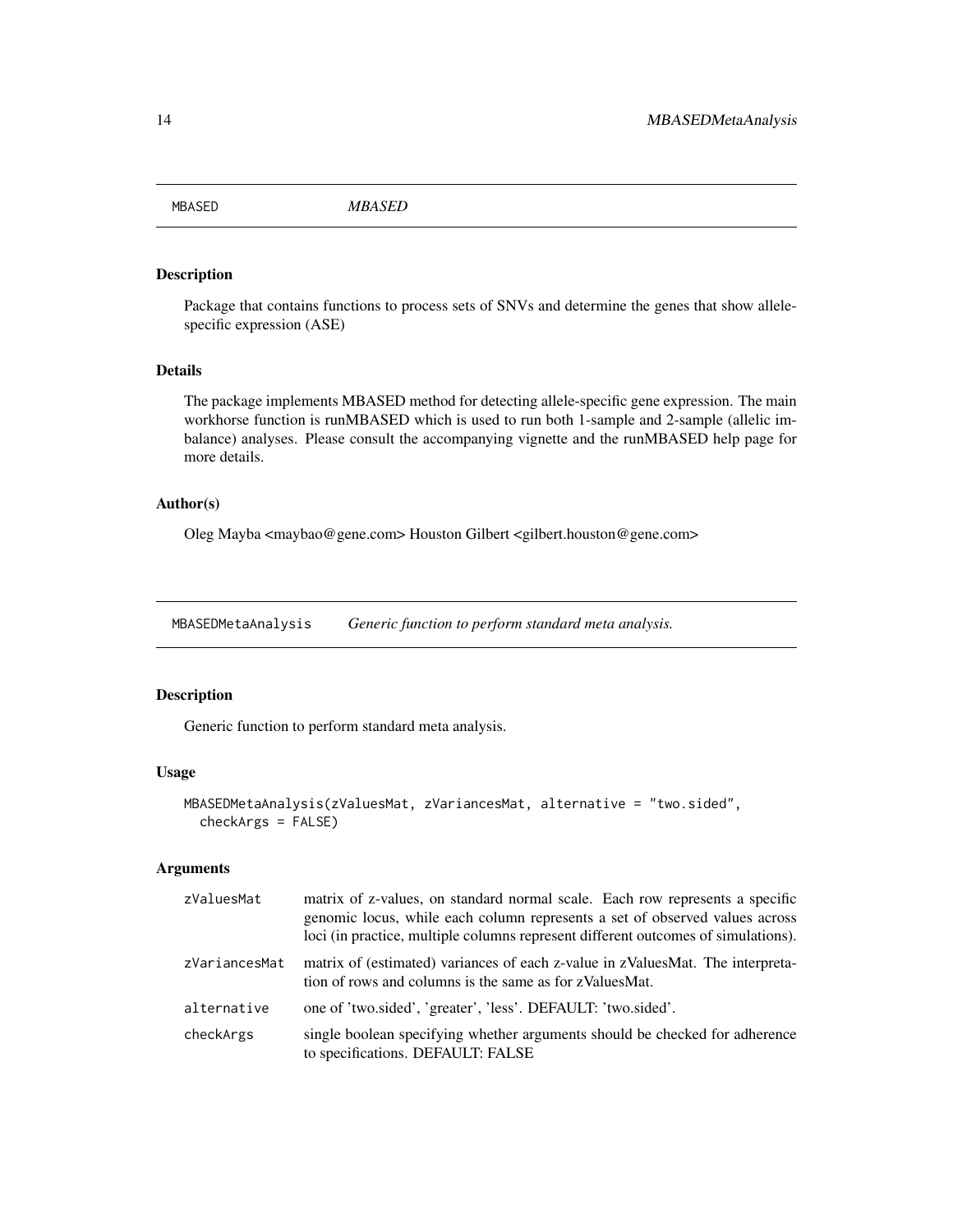<span id="page-14-0"></span>MBASEDMetaAnalysis performs meta analysis calculations in a vectorized fashion. Input matrices zValuesMat and zVariancesMat have one column for each set of loci ('independent studies') to be combined, with each row corresponding to an individual locus. MBASEDMetaAnalysis uses meta analysis approach to combine values in each column of zValuesMat into a single column-specific value of z (using corresponding supplied variances to appropriately weight contributions of each individual z). The function reports the resulting averaged z values, together with corresponding standard deviations (standard errors), for fixed-effects setting (note: random effects are not meaningful in the context of SNVs in ASE). If the supplied matrices have a single row (only one locus), no meta-analysis is possible, and the original value and corresponding standard deviations are returned.

#### Value

a list with 5 elements:

| hetPVal           | a 1-row marix of heterogeneity p-values.                                |  |
|-------------------|-------------------------------------------------------------------------|--|
| het0              | a 1-row matrix of heterogeneity statistics.                             |  |
| fixedEffectsMeans |                                                                         |  |
|                   | a 1-row matrix of column-specific fixed-effects meta analysis restults. |  |
| fixedEffectsSEs   |                                                                         |  |
|                   | a 1-row matrix of estimated SEs of fixed-effects meta analysis results. |  |
| pvalueFixed       | a 1-row matrix of p-values for fixed-effects analysis.                  |  |

#### Examples

```
set.seed(127000)
zVals1=rnorm(5, mean=rep(2,5), sd=sqrt(1:5))
zVals2=rnorm(5, mean=0, sd=1)+c(0,0,5,0,0)## one outlier
MBASED:::MBASEDMetaAnalysis(zValuesMat=matrix(c(zVals1, zVals2), ncol=2), zVariancesMat=matrix(c(1:5, rep(1,5))
```
MBASEDMetaAnalysisGetMeansAndSEs

*Helper function to obtain estimate of underlying mean and the standard error of the estimate in meta analysis framework.*

#### Description

Helper function to obtain estimate of underlying mean and the standard error of the estimate in meta analysis framework.

#### Usage

```
MBASEDMetaAnalysisGetMeansAndSEs(zValuesMat, zVariancesMat, checkArgs = FALSE)
```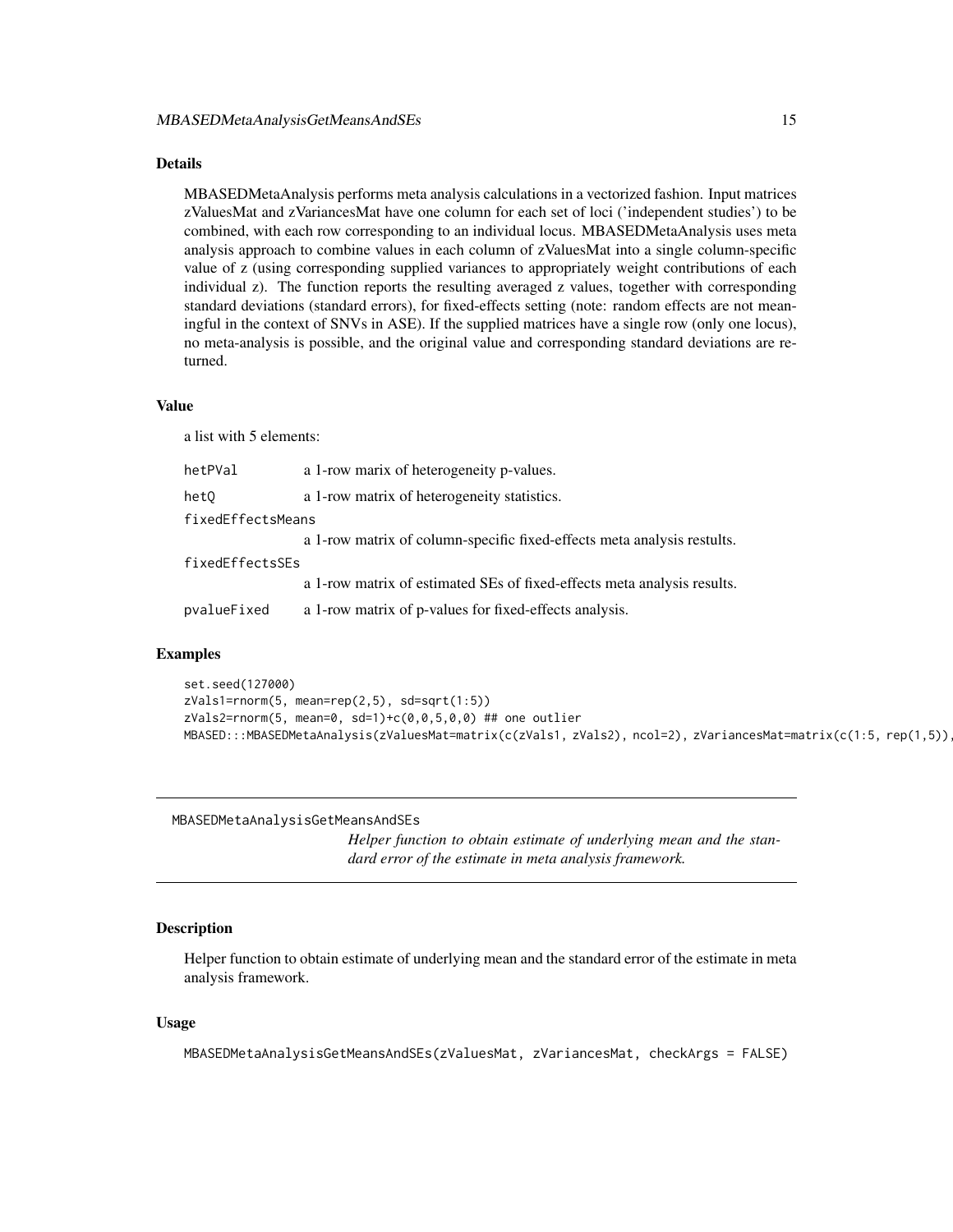#### Arguments

| zValuesMat    | matrix of z-values, on standard normal scale. Each row represents a specific<br>genomic locus, while each column represents a set of observed values across<br>loci (in practice, multiple columns represent different outcomes of simulations). |
|---------------|--------------------------------------------------------------------------------------------------------------------------------------------------------------------------------------------------------------------------------------------------|
| zVariancesMat | matrix of (estimated) variances of each z-value in zValuesMat. The interpreta-<br>tion of rows and columns is the same as for zValuesMat.                                                                                                        |
| checkArgs     | single boolean specifying whether arguments should be checked for adherence<br>to specifications. DEFAULT: FALSE                                                                                                                                 |

#### Details

MBASEDMetaAnalysisGetMeansAndSEs is a helper function employed by MBASEDMetaAnalysis(). For each column of input matrices, it calculates the inverse-variance weighted column average and provides an estimate of the standard error of this mean estimator. Input matrices zValuesMat and zVariancesMat have one column for each set of loci ('independent studies') to be combined, with each row corresponding to an individual locus.

#### Value

a list with 4 elements:

| weightsMat   | a matrix of same dimension as zValuesMat, giving the assigned weight for each<br>observation                                                  |
|--------------|-----------------------------------------------------------------------------------------------------------------------------------------------|
| totalWeights | a vector of length equal to number of rows in zValuesMat, giving the column<br>sum of assigned weights                                        |
| het0         | a vector of length equal to number of rows in zValuesMat, giving the estimated<br>standard error for the corresponding entries in mean Values |
| meanValues   | a vector of length equal to number of rows in zValuesMat, giving for each col-<br>umn the estimated average value.                            |
| het0         | a vector of length equal to number of rows in zValuesMat, giving the estimated<br>standard error for the corresponding entries in mean Values |

#### Examples

```
set.seed(127000)
zVals1=rnorm(5, mean=rep(2,5), sd=sqrt(1:5))
zVals2=rnorm(5, mean=0, sd=1)+c(0,0,5,0,0) ## one outlier
MBASED:::MBASEDMetaAnalysisGetMeansAndSEs(zValuesMat=matrix(c(zVals1, zVals2), ncol=2), zVariancesMat=matrix(c(
```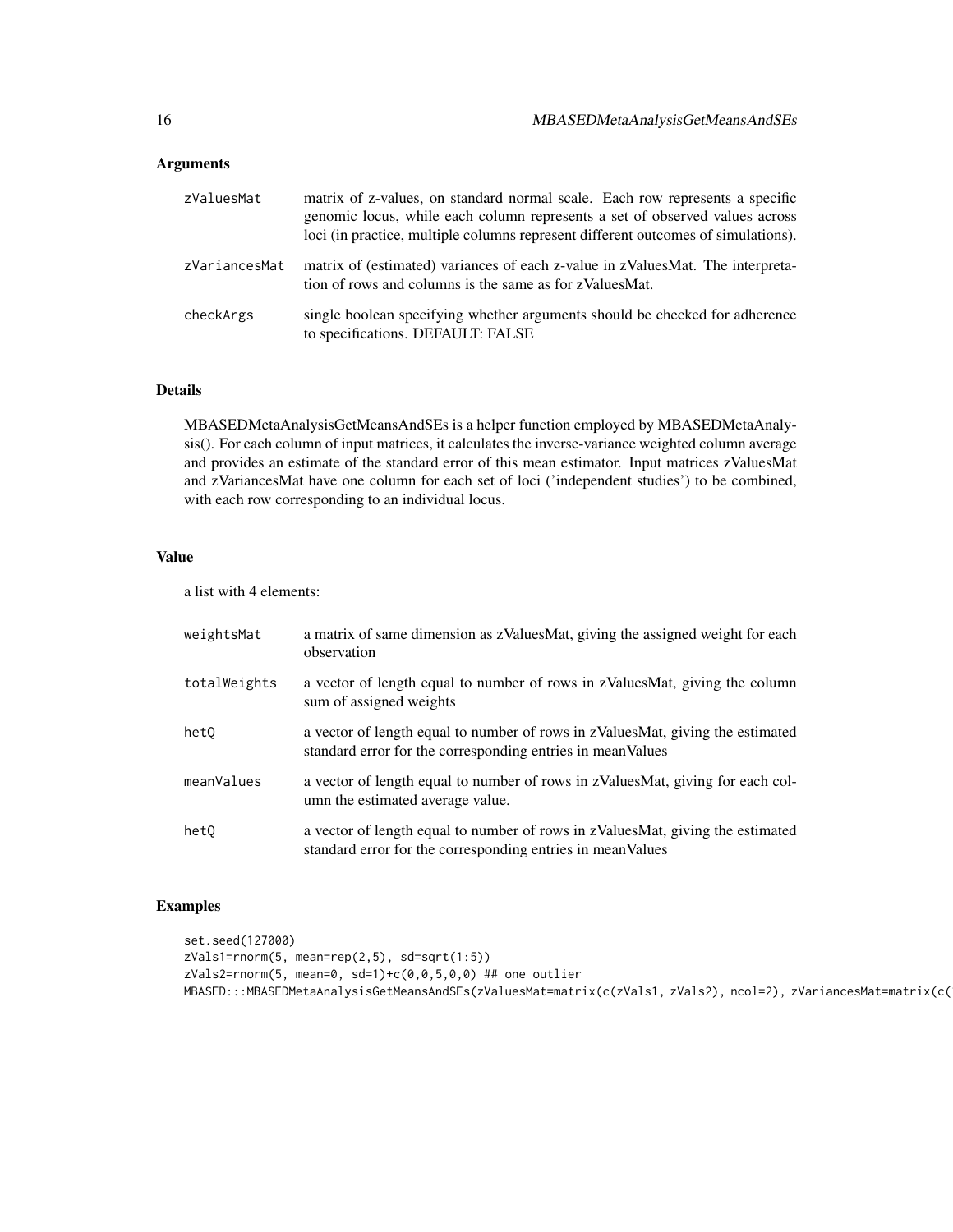*Vectorized wrapper around metaprop() function from R package "meta" with some modifications and extensions to beta-binomial count models.*

#### <span id="page-16-0"></span>**Description**

Vectorized wrapper around metaprop() function from R package "meta" with some modifications and extensions to beta-binomial count models.

#### Usage

```
MBASEDVectorizedMetaprop(countsMat, totalsMat, probsMat, rhosMat,
  alternative = "two.sided", checkArgs = FALSE)
```
#### Arguments

| countsMat   | matrix of observed major allele counts. Each row represents a specific genomic<br>locus, while each column represents a set of observed major allele counts across<br>loci (in practice, multiple columns represent different outcomes of count simu-<br>lations). |
|-------------|--------------------------------------------------------------------------------------------------------------------------------------------------------------------------------------------------------------------------------------------------------------------|
| totalsMat   | matrix of total read counts across both alleles. The interpretation of rows and<br>columns is the same as for counts Mat.                                                                                                                                          |
| probsMat    | matrix of probabilities of success (means of beta distributions in case of beta-<br>binomial extensions). The interpretation of rows and columns is the same as for<br>countsMat.                                                                                  |
| rhosMat     | matrix of dispersion parameters of beta distribution in case of beta-binomial<br>counts. The interpretation of rows and columns is the same as for counts Mat.                                                                                                     |
| alternative | one of 'two.sided', 'greater', 'less'. DEFAULT: 'two.sided'.                                                                                                                                                                                                       |
| checkArgs   | single boolean specifying whether arguments should be checked for adherence<br>to specifications. DEFAULT: FALSE                                                                                                                                                   |

#### Details

MBASEDVectorizedMetaprop performs computations similar to metaprop() with default options (fixed-effects only), but with less overhang, in a vectorized fashion, and accomodating extensions to beta-binomial distribution. It also allows the input counts to come from loci with different underlying binomial probabilities (means of beta distribution, in cases of beta-binomial extensions). One technical difference is the way the value of 'n' is calculated for Freeman-Tukey back-transformation of average 'z' into a proportion. While metaprop() uses harmonic mean of n's at individual loci (which puts more weight toward loci with small read counts), we use the weighted mean of n's with weights proportional to n's, by analogy with how the value of average 'z' is calculated from individual z's. Input matrices countsMat and totalsMat have one column for each set of loci ('independent studies') to be combined, with each row corresponding to an individual locus. Matrix probsMat provides the underlying binomial probabilities (means of beta distributions, in case of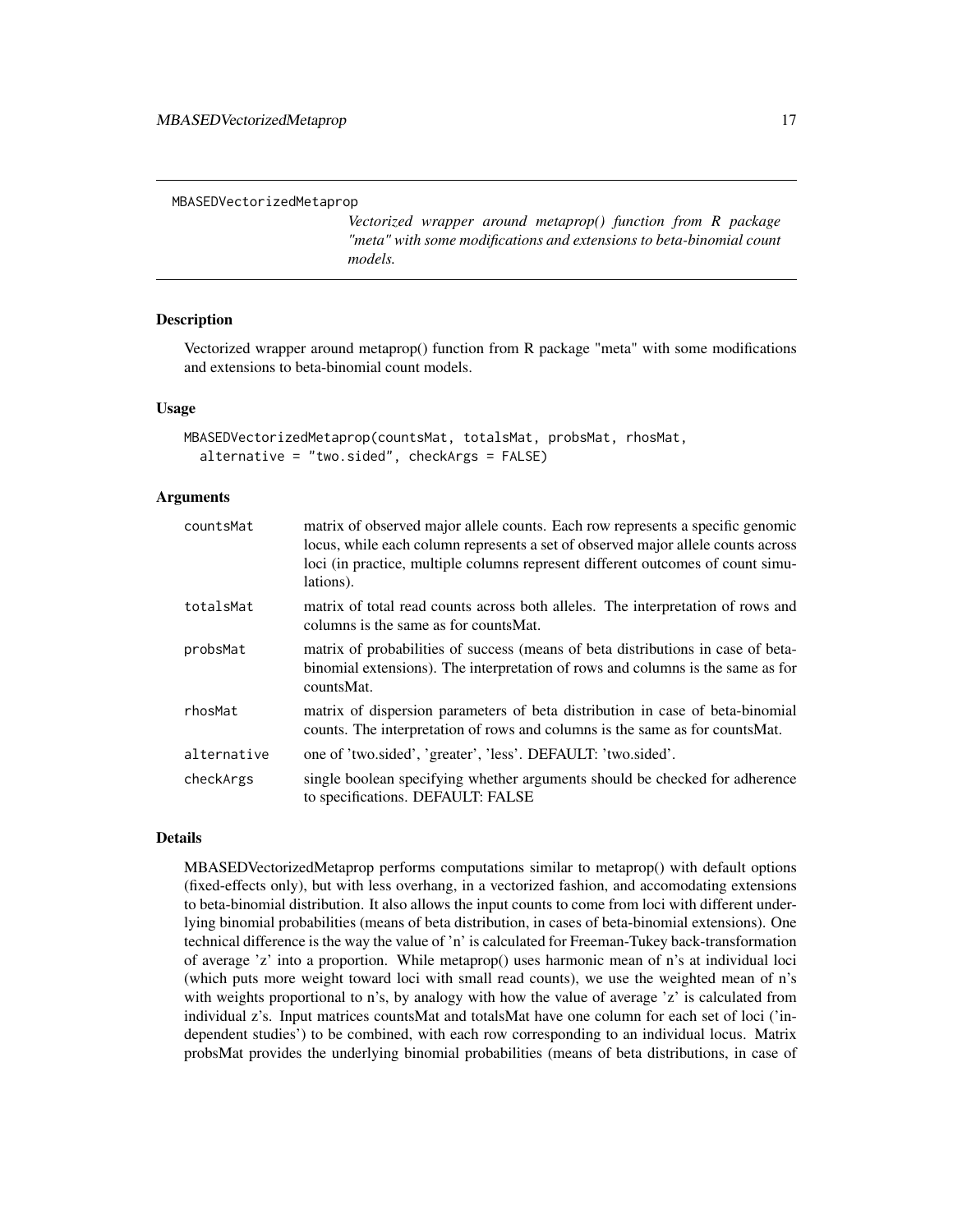beta-binomial extensions), while matrix rhosMat gives the values of the dispersion at the loci. MBASEDVectorizedMetaprop uses meta analysis approach with Freeman-Tukey transformation to report for each set of loci (each column) its estimated overall proportion on both transformed and untransformed scale, corresponding standard errors (on transformed scale), z-values (based on expected value of  $2*asin(sqrt(0.5))$  on transformed scale under the null hypothesis of common underlying proportion (binomial probability or mean of beta distribution) of 0.5), and corresponding p-values based on imposing normal distribution assumption on z-values, where alternative hypothesis of 'two.sided', 'greater', and 'less' can be specified, with the latter two specified w.r.t.  $2*asin(sqrt(0.5))$ . If some of the supplied entries in probsMat are different from 0.5, then the corresponding transformed proportions are shifted, so that the new mean for the resulting z-values is still approximately  $2*asin(sqrt(0.5))$ . Extensions to beta-binomial counts are accomodated by increasing the variance of each individual z from  $1/(n+0.5)$  to rho+ $1/(n+0.5)$ , where rho is the dispersion parameter of the beta distribution. The function is used to cacluate p-values in ASE settings, where countsMat represents major allele counts, totalsMat represents total allele counts, probsMat represents the underlying binomial probabilities of observing major allele-supporting read (means of beta distributions in case of beta-binomial extensions), which may be different, e.g., for major allele counts coming from reference and alternative alleles in case of pre-existing allelic bias, and rhosMat provides values of dispersion parameter for beta-binomial counts (0, in case of binomial model) for individual loci.

#### Value

a list with 7 elements:

| hetPVal   | a 1-row marix of heterogeneity p-values.                                                                                               |
|-----------|----------------------------------------------------------------------------------------------------------------------------------------|
| het0      | a 1-row matrix of heterogeneity statistics.                                                                                            |
| TEFinal   | a 1-row matrix of estimated proportions on transformed scale.                                                                          |
| seTEFinal | a 1-row matrix of estimated SEs of proportion estimates on transformed scale.                                                          |
| propFinal | a 1-row matrix of estimated proportions on 0-1 scale.                                                                                  |
| pValue    | a 1-row matrix of corresponding p-values.                                                                                              |
| propLoci  | a matrix of same dimension as original input matrices giving estimated propor-<br>tions on transformed scale at each individual locus. |

#### Examples

SNVCoverage=rep(sample(10:100,5),2) ## 2 genes with 5 loci each SNVAllele1Counts=rbinom(length(SNVCoverage), SNVCoverage, 0.5) SNVMajorAlleleCounts=pmax(SNVAllele1Counts, SNVCoverage-SNVAllele1Counts) MBASED:::MBASEDVectorizedMetaprop(countsMat=matrix(SNVAllele1Counts, ncol=2), totalsMat=matrix(SNVCoverage, nco MBASED:::MBASEDVectorizedMetaprop(countsMat=matrix(SNVMajorAlleleCounts, ncol=2), totalsMat=matrix(SNVCoverage,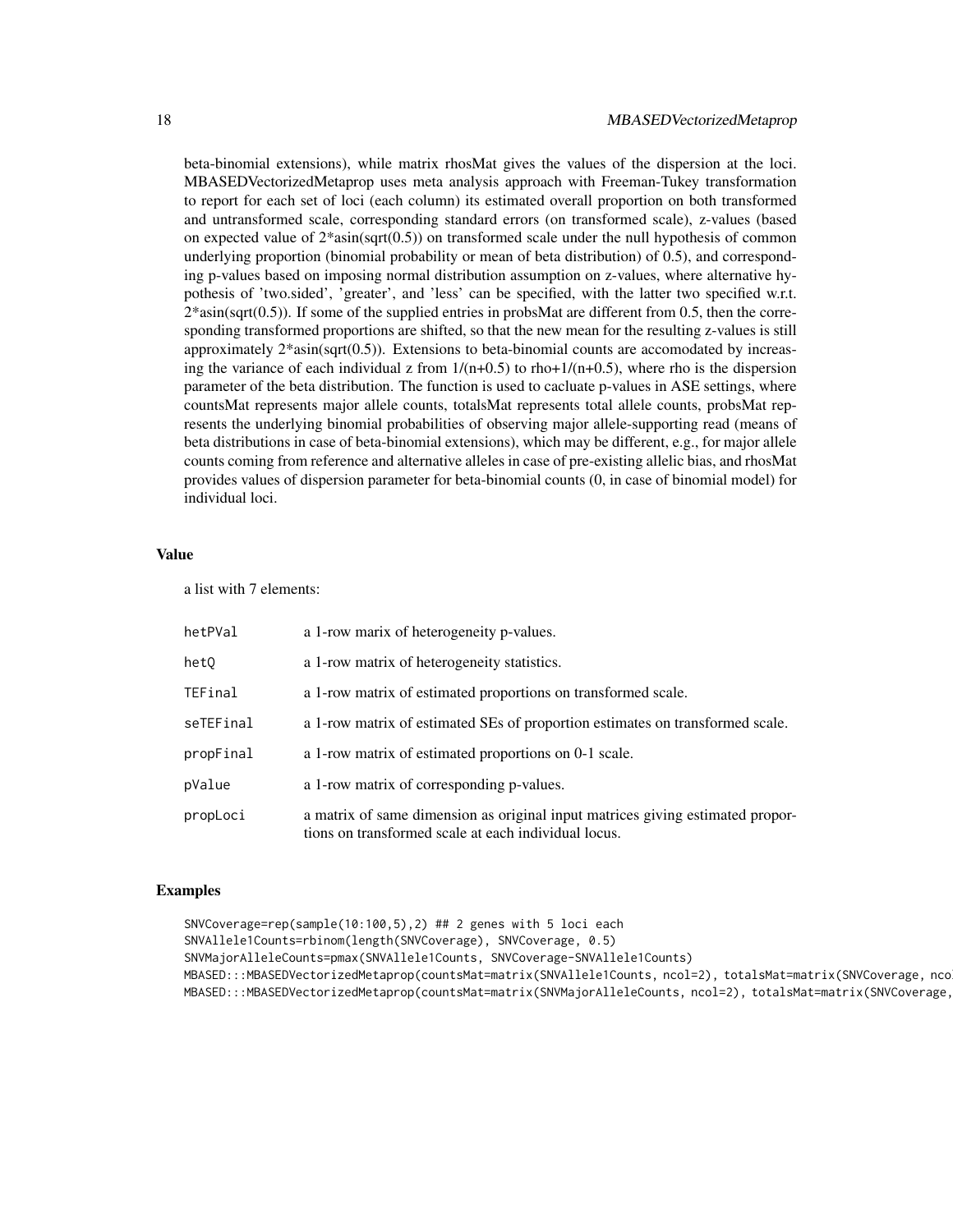<span id="page-18-0"></span>MBASEDVectorizedPropDiffTest

*Vectorized wrapper around a test for difference of 2 proportions.*

#### Description

Vectorized wrapper around a test for difference of 2 proportions.

#### Usage

```
MBASEDVectorizedPropDiffTest(countsMatSample1, totalsMatSample1,
  countsMatSample2, totalsMatSample2, probsMatSample1, probsMatSample2,
  rhosMatSample1, rhosMatSample2, alternative = "two.sided",
  checkArgs = FALSE)
```
#### Arguments

| countsMatSample1, countsMatSample2 |                                                                                                                                                                                                                                                                                                         |  |
|------------------------------------|---------------------------------------------------------------------------------------------------------------------------------------------------------------------------------------------------------------------------------------------------------------------------------------------------------|--|
|                                    | matrices of observed major allele counts in sample1 and sample2, respectively.<br>Each row represents a specific genomic locus, while each column represents a<br>set of observed major allele counts across loci (in practice, multiple columns<br>represent different outcomes of count simulations). |  |
|                                    | totalsMatSample1, totalsMatSample2                                                                                                                                                                                                                                                                      |  |
|                                    | matrices of total read counts across both alleles in sample1 and sample2, respec-<br>tively. The interpretation of rows and columns is the same as for countsMatSam-<br>ple1.                                                                                                                           |  |
| probsMatSample1, probsMatSample2   |                                                                                                                                                                                                                                                                                                         |  |
|                                    | matrices of underlying probabilities of observing the major allele in sample and<br>sample2, respectively. The interpretation of rows and columns is the same as for<br>countsMatSample1.                                                                                                               |  |
| rhosMatSample1, rhosMatSample2     |                                                                                                                                                                                                                                                                                                         |  |
|                                    | matrices of dispersion parameters of beta distributions for each locus in sample1<br>and sample2, respectively. The interpretation of rows and columns is the same<br>as for countsMatSample1.                                                                                                          |  |
| alternative                        | one of 'two.sided', 'greater', 'less'. DEFAULT: 'two.sided'                                                                                                                                                                                                                                             |  |
| checkArgs                          | single boolean specifying whether arguments should be checked for adherence<br>to specifications. DEFAULT: FALSE                                                                                                                                                                                        |  |

#### Details

MBASEDVectorizedPropDiffTest implements meta-analysis-like apporoach using proportion differences at each locus as variables to be aggregated. Input matrices countsMatSample1, totalsMat-Sample1, countsMatSample2, totalsMatSample2, probsMatSample1, probsMatSample2, rhosMat-Sample1, and rhosMatSample2 have 1 column for each set of loci ('independent studies') to be combined, with each row corresponding to an individual locus. MBASEDVectorizedPropDiffTest uses meta analysis approach by transforming counts at each locus into proportions and combininig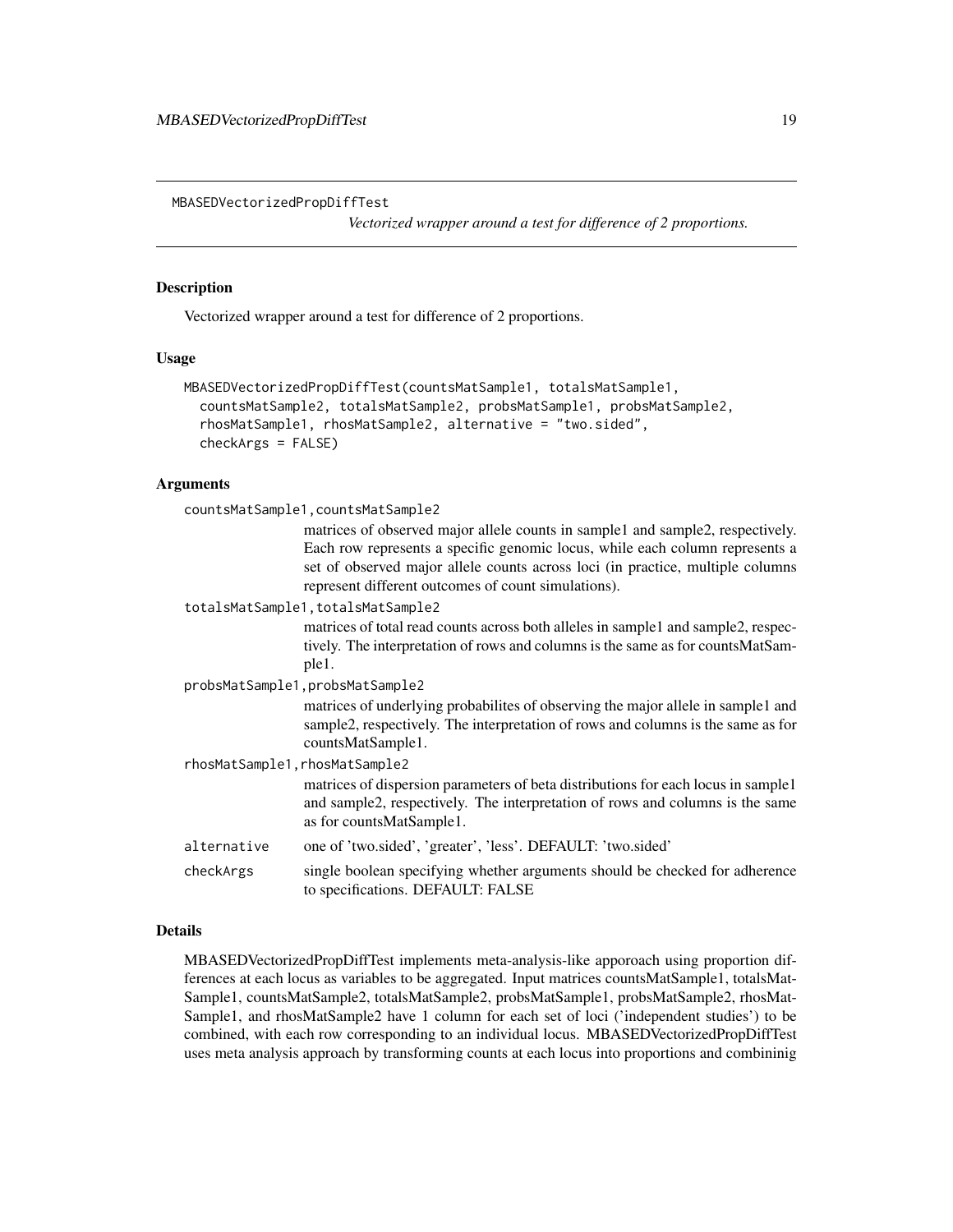<span id="page-19-0"></span>the proportion differences (between sample1 and sample2) using the inverse-variance weighted schema. The function reports proportion difference estimates, corresponding standard errors, zvalues (based on expected value of 0 under the null hypothesis of overall difference of 0) , and corresponding p-values based on normal distribution assumption of z-values, where alternative hypothesis of 'two.sided', 'greater', and 'less' can be specified, with the latter two specified w.r.t. 0. Adjustment for pre-existing allelic bias is performed by taking observed proportion in each sample, transforming it with FT transformation, adjusting for allelic bias as in 1-sample case and back-transforming to get a shifted proportion. The shifted proportion is then used to estimate its variance. The function is used to cacluate p-values in ASE settings, where countsMatSample1 and countsMatSample2 represent major allele counts in sample1 and sample2, respectively, and totals-MatSample1 and totalsMatSample2 represent total allele counts. Matrices probsMatSample1 and probsMatSample2 capture the pre-existing allelic bias by supplying the underlying probabilities of observing alleles currently specified as major in absence of any allele-specific expression, and rhos-MatSample1 and rhosMatSample2 provide values of dispersion parameter for beta-binomial counts (0, in case of binomial model) for individual loci within each sample.

#### Value

a list with 7 elements:

| hetPval             | a 1-row marix of heterogeneity P-values                                                                                                           |  |
|---------------------|---------------------------------------------------------------------------------------------------------------------------------------------------|--|
| hetQ                | a 1-row matrix of heterogeneity statistics                                                                                                        |  |
| TEFinal             | a 1-row matrix of estimated proportion differences                                                                                                |  |
| seTEFinal           | a 1-row matrix of estimated SEs of prop differences estimates                                                                                     |  |
| propDifferenceFinal |                                                                                                                                                   |  |
|                     | a 1-row matrix of estimated proportion differences                                                                                                |  |
| pValue              | a 1-row matrix of corresponding p-values.                                                                                                         |  |
| propDifferenceLoci  |                                                                                                                                                   |  |
|                     | a matrix of same dimension as original input matrices giving estimated propor-<br>tion differences on transformed scale at each individual locus. |  |

#### Examples

```
SNVCoverageTumor=sample(10:100,10) ## 2 genes with 5 loci each
SNVCoverageNormal=sample(10:100,10) ## 2 genes with 5 loci each
SNVAllele1CountsTumor=rbinom(length(SNVCoverageTumor), SNVCoverageTumor, 0.5)
SNVAllele1CountsNormal=rbinom(length(SNVCoverageNormal), SNVCoverageNormal, 0.5)
MBASED:::MBASEDVectorizedPropDiffTest(countsMatSample1=matrix(SNVAllele1CountsTumor, ncol=2), totalsMatSample1=
```
runMBASED *Main function that implements MBASED.*

#### Description

Main function that implements MBASED.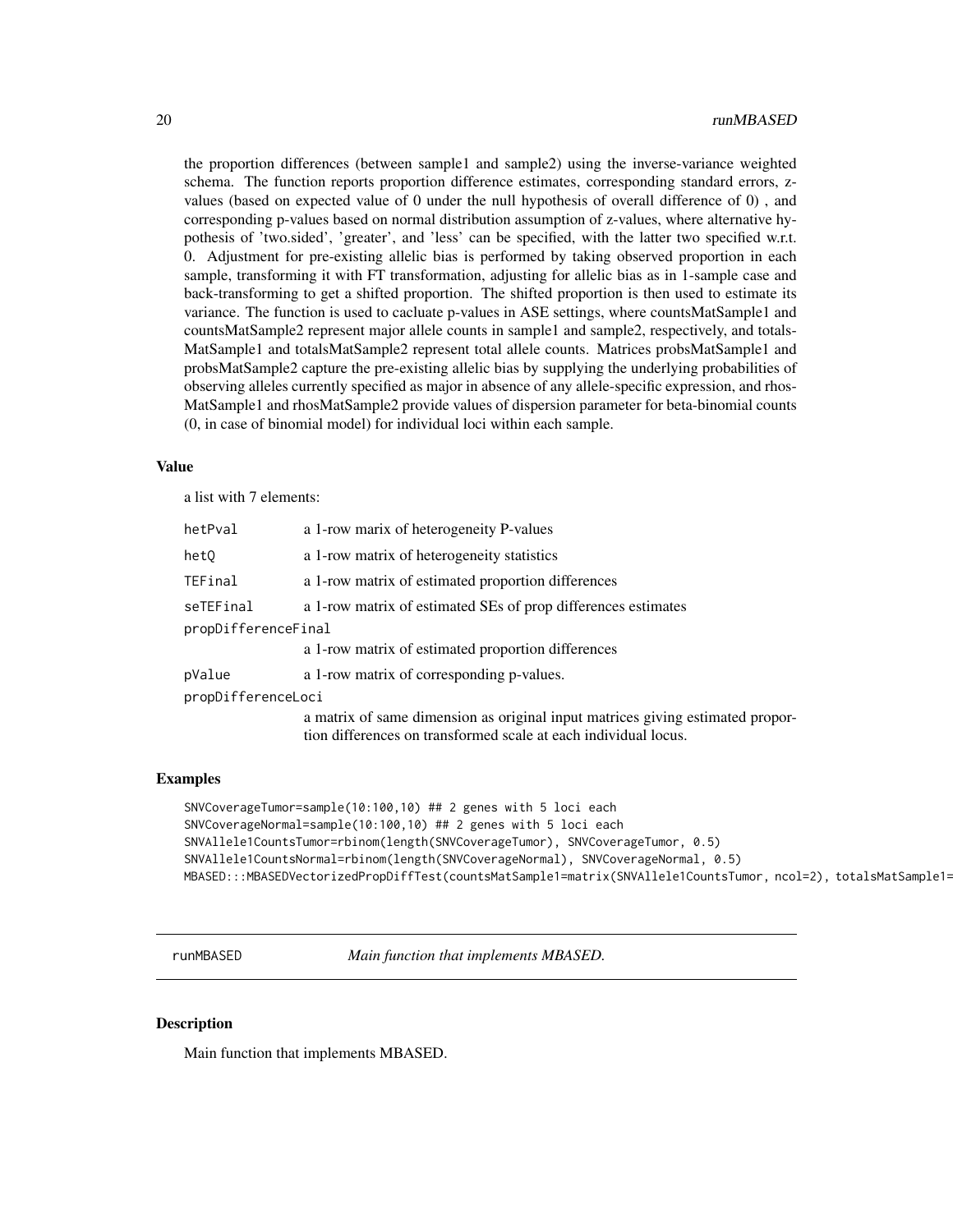#### Usage

```
runMBASED(ASESummarizedExperiment, isPhased = FALSE, numSim = 0,
 BPPARAM = SerialParam())
```
#### Arguments

ASESummarizedExperiment

RangedSummarizedExperiment object containing information on read counts to be used for ASE detection. Rows represent individual heterozygous loci (SNVs), while columns represent individual samples. There should be either one or two columns, depending on whether one- or two-sample analysis is to be performed. Joint analysis of multiple samples or replicates is currently not supported, and one-sample analysis of multiple samples must be done through independent series of calls to runMBASED(). Note that for two-sample analysis, only loci which are heterozygous in both samples must be supplied (this excludes, e.g., tumor-specific mutations in cases of tumor/normal comparisons). For two-sample analysis, it is assumed that the first column corresponds to 'sample1' and the second column to 'sample2' in the sample1-vs-sample2 comparison. This is important, since differential ASE assessment is not symmetric and sample1-vs-sample2 comparison may yield different results from sample2-vssample1 comparison (the relationship is set up by assuming that only instances of ASE greater in sample1 than in sample2 are of interest). assays(ASESummarizedExperiment) must contain matrices lociAllele1Counts and lociAllele2Counts of non-negative integers, containing counts of allele1 (e.g. reference) and allele2 (e.g. alternative) at individual loci. All supplied loci must have total read count (across both alleles) greater than 0 (in each of the two samples, in the case of twosample analysis). Allele counts are not necessarily phased (see 'isPhased' argument below), so allele1 counts may not represent the same haplotype. assays(ASESummarizedExperiment) may also contain matrix lociAllele1CountsNoASEProbs with entries  $>0$  and  $< 1$ , containing probabilities of observing allele1-supporting reads at individual loci under conditions of no ASE (which may differ for individual samples in the two-sample analysis). If this matrix is not provided, it is constructed such that every entry in the matrix is set to 0.5 (no pre-existing allelic bias at any locus in any sample). assays(ASESummarizedExperiment) may also contain matrix lociCountsDispersions with entries >=0 and <1, containing dispersion parameters of beta-binomial read count distribution at individual loci (which may differ for individual samples in the two-sample analysis). If this matrix is not provided, it is constructed such that every entry in the matrix is set to 0 (read count-generating distribution at each locus in each sample is binomial). Any other matrices in assays(ASESummarizedExperiment) are ignored by MBASED. rowRanges(ASESummarizedExperiment) must be supplied by the user, containing additional information about SNVs, including a required column 'aseID', specifying for each locus the unique unit of expression that it belongs to (e.g., gene; must be non-NA). MBASED uses names(rowRanges(ASESummarizedExperiment)), when specified, to give a unique identifier to each SNV; if no names are provided, the SNVs are labeled 'locus1', 'locus2', ..., in the row order.

isPhased specifies whether the true haplotypes are known, in which case the lociAl-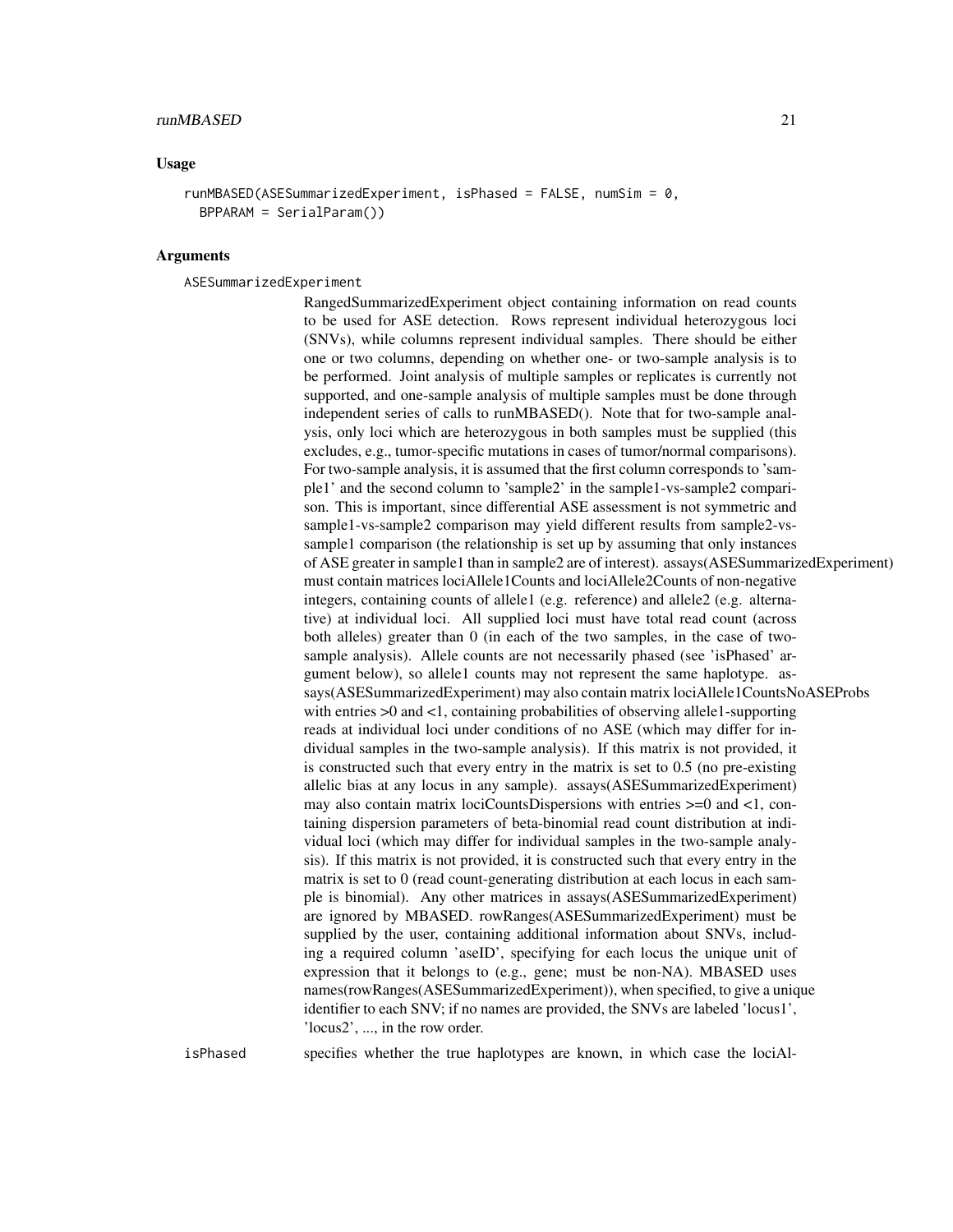|                | lele1Counts are assumed to represent allelic counts along the same haplotype<br>(and the same is true of lociAllele2Counts). Must be either TRUE or FALSE<br>(DEFAULT).                                             |
|----------------|---------------------------------------------------------------------------------------------------------------------------------------------------------------------------------------------------------------------|
| numSim         | number of simulations to perform to estimate statistical significance of observed<br>ASE. Must be a non-negative integer. If set to 0 (DEFAULT), no simulations are<br>performed and nominal p-values are reported. |
| <b>BPPARAM</b> | argument to be passed to function bplapply(), when parallel achitecture is used<br>to speed up simulations (parallelization is done over aseIDs). DEFAULT: Seri-<br>alParam() (no parallelization).                 |

#### Value

RangedSummarizedExperiment object with rows representing individual aseIDs (genes) and a single column. assays(returnObject) includes single-column matrices 'majorAlleleFrequency' (1-sample analysis only), 'majorAlleleFrequencyDifference' (2-sample analysis only), 'pValueASE' (unadjusted ASE p-value), 'pValueHeterogeneity' (unadjusted inter-loci variability p-value, set to NA for aseIDs with only 1 locus). Note that p-values are not adjusted for multiple hypothesis testing, and the users should carry out such an adjustment themselves, e.g. by employing the utilities in the multtest package. In addition, metadata(returnObject) is a list containing a RangedSummarizedExperiment object names 'locusSpecificResults', with rows corresponding to individual loci (SNVs) and a single column, that provides information on locus-level MBASED analysis results. assays(metadata(returnObject)\$locusSpecificResults) contains single-column matrices 'MAF' (estimate of allele frequency for gene-wide major allele at the locus, 1-sample analysis only), 'MAFDifference' (estimate of allele frequency difference for gene-wide major allele at the locus, 2-sample analysis only), and 'allele1IsMajor' (whether allele1 is assigned to major haplotype by MBASED).

#### Examples

```
mySNVs <- GRanges(
    seqnames=c('chr1', 'chr2', 'chr2', 'chr2'),
     ranges=IRanges(start=c(1000, 20020, 20285, 21114), width=1),
     aseID=c('gene1', rep('gene2', 3)),
    allele1=c('G', 'A', 'C', 'A'),
    allele2=c('T', 'C', 'T', 'G')
)
names(mySNVs) <- paste0('SNV', 1:4)
## RangedSummarizedExperiment object with data to run tumor vs. normal comparison
mySE_TumorVsNormal <- SummarizedExperiment(
     assays=list(
        lociAllele1Counts=matrix(
             c(
                c(25,10,22,14),
                c(18,17,14,28)
            ),
            ncol=2,
            dimnames=list(
                names(mySNVs),
                c('tumor', 'normal')
            \lambda),
```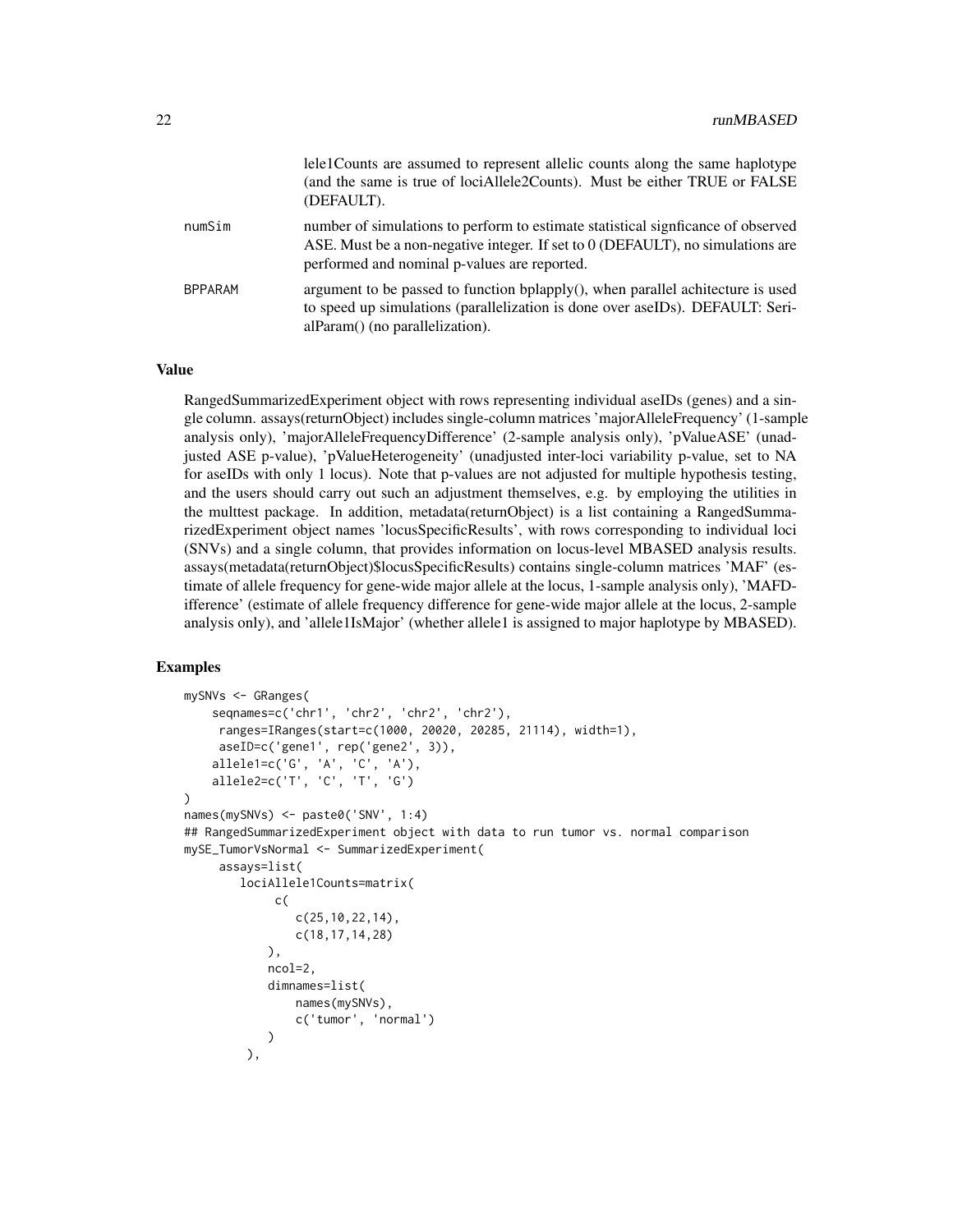```
lociAllele2Counts=matrix(
             c(
                c(20,16,15,16),
                 c(23,9,24,17)
            ),
            ncol=2,
            dimnames=list(
                names(mySNVs),
                 c('tumor', 'normal')
            \lambda),
         lociAllele1CountsNoASEProbs=matrix(
             c(
                 c(0.48, 0.51, 0.55, 0.45),
                 c(0.52, 0.43, 0.52, 0.43)
             ),
             ncol=2,
             dimnames=list(
                 names(mySNVs),
                 c('tumor', 'normal')
             )
         ),
        lociCountsDispersions=matrix(
            c(
                 c(0.005, 0.007, 0.003, 0.01),
                 c(0.001, 0.004, 0.02, 0.006)
             ),
            ncol=2,
            dimnames=list(
                 names(mySNVs),
                 c('tumor', 'normal')
            )
         \lambda),
     rowRanges=mySNVs
)
twoSampleAnalysisTumorVsNormal <- runMBASED(
    ASESummarizedExperiment=mySE_TumorVsNormal,
     numSim=10^6,
     BPPARAM=SerialParam(),
     isPhased=FALSE
)
rowRanges(twoSampleAnalysisTumorVsNormal)
assays(twoSampleAnalysisTumorVsNormal)$majorAlleleFrequencyDifference
assays(twoSampleAnalysisTumorVsNormal)$pValueASE
assays(twoSampleAnalysisTumorVsNormal)$pValueHeterogeneity
assays(metadata(twoSampleAnalysisTumorVsNormal)$locusSpecificResults)$MAFDifference
assays(metadata(twoSampleAnalysisTumorVsNormal)$locusSpecificResults)$allele1IsMajor
```
## exchanging the order of the columns will allow us to run normal vs. tumor comparison ## Note that while results are the same for single-locus gene1, they differ for multi-locus gene2 mySE\_NormalVsTumor <- SummarizedExperiment(

```
assays=lapply(names(assays(mySE_TumorVsNormal)), function(matName) {
```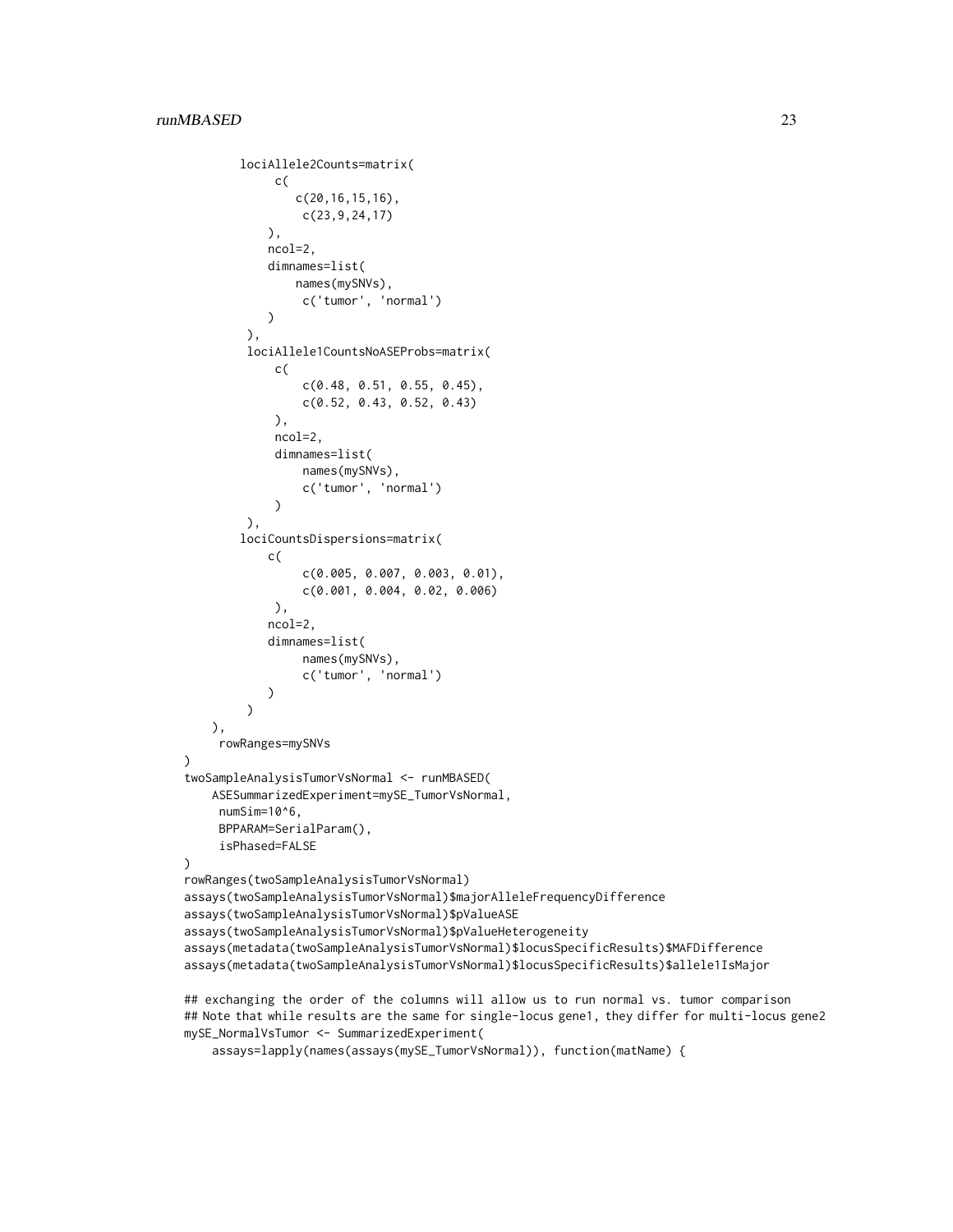```
curMat <- assays(mySE_TumorVsNormal)[[matName]]
        modifiedMat <- curMat[,c('normal','tumor')]
        return(modifiedMat)
    }),
    colData=colData(mySE_TumorVsNormal)[2:1,],
    rowRanges=rowRanges(mySE_TumorVsNormal)
)
names(assays(mySE_NormalVsTumor )) <- names(assays(mySE_TumorVsNormal))
twoSampleAnalysisNormalVsTumor <- runMBASED(
    ASESummarizedExperiment=mySE_NormalVsTumor,
     numSim=10^6,
     BPPARAM=SerialParam(),
     isPhased=FALSE
\lambdarowRanges(twoSampleAnalysisNormalVsTumor)
assays(twoSampleAnalysisNormalVsTumor)$majorAlleleFrequencyDifference
assays(twoSampleAnalysisNormalVsTumor)$pValueASE
assays(twoSampleAnalysisNormalVsTumor)$pValueHeterogeneity
assays(metadata(twoSampleAnalysisNormalVsTumor)$locusSpecificResults)$MAFDifference
assays(metadata(twoSampleAnalysisNormalVsTumor)$locusSpecificResults)$allele1IsMajor
## we can also do separate one-sample analysis on tumor and normal samples
mySE_Tumor <- SummarizedExperiment(
    assays=lapply(names(assays(mySE_TumorVsNormal)), function(matName) {
        curMat <- assays(mySE_TumorVsNormal)[[matName]]
        modifiedMat <- curMat[,'tumor',drop=FALSE]
        return(modifiedMat)
    }),
    colData=colData(mySE_TumorVsNormal)[1,],
    rowRanges=rowRanges(mySE_TumorVsNormal)
\lambdanames(assays(mySE_Tumor)) <- names(assays(mySE_TumorVsNormal))
oneSampleAnalysisTumor <- runMBASED(
    ASESummarizedExperiment=mySE_Tumor,
     numSim=10^6,
     BPPARAM=SerialParam(),
     isPhased=FALSE
)
rowRanges(oneSampleAnalysisTumor)
assays(oneSampleAnalysisTumor)$majorAlleleFrequency
assays(oneSampleAnalysisTumor)$pValueASE
assays(oneSampleAnalysisTumor)$pValueHeterogeneity
assays(metadata(oneSampleAnalysisTumor)$locusSpecificResults)$MAF
assays(metadata(oneSampleAnalysisTumor)$locusSpecificResults)$allele1IsMajor
mySE_Normal <- SummarizedExperiment(
    assays=lapply(names(assays(mySE_TumorVsNormal)), function(matName) {
        curMat <- assays(mySE_TumorVsNormal)[[matName]]
        modifiedMat <- curMat[,'normal',drop=FALSE]
        return(modifiedMat)
    }),
    colData=colData(mySE_TumorVsNormal)[1,],
    rowRanges=rowRanges(mySE_TumorVsNormal)
```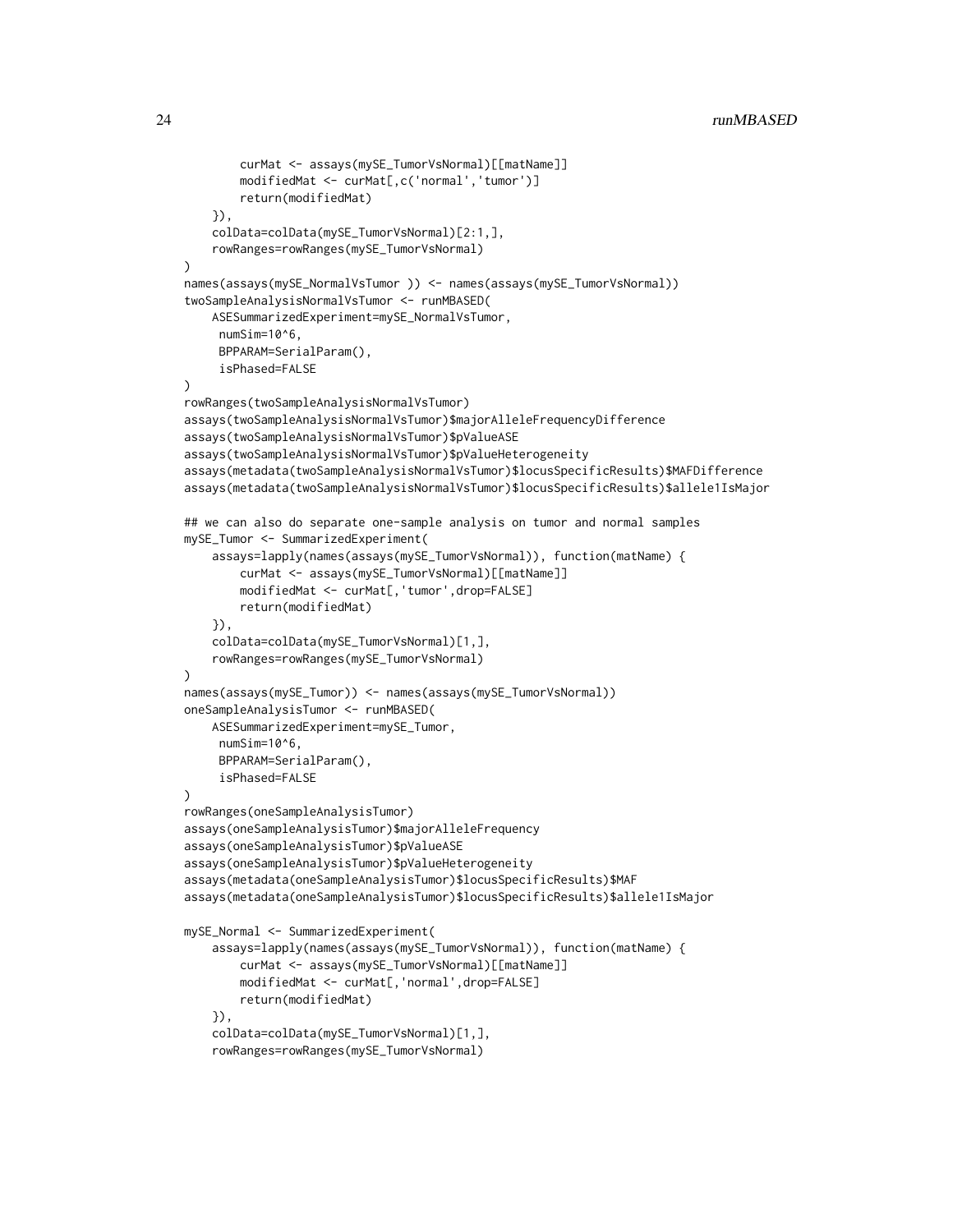#### <span id="page-24-0"></span>runMBASED1s 25

```
)
names(assays(mySE_Normal)) <- names(assays(mySE_TumorVsNormal))
oneSampleAnalysisNormal <- runMBASED(
   ASESummarizedExperiment=mySE_Normal,
     numSim=10^6,
     BPPARAM=SerialParam(),
     isPhased=FALSE
\mathcal{L}rowRanges(oneSampleAnalysisNormal)
assays(oneSampleAnalysisNormal)$majorAlleleFrequency
assays(oneSampleAnalysisNormal)$pValueASE
assays(oneSampleAnalysisNormal)$pValueHeterogeneity
assays(metadata(oneSampleAnalysisNormal)$locusSpecificResults)$MAF
assays(metadata(oneSampleAnalysisNormal)$locusSpecificResults)$allele1IsMajor
```

| runMBASED1s | Function that runs single-sample ASE calling using data from indi-<br>vidual loci (SNVs) within units of ASE (genes). Vector arguments<br>'lociAllele1Counts', 'lociAllele2Counts', 'lociAllele1NoASEProbs',<br>'lociRhos', and 'aseIDs' should all be of the same length. Letting<br>$i, i, i, j$ , $i, j$ denote the indices corresponding to entries within aseIDs<br>equal to a given aseID, the entries at those indices in the other vector |
|-------------|---------------------------------------------------------------------------------------------------------------------------------------------------------------------------------------------------------------------------------------------------------------------------------------------------------------------------------------------------------------------------------------------------------------------------------------------------|
|             | arguments provide information for the loci within that aseID. This in-<br>formation is then used by runMBASED1s1aseID. It is assumed that for<br>any i, the <i>i</i> -th entries of all vector arguments correspond to the same<br>locus. If argument 'isPhased' (see below) is true, then entries corre-<br>sponding to allele1 at each locus must represent the same haplotype.                                                                 |

#### Description

Function that runs single-sample ASE calling using data from individual loci (SNVs) within units of ASE (genes). Vector arguments 'lociAllele1Counts', 'lociAllele2Counts', 'lociAllele1NoASEProbs', 'lociRhos', and 'aseIDs' should all be of the same length. Letting i1, i2, .., iN denote the indices corresponding to entries within aseIDs equal to a given aseID, the entries at those indices in the other vector arguments provide information for the loci within that aseID. This information is then used by runMBASED1s1aseID. It is assumed that for any i, the i-th entries of all vector arguments correspond to the same locus. If argument 'isPhased' (see below) is true, then entries corresponding to allele1 at each locus must represent the same haplotype.

#### Usage

```
runMBASED1s(lociAllele1Counts, lociAllele2Counts, lociAllele1NoASEProbs,
 lociRhos, aseIDs, numSim = 0, BPPARAM = SerialParam(), isPhased = FALSE,
 tieBreakRandom = FALSE, checkArgs = FALSE)
```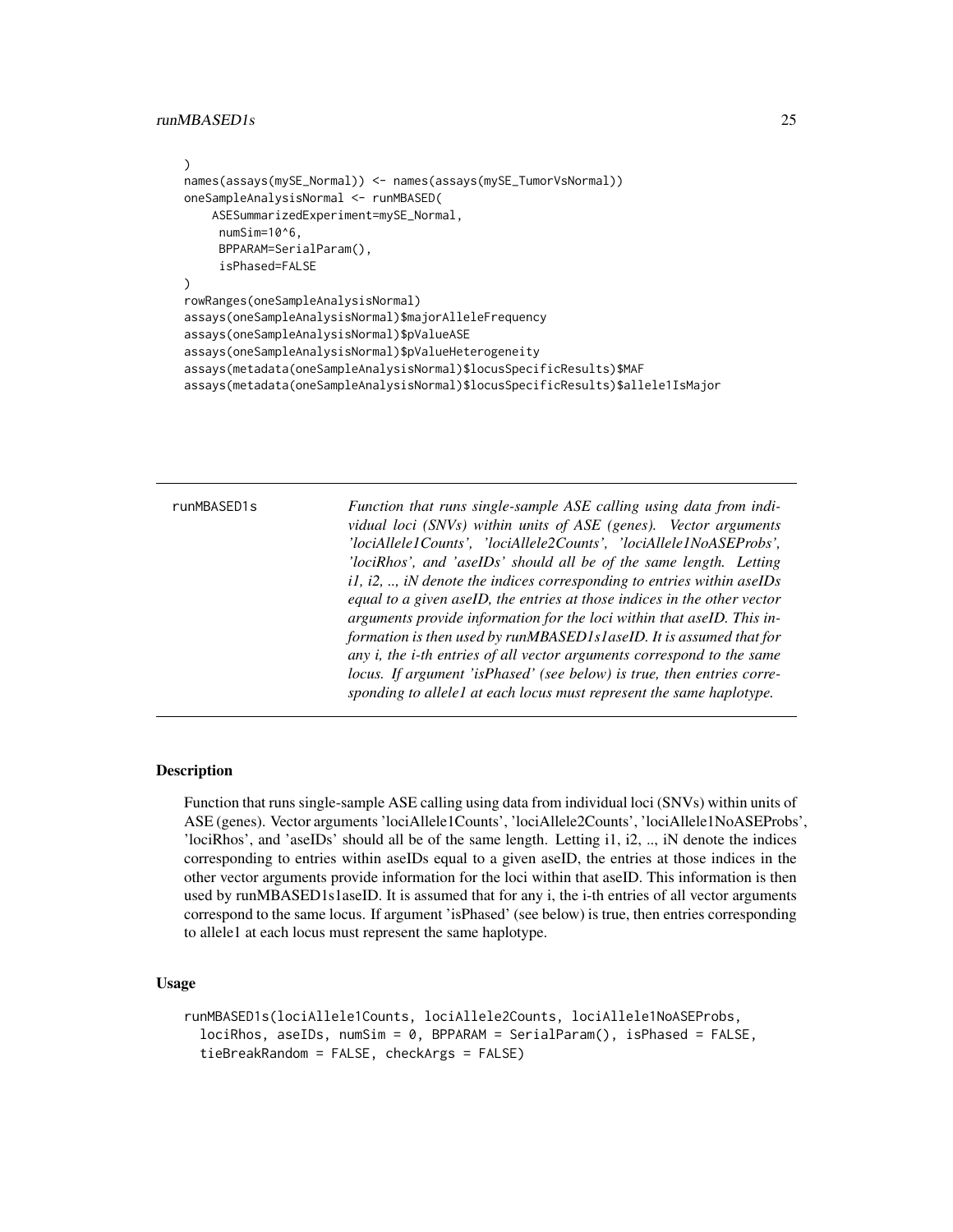### Arguments

lociAllele1Counts,lociAllele2Counts

|                       | vectors of counts of allele1 (e.g. reference) and allele2 (e.g., alternative) at indi-<br>vidual loci. Allele counts are not necessarily phased (see argument 'isPhased'),<br>so allele1 counts may not represent the same haplotype. Both arguments must<br>be vectors of non-negative integers.                        |
|-----------------------|--------------------------------------------------------------------------------------------------------------------------------------------------------------------------------------------------------------------------------------------------------------------------------------------------------------------------|
| lociAllele1NoASEProbs |                                                                                                                                                                                                                                                                                                                          |
|                       | probabilities of observing allele1-supporting reads at individual loci under con-<br>ditions of no ASE (e.g., vector with all entries set to 0.5, if there is no pre-<br>existing allelic bias at any locus). Must be a vector with entries $>0$ and $<1$ .                                                              |
| lociRhos              | dispersion parameters of beta distribution at individual loci (set to 0 if the read<br>count-generating distribution at the locus is binomial). Must be a vector with<br>entries $>=0$ and $<1$ .                                                                                                                        |
| aseIDs                | the IDs of ASE units corresponding to the individual loci (e.g. gene names).                                                                                                                                                                                                                                             |
| numSim                | number of simulations to perform. Must be a non-negative integer. If 0 (DE-<br>FAULT), no simulations are performed.                                                                                                                                                                                                     |
| <b>BPPARAM</b>        | argument to be passed to bplapply(), when parallel achitecture is used to speed<br>up simulations (parallelization is done over aseIDs). DEFAULT: SerialParam()<br>(no parallelization).                                                                                                                                 |
| isPhased              | single boolean specifying whether the phasing has already been performed, in<br>which case the lociAllele1Counts represent the same haplotype. DEFAULT:<br>FALSE.                                                                                                                                                        |
| tieBreakRandom        | single boolean specifying how ties should be broken during pseudo-phasing in<br>cases of unphased data (isPhased=FALSE). If TRUE, each of the two allele will<br>be assigned to major haplotype with probability=0.5. If FALSE (DEFAULT),<br>allele1 will be assigned to major haplotype and allele2 to minor haplotype. |
| checkArgs             | single boolean specifying whether arguments should be checked for adherence<br>to specifications. DEFAULT: FALSE                                                                                                                                                                                                         |

#### Value

list with 3 elements:

| ASEResults     | Data frame with each row reporting MBASED results for a given aseID (aseIDs)<br>are provided as row names of this data frame). The columns of the data frame<br>are: majorAlleleFrequency, pValueASE, heterogeneityQ, and pValueHeterogene-<br>ity.                                                                        |
|----------------|----------------------------------------------------------------------------------------------------------------------------------------------------------------------------------------------------------------------------------------------------------------------------------------------------------------------------|
| allele1IsMajor | Vector of TRUE/FALSE of length equal to the number of supplied SNVs, report-<br>ing for each SNV whether allele1 represents major (TRUE) or minor (FALSE)<br>haplotype of the corresponding aseID.                                                                                                                         |
| lociMAF        | Vector of locus-specific estimates of the frequency of major allele, where 'ma-<br>jor' refers to the haplotype of the gene found to be major by the ASE analysis.<br>Note that since the determination of the major/minor status is done at the level<br>of the gene, there may be loci with locus-specific $MAF < 0.5$ . |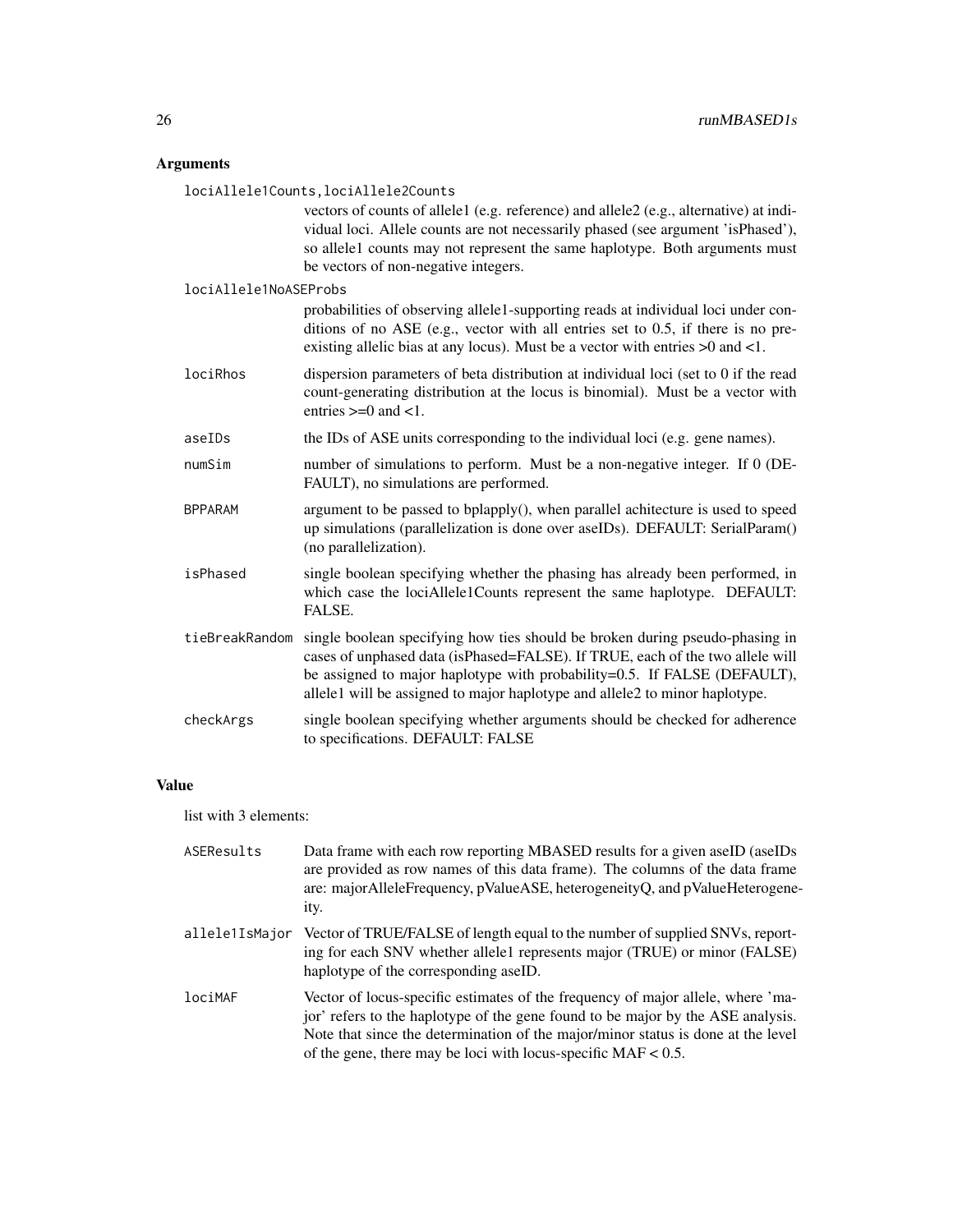#### <span id="page-26-0"></span>Examples

```
SNVCoverage1 \le sample(10:100,5) ## gene with 5 loci
SNVAllele1Counts1 <- rbinom(length(SNVCoverage1), SNVCoverage1, 0.5)
SNVCoverage2 <- sample(10:100,5) ## gene with 5 loci
SNVAllele1Counts2 <- rbinom(length(SNVCoverage2), SNVCoverage2, 0.5)
MBASED:::runMBASED1s(lociAllele1Counts=c(SNVAllele1Counts1, SNVAllele1Counts2), lociAllele2Counts=c(SNVCoverage
```
runMBASED1s1aseID *Function that runs single-sample ASE calling using data from loci (SNVs) within a single unit of ASE (gene). The i-th entry of each of vector arguments 'lociAllele1Counts', 'lociAllele2Counts', 'lociAllele1NoASEProbs', 'lociRhos' should correspond to the i-th locus. If argument 'isPhased' (see below) is true, then entries corresponding to allele1 at each locus must represent the same haplotype. Note: for each locus, at least one allele should have >0 supporting reads.*

#### Description

Function that runs single-sample ASE calling using data from loci (SNVs) within a single unit of ASE (gene). The i-th entry of each of vector arguments 'lociAllele1Counts', 'lociAllele2Counts', 'lociAllele1NoASEProbs', 'lociRhos' should correspond to the i-th locus. If argument 'isPhased' (see below) is true, then entries corresponding to allele1 at each locus must represent the same haplotype. Note: for each locus, at least one allele should have  $>0$  supporting reads.

#### Usage

```
runMBASED1s1aseID(lociAllele1Counts, lociAllele2Counts, lociAllele1NoASEProbs,
 lociRhos, numSim = 0, isPhased = FALSE, tieBreakRandom = FALSE,
 checkArgs = FALSE)
```
#### Arguments

lociAllele1Counts,lociAllele2Counts

```
vectors of counts of allele1 (e.g. reference) and allele2 (e.g., alternative) at indi-
vidual loci. Allele counts are not necessarily phased (see argument 'isPhased'),
so allele1 counts may not represent the same haplotype. Both arguments must
be vectors of non-negative integers.
```
#### lociAllele1NoASEProbs

probabilities of observing allele1-supporting reads at individual loci under conditions of no ASE (e.g., vector with all entries set to 0.5, if there is no preexisting allelic bias at any locus). Must be a vector with entries >0 and <1.

- lociRhos dispersion parameters of beta distribution at individual loci (set to 0 if the read count-generating distribution at the locus is binomial). Must be a vector with entries  $\geq 0$  and  $\lt 1$ .
- numSim number of simulations to perform. Must be a non-negative integer. If 0 (DE-FAULT), no simulations are performed.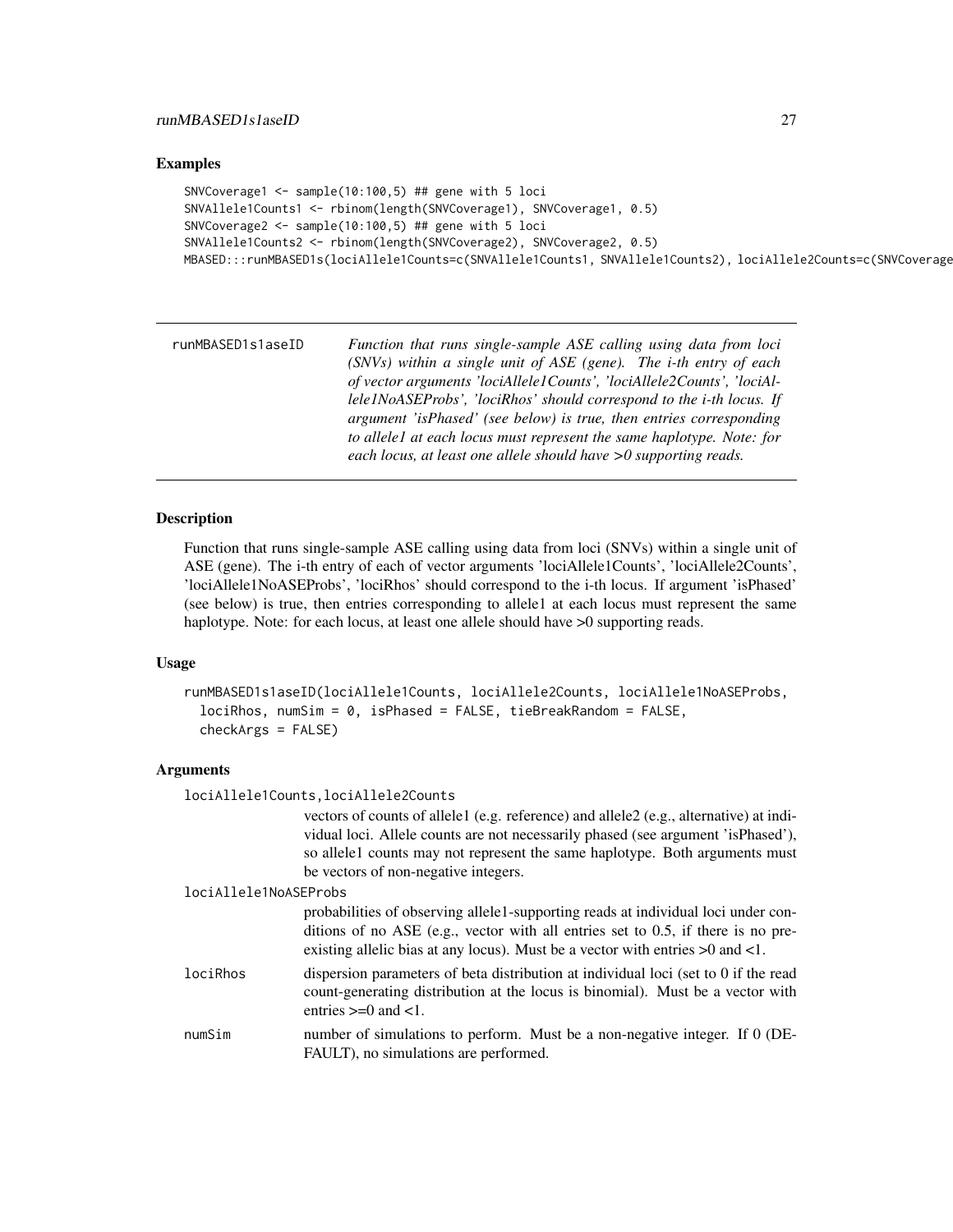| isPhased       | single boolean specifying whether the phasing has already been performed, in<br>which case the lociAllele1Counts represent the same haplotype. DEFAULT:<br>FALSE.                                                                                                                                                        |
|----------------|--------------------------------------------------------------------------------------------------------------------------------------------------------------------------------------------------------------------------------------------------------------------------------------------------------------------------|
| tieBreakRandom | single boolean specifying how ties should be broken during pseudo-phasing in<br>cases of unphased data (isPhased=FALSE). If TRUE, each of the two allele will<br>be assigned to major haplotype with probability=0.5. If FALSE (DEFAULT),<br>allele1 will be assigned to major haplotype and allele2 to minor haplotype. |
| checkArgs      | single boolean specifying whether arguments should be checked for adherence<br>to specifications. DEFAULT: FALSE                                                                                                                                                                                                         |

#### Value

list with 6 elements

| majorAlleleFrequency | Estimate of major allele frequency for this unit of ASE (gene).                                                                                                                                                                                                                                                                                                                                                           |
|----------------------|---------------------------------------------------------------------------------------------------------------------------------------------------------------------------------------------------------------------------------------------------------------------------------------------------------------------------------------------------------------------------------------------------------------------------|
| pValueASE            | Estimate of p-value for observed extent of ASE (nominal if no simulations are<br>performed, simulations-based otherwise).                                                                                                                                                                                                                                                                                                 |
|                      | heterogeneityQ Statistic summarizing variability of locus-specific estimates of major allele fre-<br>quency if >1 locus is present. Set to NA for single-locus cases.                                                                                                                                                                                                                                                     |
| pValueHeterogeneity  | Estimate of p-value for observed extent of variability of locus-specific estimates<br>of major allele frequency if >1 locus is present. Set to NA for single-locus cases.                                                                                                                                                                                                                                                 |
| lociAllele1IsMajor   | Vector of booleans, specifying for each locus whether allele1 is assigned to ma-<br>jor (TRUE) or minor (FALSE) haplotype. If the data is phased (isPhased=TRUE),<br>then all elements of the vector are TRUE if haplotype 1 is found to be major, and<br>are all FALSE if haplotype 1 is found to be minor. In cases of unphased data (is-<br>Phased=FALSE), the assignment is provided by the pseudo-phasing procedure. |
| lociMAF              | Estimate of major allele (haplotype) frequency at individual loci. Note that since<br>'major' and 'minor' distinction is made at the level of gene haplotype, there may<br>be some loci where the frequency of the 'major' haplotype is $< 0.5$ .                                                                                                                                                                         |

#### Examples

```
SNVCoverage <- sample(10:100,5) ## gene with 5 loci
SNVAllele1Counts <- rbinom(length(SNVCoverage), SNVCoverage, 0.5)
MBASED:::runMBASED1s1aseID(lociAllele1Counts=SNVAllele1Counts, lociAllele2Counts=SNVCoverage-SNVAllele1Counts,
MBASED:::runMBASED1s1aseID(lociAllele1Counts=SNVAllele1Counts, lociAllele2Counts=SNVCoverage-SNVAllele1Counts,
MBASED:::runMBASED1s1aseID(lociAllele1Counts=SNVAllele1Counts, lociAllele2Counts=SNVCoverage-SNVAllele1Counts,
MBASED:::runMBASED1s1aseID(lociAllele1Counts=SNVAllele1Counts, lociAllele2Counts=SNVCoverage-SNVAllele1Counts,
```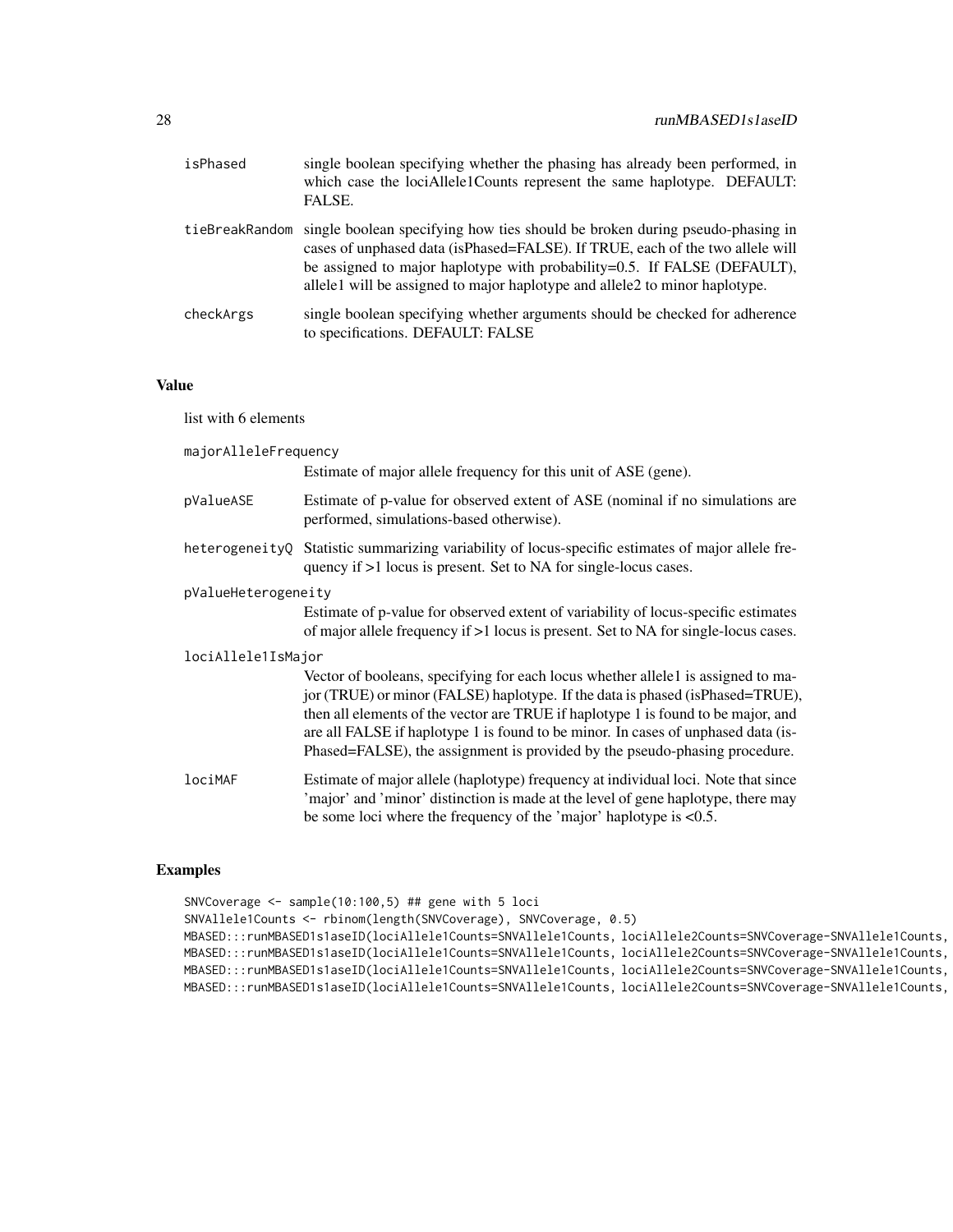<span id="page-28-0"></span>runMBASED2s *Function that runs between-sample (differential) ASE calling using data from individual loci (SNVs) within units of ASE (genes). Vector arguments 'lociAllele1CountsSample1', 'lociAllele2CountsSample1', 'lociAllele1NoASEProbsSample1', 'lociRhos-Sample1', 'lociAllele1CountsSample2', 'lociAllele2CountsSample2', 'lociAllele1NoASEProbsSample2', 'lociRhosSample2', and 'aseIDs' should all be of the same length. Letting i1, i2, .., iN denote the indices corresponding to entries within aseIDs equal to a given aseID, the entries at those indices in the other vector arguments provide information for the loci within that aseID for the respective samples. This information is then used by runMBASED2s1aseID. It is assumed that for any i, the i-th entries of all vector arguments correspond to the same locus, and that the entries corresponding to allele1 in sample1 and sample2 provide information on the same allele. If argument 'isPhased' (see below) is true, then entries corresponding to allele1 at each locus must represent the same haplotype.*

#### Description

Function that runs between-sample (differential) ASE calling using data from individual loci (SNVs) within units of ASE (genes). Vector arguments 'lociAllele1CountsSample1', 'lociAllele2CountsSample1', 'lociAllele1NoASEProbsSample1', 'lociRhosSample1', 'lociAllele1CountsSample2', 'lociAllele2CountsSample2', 'lociAllele1NoASEProbsSample2', 'lociRhosSample2', and 'aseIDs' should all be of the same length. Letting i1, i2, .., iN denote the indices corresponding to entries within aseIDs equal to a given aseID, the entries at those indices in the other vector arguments provide information for the loci within that aseID for the respective samples. This information is then used by runM-BASED2s1aseID. It is assumed that for any i, the i-th entries of all vector arguments correspond to the same locus, and that the entries corresponding to allele1 in sample1 and sample2 provide information on the same allele. If argument 'isPhased' (see below) is true, then entries corresponding to allele1 at each locus must represent the same haplotype.

#### Usage

```
runMBASED2s(lociAllele1CountsSample1, lociAllele2CountsSample1,
 lociAllele1CountsSample2, lociAllele2CountsSample2,
 lociAllele1NoASEProbsSample1, lociAllele1NoASEProbsSample2, lociRhosSample1,
 lociRhosSample2, aseIDs, numSim = 0, BPPARAM = SerialParam(),
 isPhased = FALSE, tieBreakRandom = FALSE, checkArgs = FALSE)
```
#### Arguments

lociAllele1CountsSample1,lociAllele2CountsSample1,lociAllele1CountsSample2,lociAllele2CountsSample2 vectors of counts of allele1 (e.g. reference) and allele2 (e.g. alternative) at individiual loci in sample1 and sample2. Allele counts are not necessarily phased (see argument 'isPhased'), so allele1 counts may not represent the same haplotype. However, the two alleles (allele1 and allele2) must be defined identically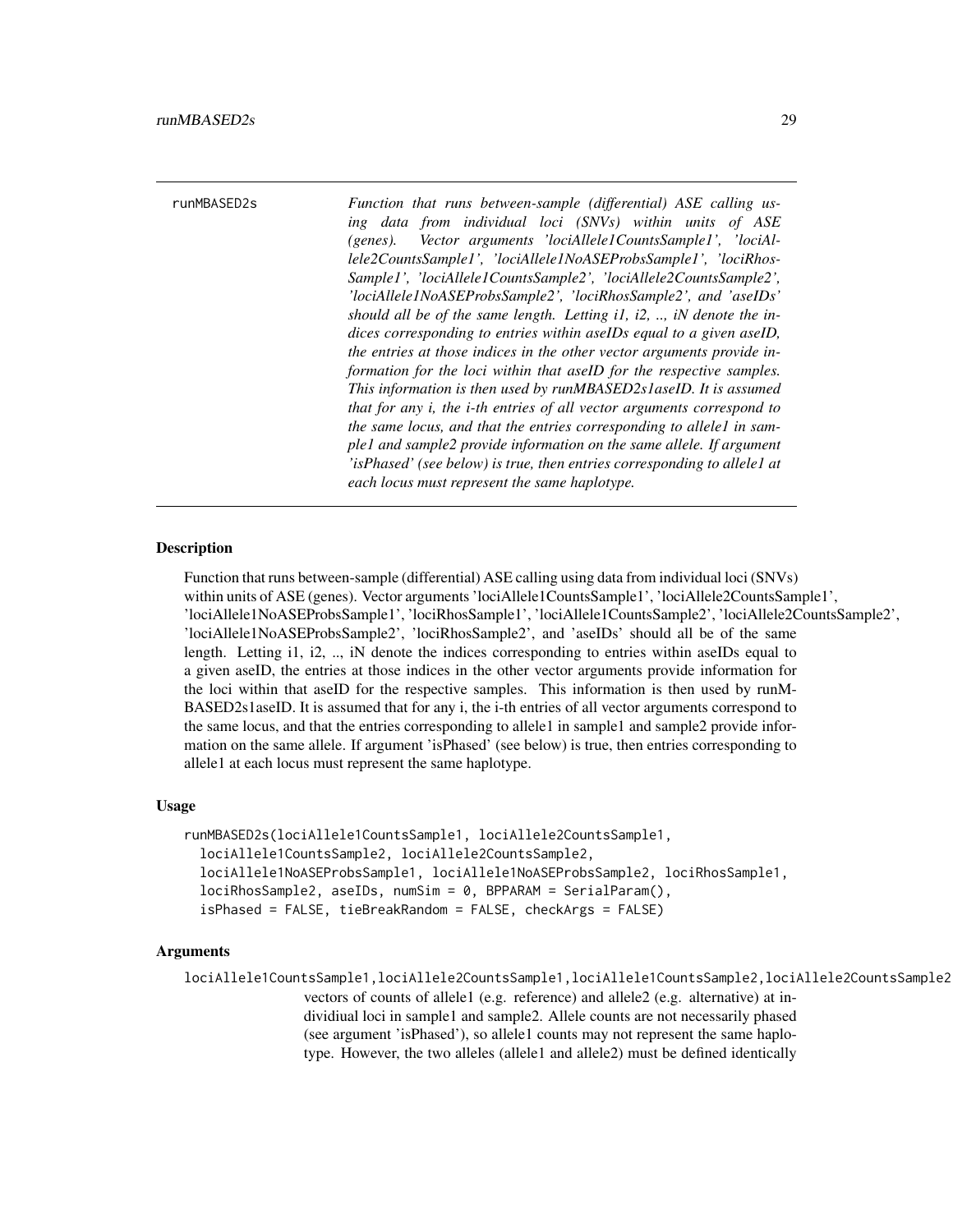for both samples at each locus. All 4 arguments must be vectors of non-negative integers.

lociAllele1NoASEProbsSample1,lociAllele1NoASEProbsSample2

probabilities of observing allele1-supporting reads at individual loci under conditions of no ASE (e.g., vector with all entries set to 0.5, if there is no preexisting allelic bias at any locus) in sample1 and sample2, respectively. Note that these probabilities are allowed to be sample-specific. Each argument must be a vector with entries >0 and <1.

lociRhosSample1,lociRhosSample2

dispersion parameters of beta distribution at individual loci (set to 0 if the read count-generating distribution at the locus is binomial). Note that the dispersions are allowed to be sample-specific. Each argument must be a vector with entries  $>=0$  and  $<1$ .

- aseIDs the IDs of ASE units corresponding to the individual loci (e.g. gene names).
- numSim number of simulations to perform. Must be a non-negative integer. If 0 (DE-FAULT), no simulations are performed.
- $BPPARAM$  argument to be passed to bplapply(), when parallel achitecture is used to speed up simulations (parallelization is done over aseIDs). DEFAULT: SerialParam() (no parallelization).
- isPhased single boolean specifying whether the phasing has already been performed, in which case the lociAllele1CountsSample1 (and, therefore, lociAllele1CountsSample2) represent the same haplotype. DEFAULT: FALSE.
- tieBreakRandom single boolean specifying how ties should be broken during pseudo-phasing in cases of unphased data (isPhased=FALSE). If TRUE, each of the two allele will be assigned to major haplotype with probability=0.5. If FALSE (DEFAULT), allele1 will be assigned to major haplotype and allele2 to minor haplotype.
- checkArgs single boolean specifying whether arguments should be checked for adherence to specifications. DEFAULT: FALSE

#### Value

list with 3 elements:

| ASEResults        | Data frame with each row reporting MBASED results for a given aseID (aseIDs)<br>are provided as row names of this data frame). The columns of the data frame<br>are: majorAlleleFrequencyDifference, pValueASE, heterogeneityQ, and pVal-<br>ueHeterogeneity. |
|-------------------|---------------------------------------------------------------------------------------------------------------------------------------------------------------------------------------------------------------------------------------------------------------|
| allele1IsMajor    | Vector of TRUE/FALSE of length equal to the number of supplied SNVs, report-<br>ing for each SNV whether allele1 represents major (TRUE) or minor (FALSE)<br>haplotype of the corresponding aseID.                                                            |
| lociMAFDifference |                                                                                                                                                                                                                                                               |
|                   | Vector of locus-specific estimates of the difference of major allele (haplotype)<br>frequency between the two samples. Note that 'major' and 'minor' distinction                                                                                              |

is made at the level of gene haplotype in sample1.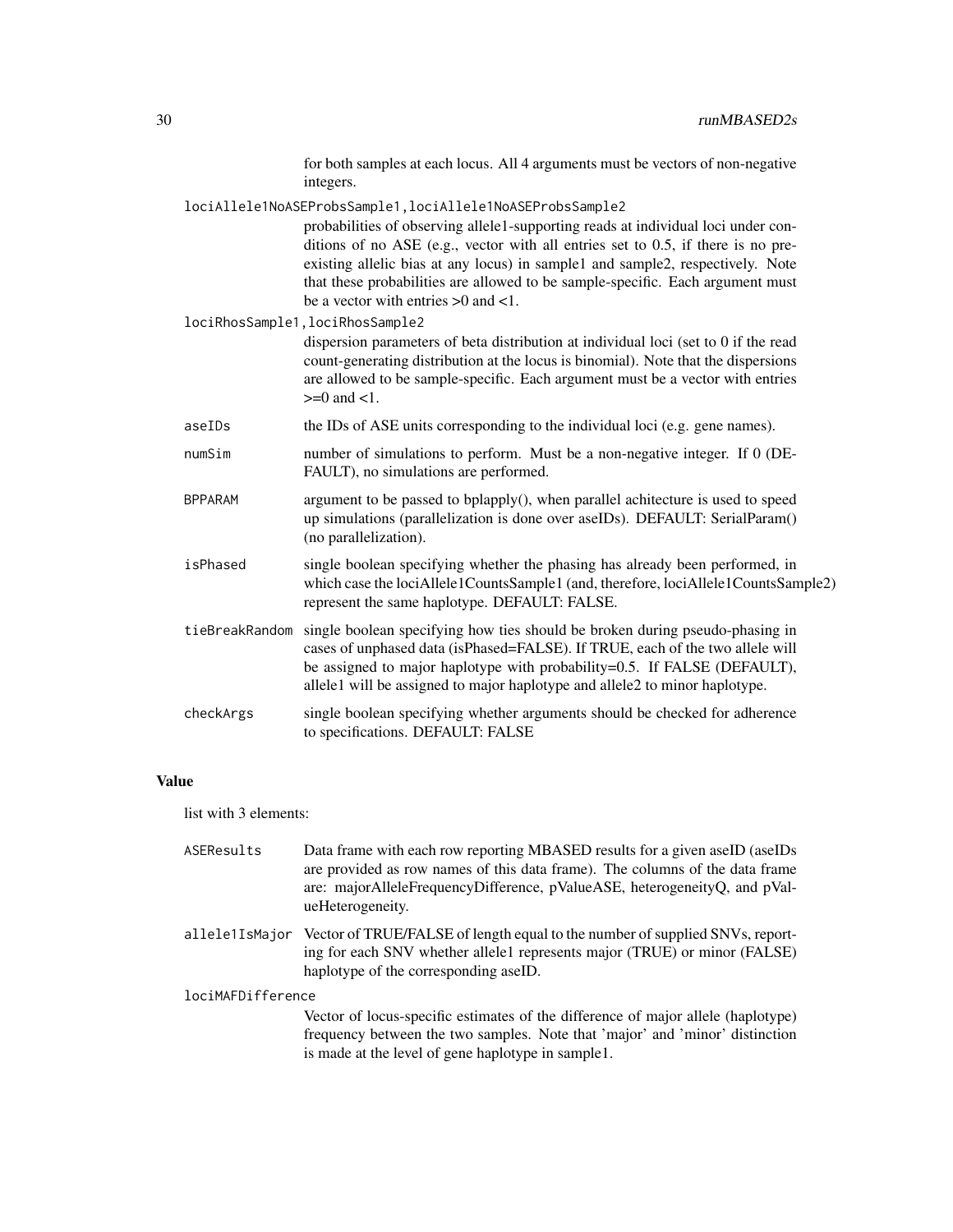#### <span id="page-30-0"></span>Examples

```
SNVCoverageTumor=sample(10:100, 5)
SNVCoverageNormal=sample(10:100, 5)
SNVAllele1CountsTumor=rbinom(length(SNVCoverageTumor), SNVCoverageTumor, 0.5)
SNVAllele1CountsNormal=rbinom(length(SNVCoverageNormal), SNVCoverageNormal, 0.5)
MBASED:::runMBASED2s(lociAllele1CountsSample1=SNVAllele1CountsTumor, lociAllele2CountsSample1=SNVCoverageTumor
```

| runMBASED2s1aseID | Function that runs between-sample (differential) ASE calling using               |
|-------------------|----------------------------------------------------------------------------------|
|                   | data from loci (SNVs) within a single unit of $ASE$ (gene). The <i>i</i> -th en- |
|                   | try of each of vector arguments 'lociAllele1CountsSample1', 'lociAl-             |
|                   | lele2CountsSample1', 'lociAllele1NoASEProbsSample1', 'lociRhos-                  |
|                   | Sample1', 'lociAllele1CountsSample2', 'lociAllele2CountsSample2',                |
|                   | 'lociAllele1NoASEProbsSample2', and 'lociRhosSample2' should                     |
|                   | correspond to the <i>i</i> -th locus. If argument 'is Phased' (see below) is     |
|                   | true, then entries corresponding to allele1 at each locus must repre-            |
|                   | sent the same haplotype. Note: for each locus in each sample, at least           |
|                   | one allele should have $>0$ supporting reads.                                    |

#### Description

Function that runs between-sample (differential) ASE calling using data from loci (SNVs) within a single unit of ASE (gene). The i-th entry of each of vector arguments 'lociAllele1CountsSample1', 'lociAllele2CountsSample1', 'lociAllele1NoASEProbsSample1', 'lociRhosSample1', 'lociAllele1CountsSample2', 'lociAllele2CountsSample2', 'lociAllele1NoASEProbsSample2', and 'lociRhosSample2' should correspond to the i-th locus. If argument 'isPhased' (see below) is true, then entries corresponding to allele1 at each locus must represent the same haplotype. Note: for each locus in each sample, at least one allele should have >0 supporting reads.

#### Usage

```
runMBASED2s1aseID(lociAllele1CountsSample1, lociAllele2CountsSample1,
  lociAllele1CountsSample2, lociAllele2CountsSample2,
  lociAllele1NoASEProbsSample1, lociAllele1NoASEProbsSample2, lociRhosSample1,
  lociRhosSample2, numSim = 0, isPhased = FALSE, tieBreakRandom = FALSE,
  checkArgs = FALSE)
```
#### Arguments

```
lociAllele1CountsSample1,lociAllele2CountsSample1,lociAllele1CountsSample2,lociAllele2CountsSample2
                  vectors of counts of allele1 (e.g. reference) and allele2 (e.g. alternative) at in-
                  dividiual loci in sample1 and sample2. Allele counts are not necessarily phased
                  (see argument 'isPhased'), so allele1 counts may not represent the same haplo-
                  type. However, the two alleles (allele1 and allele2) must be defined identically
                  for both samples at each locus. All 4 arguments must be vectors of non-negative
                  integers.
```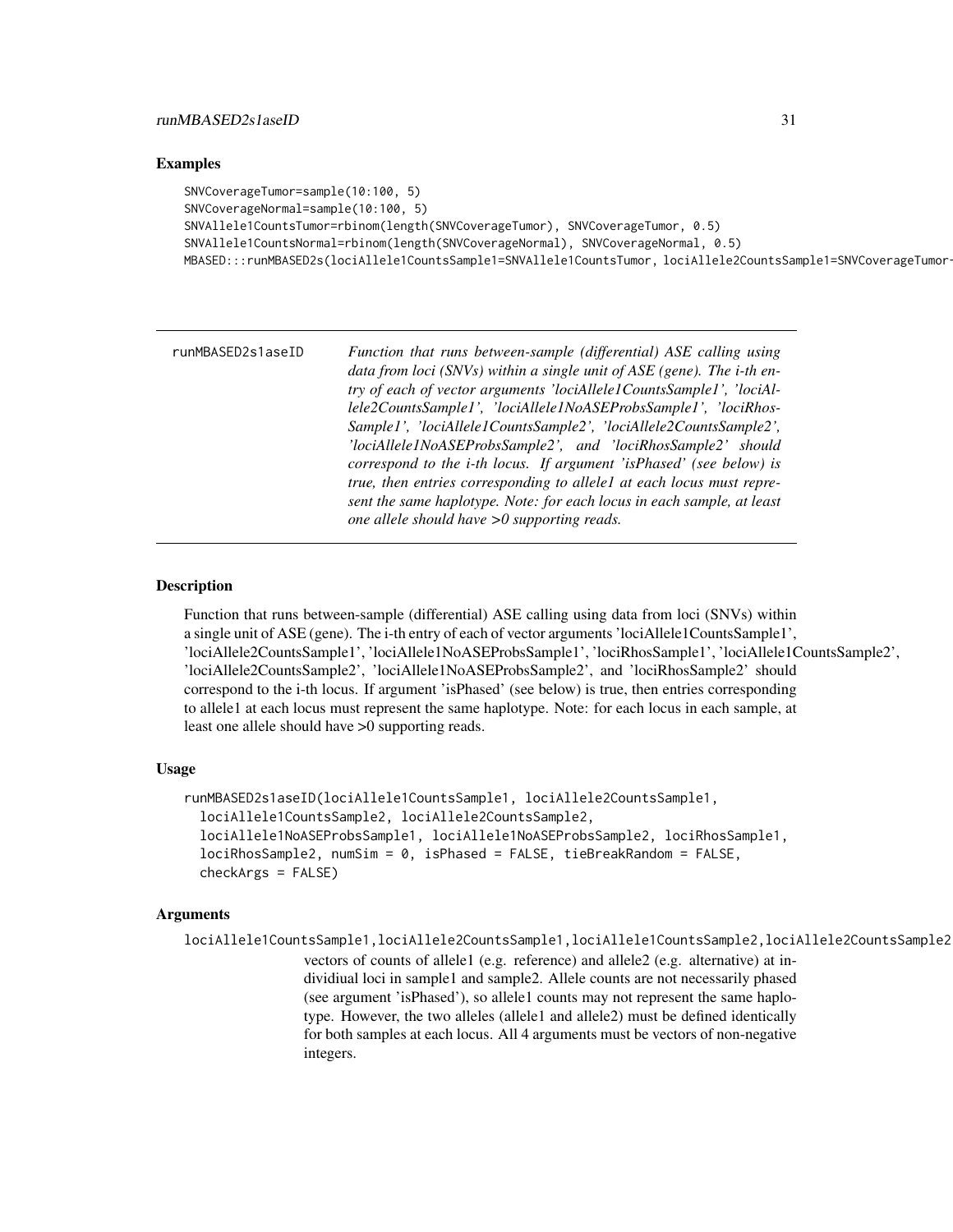| lociAllele1NoASEProbsSample1, lociAllele1NoASEProbsSample2 |                                                                                                                                                                                                                                                                                                                                                                                                                                                                                                                                                                                                                                                                                                              |  |
|------------------------------------------------------------|--------------------------------------------------------------------------------------------------------------------------------------------------------------------------------------------------------------------------------------------------------------------------------------------------------------------------------------------------------------------------------------------------------------------------------------------------------------------------------------------------------------------------------------------------------------------------------------------------------------------------------------------------------------------------------------------------------------|--|
|                                                            | probabilities of observing allele1-supporting reads at individual loci under con-<br>ditions of no ASE (e.g., vector with all entries set to 0.5, if there is no pre-<br>existing allelic bias at any locus) in sample1 and sample2, respectively. Note<br>that these probabilities are allowed to be sample-specific. Each argument must<br>be a vector with entries $>0$ and $<1$ .<br>lociRhosSample1, lociRhosSample2<br>dispersion parameters of beta distribution at individual loci (set to 0 if the read<br>count-generating distribution at the locus is binomial). Note that the dispersions<br>are allowed to be sample-specific. Each argument must be a vector with entries<br>$>=0$ and $<1$ . |  |
| numSim                                                     | number of simulations to perform. Must be a non-negative integer. If 0 (DE-<br>FAULT), no simulations are performed.                                                                                                                                                                                                                                                                                                                                                                                                                                                                                                                                                                                         |  |
| isPhased                                                   | single boolean specifying whether the phasing has already been performed, in<br>which case the lociAllele1CountsSample1 (and, therefore, lociAllele1CountsSample2)<br>represent the same haplotype. DEFAULT: FALSE.                                                                                                                                                                                                                                                                                                                                                                                                                                                                                          |  |
| tieBreakRandom                                             | single boolean specifying how ties should be broken during pseudo-phasing in<br>cases of unphased data (isPhased=FALSE). If TRUE, each of the two allele will<br>be assigned to major haplotype with probability=0.5. If FALSE (DEFAULT),<br>allele1 will be assigned to major haplotype and allele2 to minor haplotype.                                                                                                                                                                                                                                                                                                                                                                                     |  |
| checkArgs                                                  | single boolean specifying whether arguments should be checked for adherence<br>to specifications. DEFAULT: FALSE                                                                                                                                                                                                                                                                                                                                                                                                                                                                                                                                                                                             |  |

### Value

list with 7 elements

|                     | majorAlleleFrequencyDifference                                                                                                                                                                                                                                                                                                                                                                                                                                                                                         |
|---------------------|------------------------------------------------------------------------------------------------------------------------------------------------------------------------------------------------------------------------------------------------------------------------------------------------------------------------------------------------------------------------------------------------------------------------------------------------------------------------------------------------------------------------|
|                     | Estimate of major allele frequency difference for this unit of ASE (gene). 'Ma-<br>jor' here refers to the allelic imbalance within sample1, and the difference is<br>defined as Frequency(major, sample1)-Frequency(major, sample2).                                                                                                                                                                                                                                                                                  |
| pValueASE           | Estimate of p-value for observed extent of ASE (nominal if no simulations are<br>performed, simulations-based otherwise).                                                                                                                                                                                                                                                                                                                                                                                              |
| heterogeneityQ      | Statistic summarizing variability of locus-specific estimates of major allele fre-<br>quency difference if >1 locus is present. Set to NA for single-locus cases.                                                                                                                                                                                                                                                                                                                                                      |
| pValueHeterogeneity |                                                                                                                                                                                                                                                                                                                                                                                                                                                                                                                        |
|                     | Estimate of p-value for observed extent of variability of locus-specific estimates<br>of major allele frequency difference if >1 locus is present. Set to NA for single-<br>locus cases.                                                                                                                                                                                                                                                                                                                               |
| lociAllele1IsMajor  |                                                                                                                                                                                                                                                                                                                                                                                                                                                                                                                        |
|                     | Vector of booleans, specifying for each locus whether allele1 is assigned to ma-<br>jor (TRUE) or minor (FALSE) haplotype (where 'major' and 'minor' refer to<br>abundances in sample1). If the data is phased (isPhased=TRUE), then all ele-<br>ments of the vector are TRUE if haplotype 1 is found to be major in sample1,<br>and are all FALSE if haplotype 1 is found to be minor. In cases of unphased<br>data (isPhased=FALSE), the assignment is provided by the pseudo-phasing pro-<br>cedure within sample1. |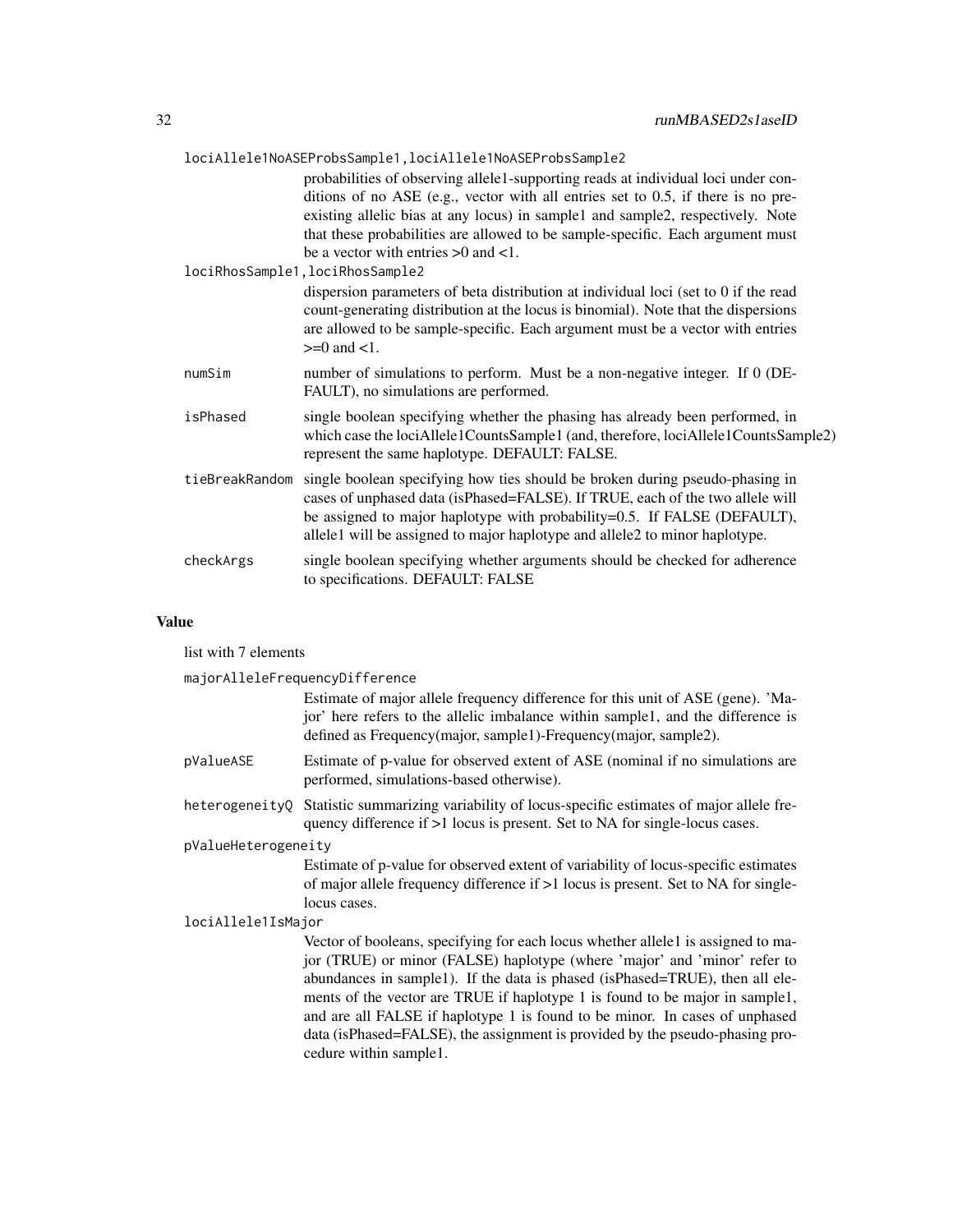#### <span id="page-32-0"></span>nullHypothesisMAF

Estimate of major allele frequency under the null hypothesis that allelic frequencies are the same in both samples. This estimate is obtained by maximum likelihood, and, in case of unphased data (isPhased=FALSE), the likelihood is further maximized over all possible assignments of alleles to haplotypes.

#### lociMAFDifference

Estimate of the difference of major allele (haplotype) frequency at individual loci. Note that 'major' and 'minor' distinction is made at the level of gene haplotype in sample1.

#### Examples

```
SNVCoverageTumor=sample(10:100, 5) ## gene with 5 loci
SNVCoverageNormal=sample(10:100, 5)
SNVAllele1CountsTumor=rbinom(length(SNVCoverageTumor), SNVCoverageTumor, 0.5)
SNVAllele1CountsNormal=rbinom(length(SNVCoverageNormal), SNVCoverageNormal, 0.5)
MBASED:::runMBASED2s1aseID(lociAllele1CountsSample1=SNVAllele1CountsTumor, lociAllele2CountsSample1=SNVCoverag
```
shiftAndAttenuateProportions

*Helper function to adjust proportions for pre-existing allelic bias and also to obtain estimate of proportion variance based on attenuated read counts (adding pseudocount of 0.5 to each allele in each sample).*

#### Description

Helper function to adjust proportions for pre-existing allelic bias and also to obtain estimate of proportion variance based on attenuated read counts (adding pseudocount of 0.5 to each allele in each sample).

#### Usage

```
shiftAndAttenuateProportions(countsMat, totalsMat, probsMat, rhosMat,
  checkArgs = FALSE)
```
#### Arguments

| countsMat | matrix of observed major allele counts. Each row represents a specific genomic<br>locus, while each column represents a set of observed major allele counts across<br>loci (in practice, multiple columns represent different outcomes of count simu-<br>lations). |
|-----------|--------------------------------------------------------------------------------------------------------------------------------------------------------------------------------------------------------------------------------------------------------------------|
| totalsMat | matrix of total read counts across both alleles. The interpretation of rows and<br>columns is the same as for counts Mat.                                                                                                                                          |
| probsMat  | matrix of underlying probabilities of observing the major allele. The interpreta-<br>tion of rows and columns is the same as for counts Mat.                                                                                                                       |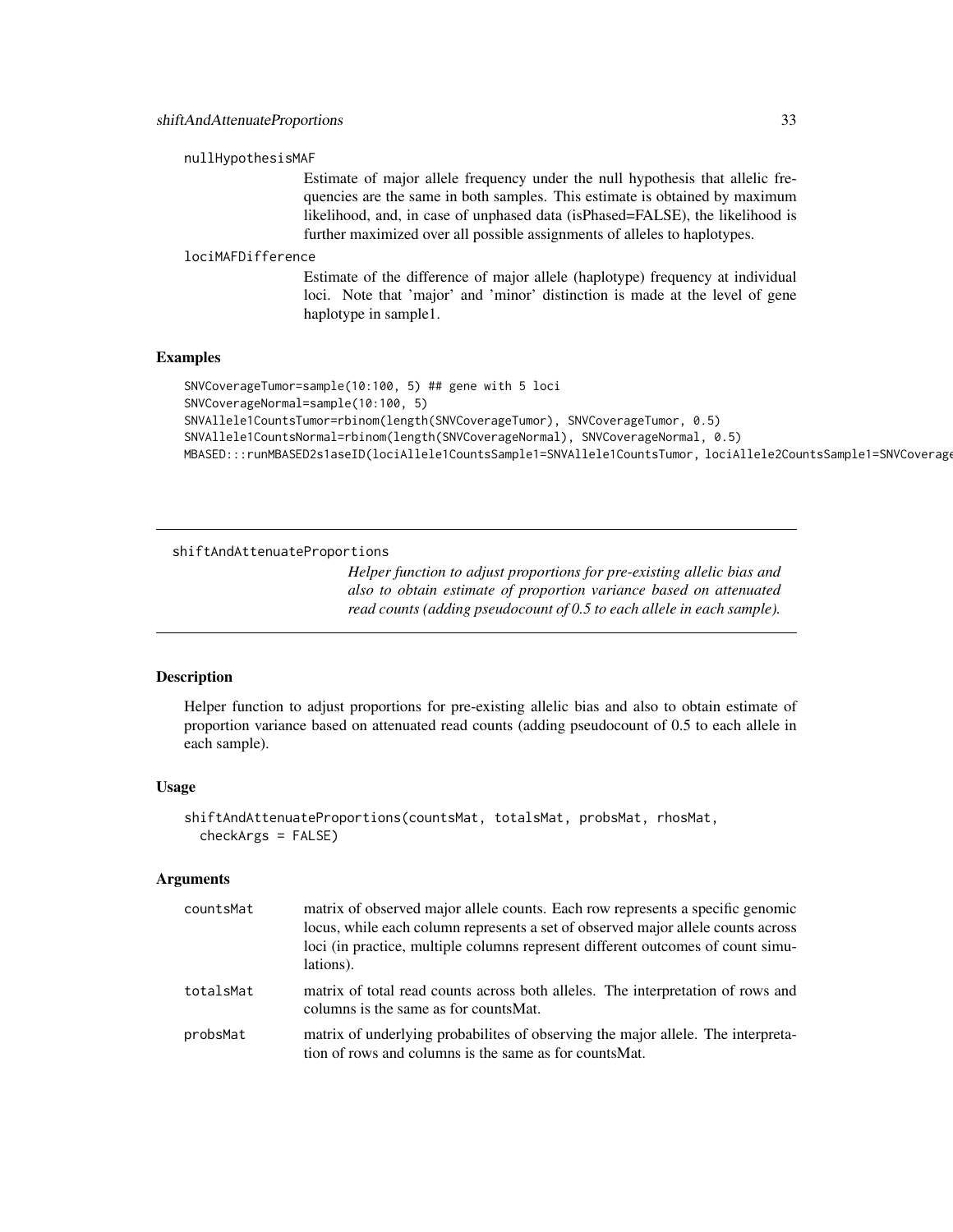<span id="page-33-0"></span>34 testNumericDiff

| rhosMat   | matrix of dispersion parameters of beta distributions for each locus. The inter-<br>pretation of rows and columns is the same as for counts Mat. |
|-----------|--------------------------------------------------------------------------------------------------------------------------------------------------|
| checkArgs | single boolean specifying whether arguments should be checked for adherence<br>to specifications. DEFAULT: FALSE                                 |

#### Value

a list with 2 elements:

propsShifted a 1-row marix of shifted major allele frequencies propsShiftedVars a 1-row matrix of estimated variances of obtained MAF estimates

#### Examples

```
SNVCoverageTumor=sample(10:100,10) ## 2 genes with 5 loci each
SNVAllele1CountsTumor=rbinom(length(SNVCoverageTumor), SNVCoverageTumor, 0.5)
MBASED:::shiftAndAttenuateProportions(countsMat=matrix(SNVAllele1CountsTumor, ncol=2), totalsMat=matrix(SNVCove
```
<span id="page-33-1"></span>

| testNumericDiff | Function that checks to see if the difference between 2 number is small |
|-----------------|-------------------------------------------------------------------------|
|                 | enough.                                                                 |

#### Description

Function that checks to see if the difference between 2 number is small enough.

#### Usage

```
testNumericDiff(queryVals, targetVals, cutoffFraction)
```
#### Arguments

queryVals,targetVals

vectors of values to be compared (pairwise comparison will be performed) cutoffFraction the value of cutoff to be used to declare if the two numbers are close enough.

#### Details

for 2 numbers a and b, the function checks to see if  $|a-b|/min(a,b) \leq$  cutoff.

#### Value

vector of same length as input vectors queryVals and targetVals, recording for each pair of numbers whether they pas the cutoff (TRUE) or not (FALSE).

#### See Also

Other unitTestsFunctions: [testQuantiles](#page-34-1)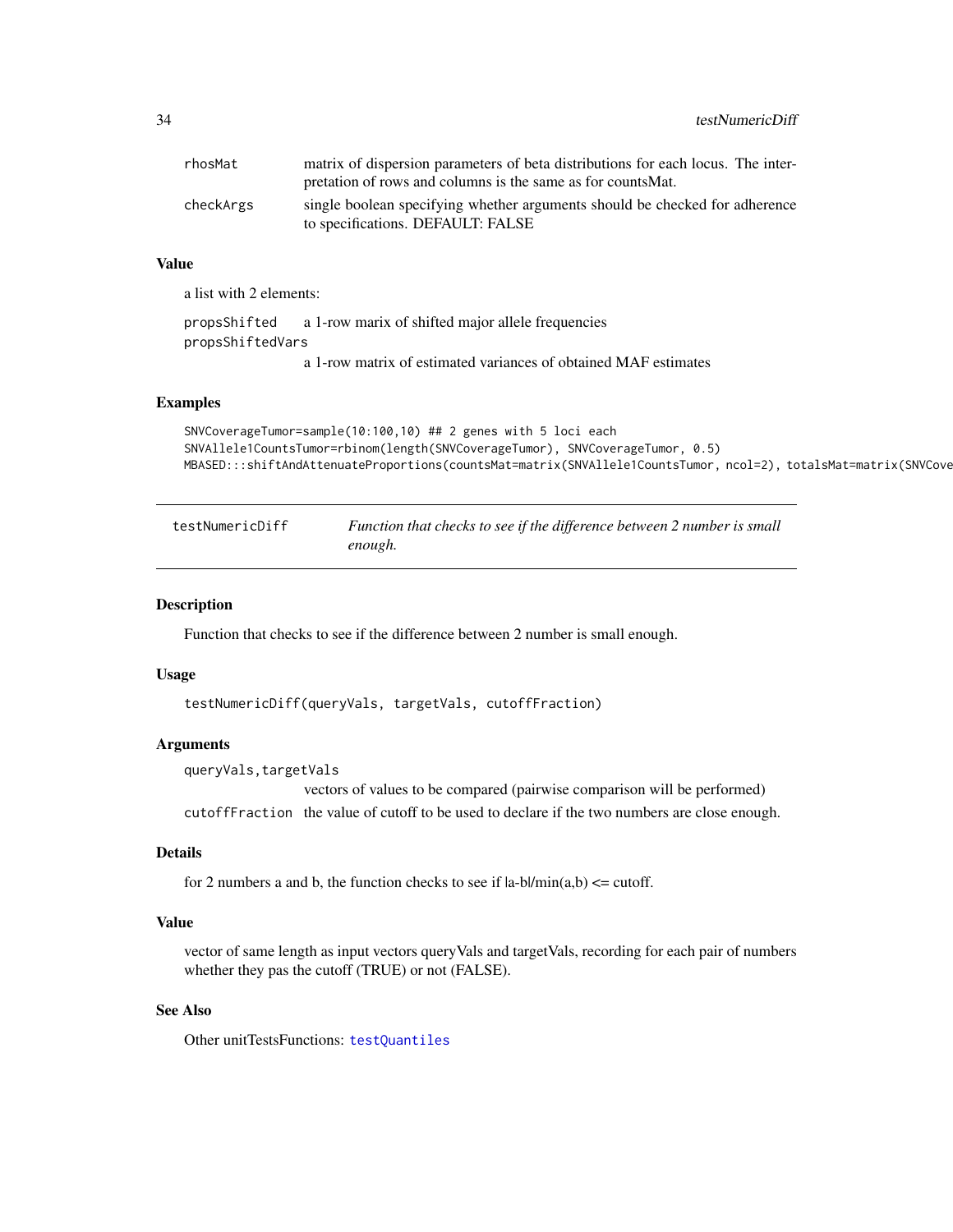<span id="page-34-1"></span><span id="page-34-0"></span>

#### Description

Function to test quantile equality for theoretical and observed distributions

#### Usage

```
testQuantiles(theoreticalCumDist, observedCumDist, numTotalCounts,
 numSEsToCheck, errorMessage)
```
#### Arguments

| theoreticalCumDist |                                                                                                                                                                                                                                     |  |
|--------------------|-------------------------------------------------------------------------------------------------------------------------------------------------------------------------------------------------------------------------------------|--|
|                    | for (unspecified) value of x, $P(X \le x)$                                                                                                                                                                                          |  |
| observedCumDist    |                                                                                                                                                                                                                                     |  |
|                    | for (unspecified) value of x, observed Fraction(values $\langle x \rangle$ = Num(values $\langle x \rangle$ )/Num(total<br>values). Actual values of x must be the same as those for corresponding entries<br>in theoreticalCumDist |  |
|                    | num Total Counts Num (total values) (see argument observed Cum Dist)                                                                                                                                                                |  |
| numSEsToCheck      | number of standard errors to go in each direction from theoretical quantity to<br>see if the estimate falls into the confidence interval                                                                                            |  |
| errorMessage       | error message to return if observed fraction falls outside of confidence interval                                                                                                                                                   |  |

#### Details

For some random variable X, observed sample x1, x2, .., xN, and attainable value x, we compare theoretical  $P(X \le x)$  to observed Num(xi  $\le x$ )/N.

#### Value

TRUE (all tests were passed, otherwise exits with error message).

#### See Also

Other unitTestsFunctions: [testNumericDiff](#page-33-1)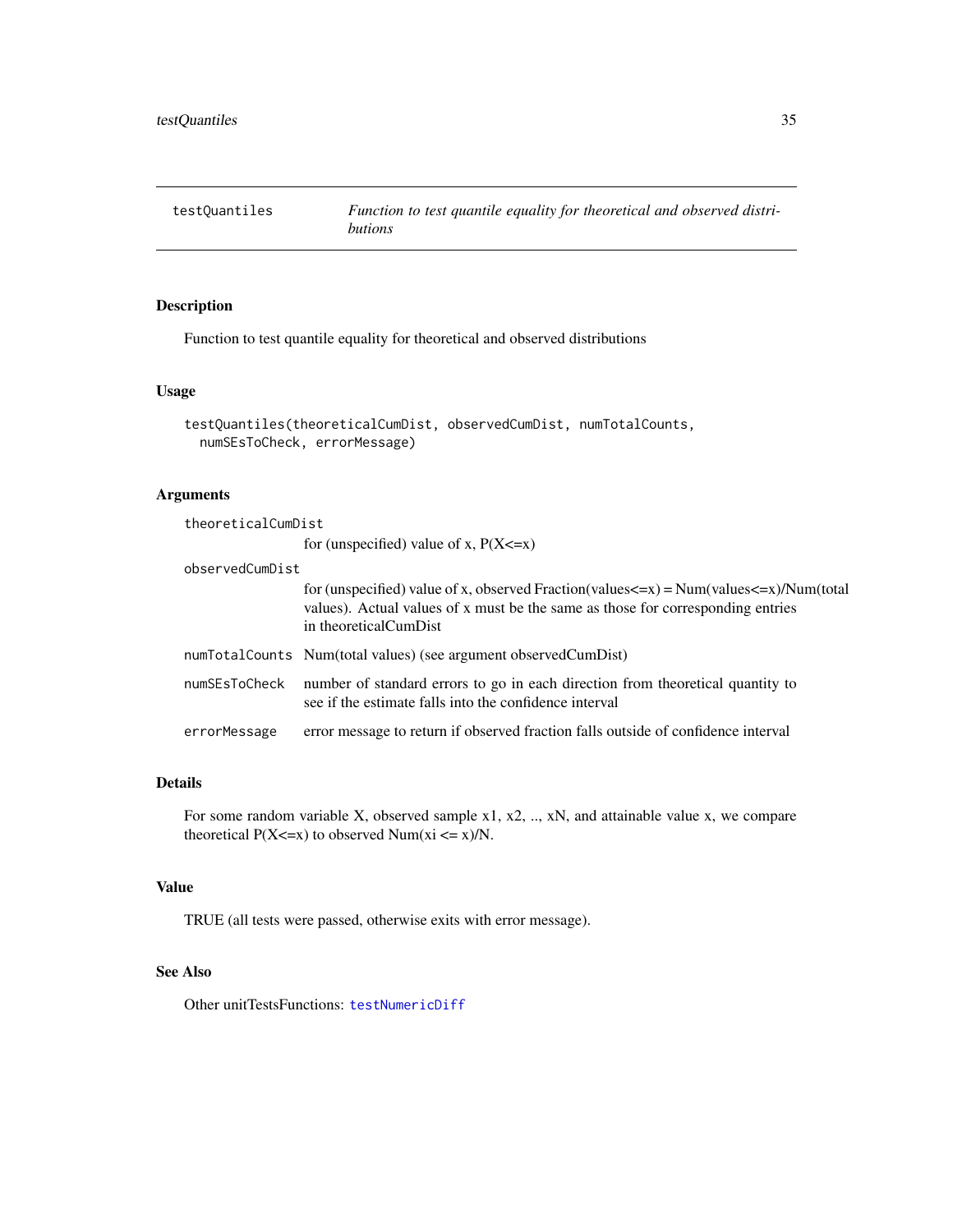```
vectorizedRbetabinomAB
```
*Functions to generate beta-binomial random variables.*

#### <span id="page-35-2"></span>Description

Functions to generate beta-binomial random variables.

#### Usage

```
vectorizedRbetabinomAB(n, size, a, b, checkArgs = FALSE)
vectorizedRbetabinomMR(n, size, mu, rho, checkArgs = FALSE)
```
#### Arguments

| n         | sample size, must be a single positive integer                                                                                                                           |
|-----------|--------------------------------------------------------------------------------------------------------------------------------------------------------------------------|
| size      | number of trials for each count to be generated in the sample, must be a vector<br>of positive integers                                                                  |
| a,b       | vectors of shape parameters for beta distributions used to generate probability<br>of success for each count to be generated in the sample, must be $>0$                 |
| checkArgs | single boolean specifying whether arguments should be checked for adherence<br>to specifications. DEFAULT: FALSE                                                         |
| mu,rho    | mean $(a/(a+b))$ and dispersion $(1/(a+b+1))$ parameters for beta distribution, must<br>be in $(0,1)$ . Value of 0 is allowed for rho and implies binomial distribution. |

#### Details

vectorizedRbetabinomAB is the same function as rbetabinom.ab from VGAM package but it avoids a lot of overhang and requires that arguments size, a (shape1), and b (shape2) be of length equal to argument n.

vectorizedRbetabinomMR is a wrapper around vectorizedRbetabinomAB using mu/rho parametrization. Requires that arguments size, mu, and rho be of length equal to argument n.

#### Value

a numeric vector of betabinomial random variables.

#### See Also

Other bbFunctions: [getAB](#page-5-1), [getAB](#page-5-1), [getMuRho](#page-5-2) Other bbFunctions: [getAB](#page-5-1), [getAB](#page-5-1), [getMuRho](#page-5-2)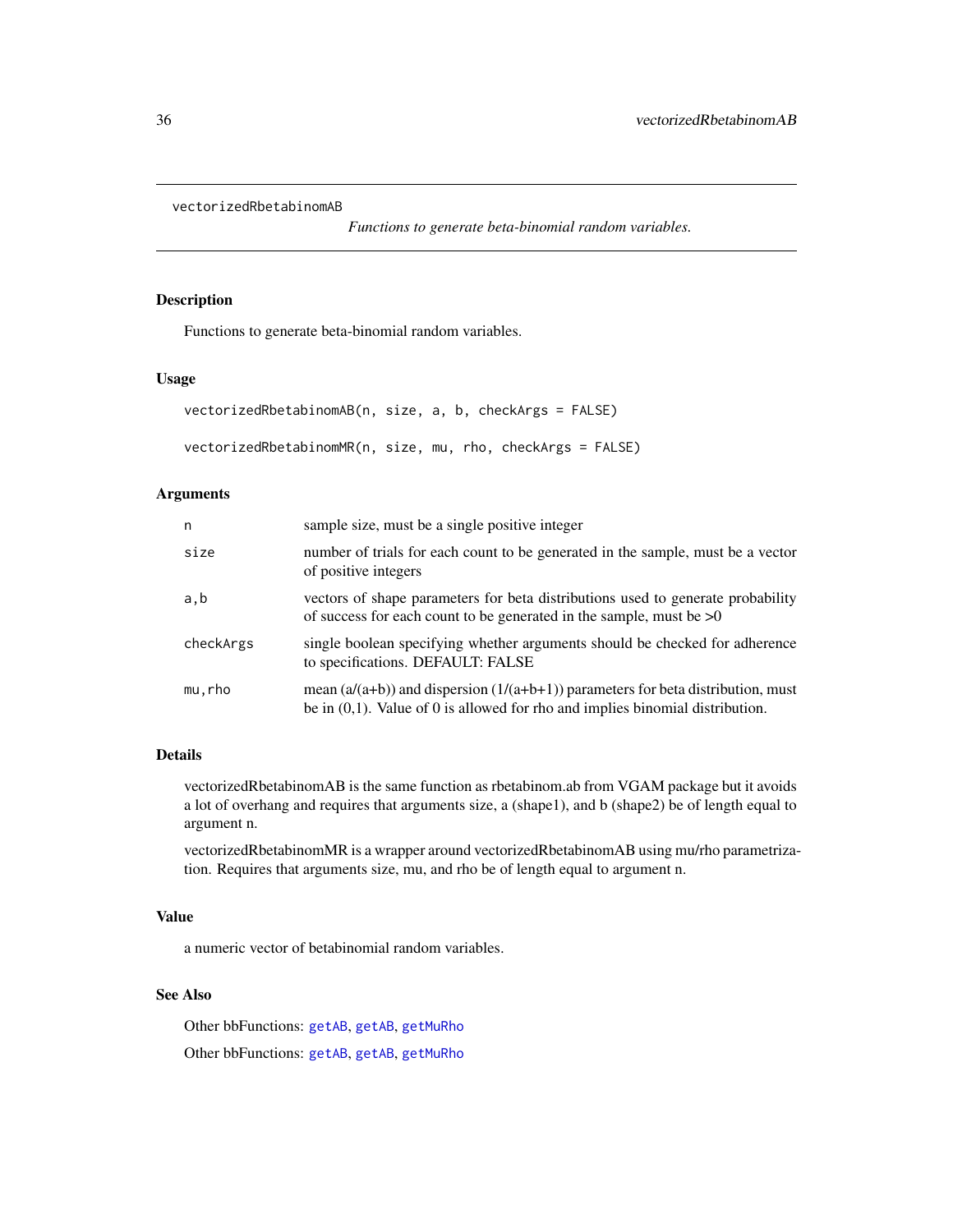#### vectorizedRbetabinomAB 37

#### Examples

```
set.seed(111)
MBASED:::vectorizedRbetabinomAB(n=10, size=rep(50,10), a=rep(1,10), b=rep(1,10))
set.seed(111)
MBASED:::vectorizedRbetabinomMR(n=10, size=rep(50,10), mu=rep(1/2,10), rho=rep(1/3,10))
```